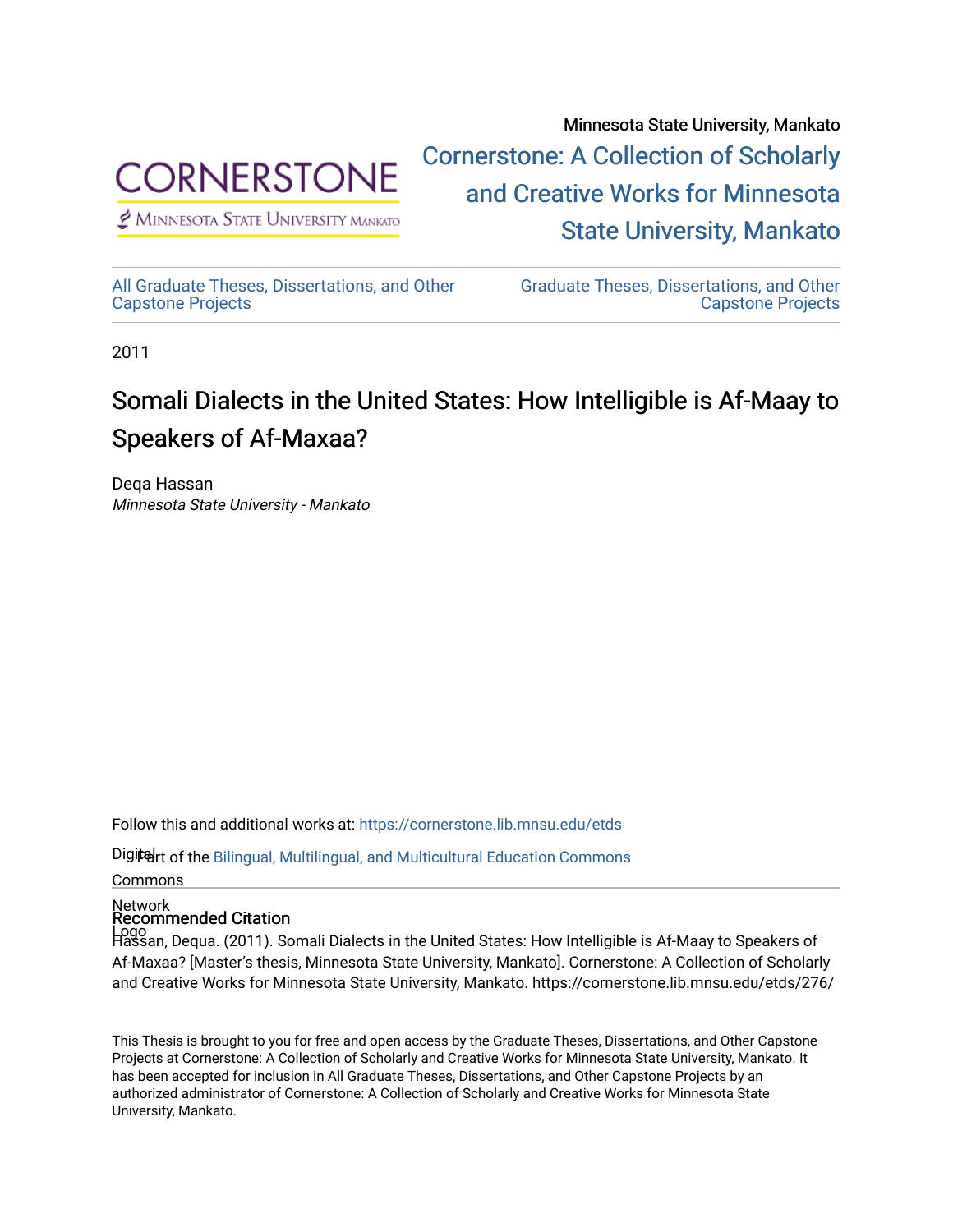Somali Dialects in the United States: How Intelligible is Af-Maay to Speakers of Af-Maxaa?

By

Deqa M. Hassan

A Thesis Submitted in Partial Fulfillment of the

Requirements for the Degree of

Masters of Arts

In

English: Teaching English as a Second Language

Minnesota State University, Mankato

Mankato, Minnesota

July 2011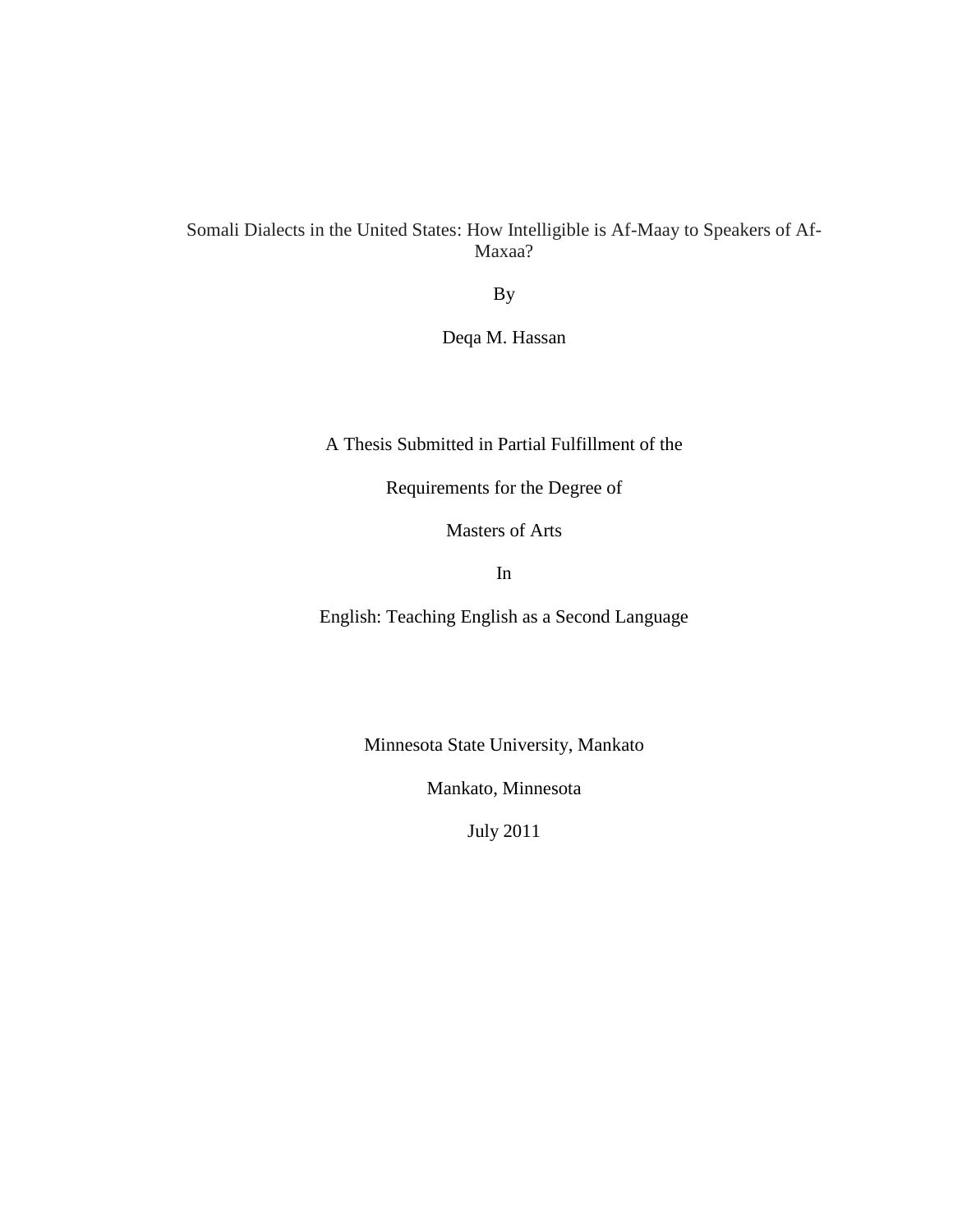Somali Dialects in the United States: How Intelligible is Af-Maay to Speakers of Af-Maxaa?

Deqa M. Hassan

This thesis has been examined and approved by the following members of the thesis committee.

Dr. Karen Lybeck, Advisor

Dr. Harry Solo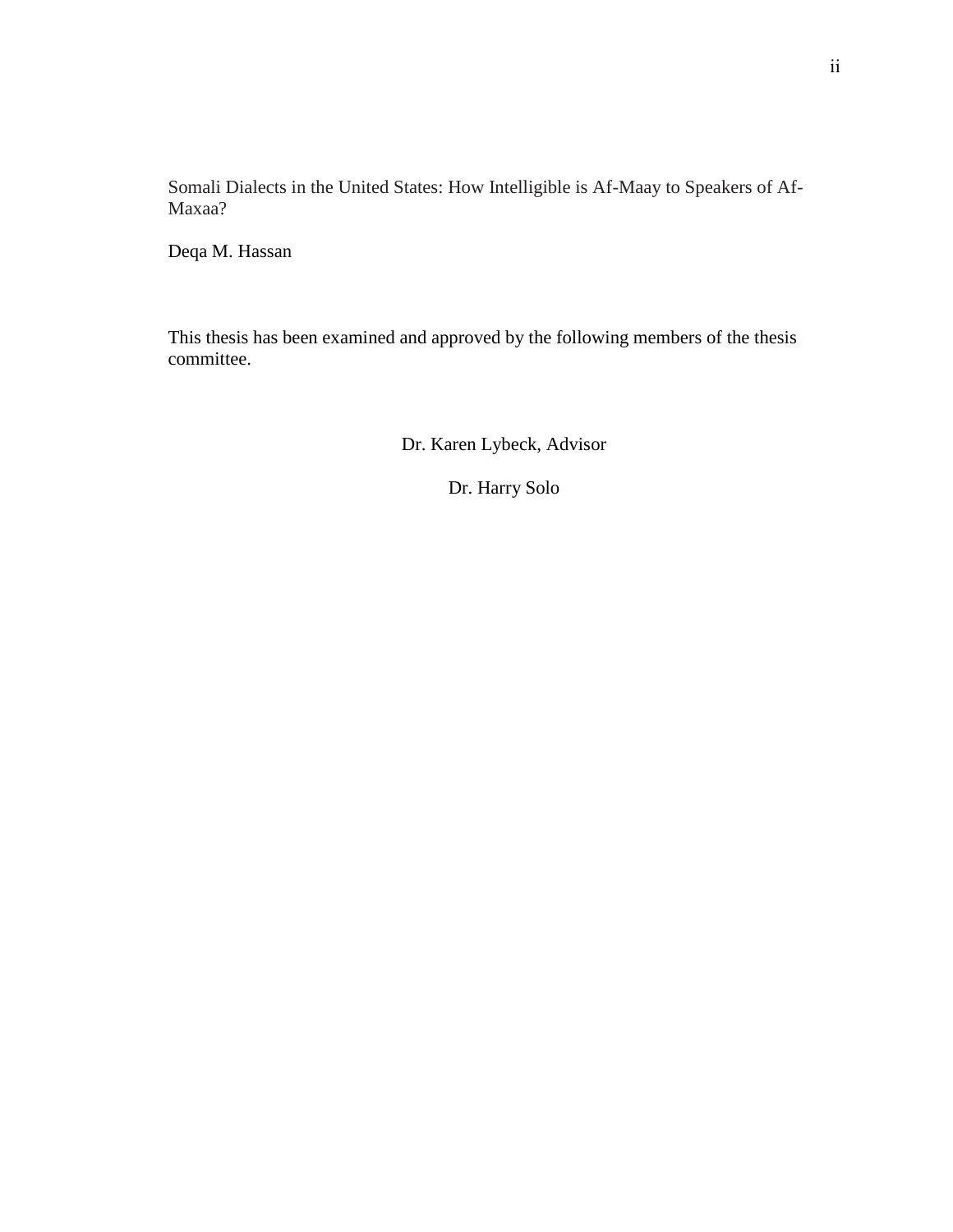#### **ABSTRACT**

Somali Dialects in the United States: How Intelligible is Af-Maay to Speakers of Af-Maxaa?

By

Deqa M. Hassan M.A. English: TESL

Minnesota State University, Mankato Mankato, Minnesota

The objective of this study was to determine the degree of intelligibility of Af-Maay to Somali university student speakers (n=21) of Af-Maxaa in the United States by implementing a perceived intelligibility test. The investigator aimed to test whether time spent in the United States, language contact with Af-Maay speakers, native Somali dialect, or the region of origin in Somalia affected the intelligibility of Af-Maay. The one-sample t-test showed that Af-Maay is partially intelligible to speakers of Af-Maxaa;  $t(21)=4.623$ ,  $p=.000$ . This appears to agree with Crystal's (1987) Type 5 languagedialect relationship category, where there is a partial intelligibility due to the overlapping history between Af-Maay and Af-Maxaa speakers. The results of the Pearson's correlation coefficient revealed statistically significant associations between the participants' level of understanding of Af-Maay and Standard Somali, their association with Af-Maay speakers, and their time spent in the United States. These results imply that there is a combination of linguistic and non-linguistic factors influencing the intelligibility of Af-Maay.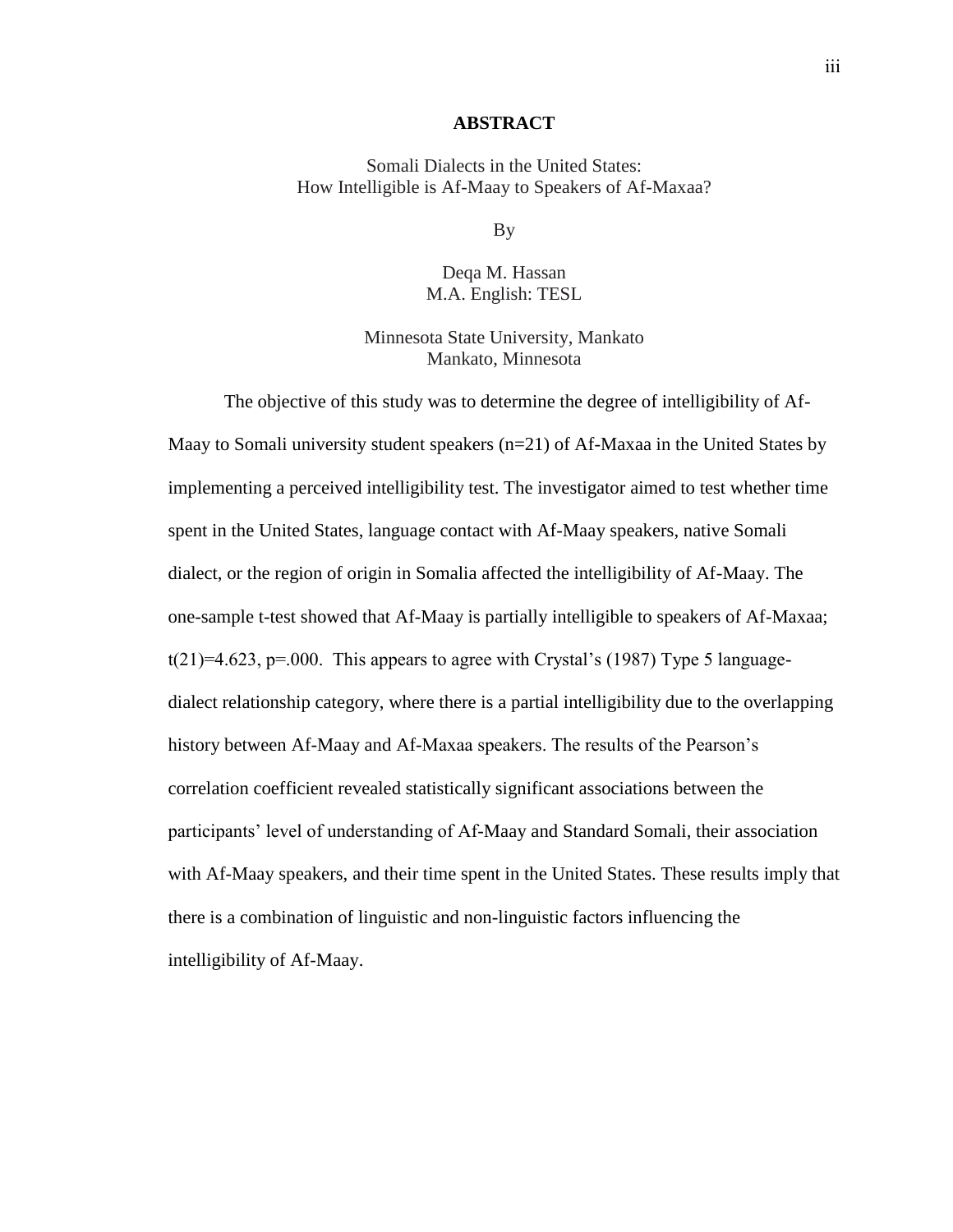#### **ACKNOWLEDGEMENTS**

I would like to thank everyone who helped me with this thesis. I am grateful to my committee members for taking time out of their hectic schedules to provide helpful feedback, especially Dr. Karen Lybeck, who helped me tremendously with her continuous support and guidance throughout the entire process. I would also like to thank my family and friends for always encouraging me, and lastly all the participants in the study as their inputs were invaluable to this thesis.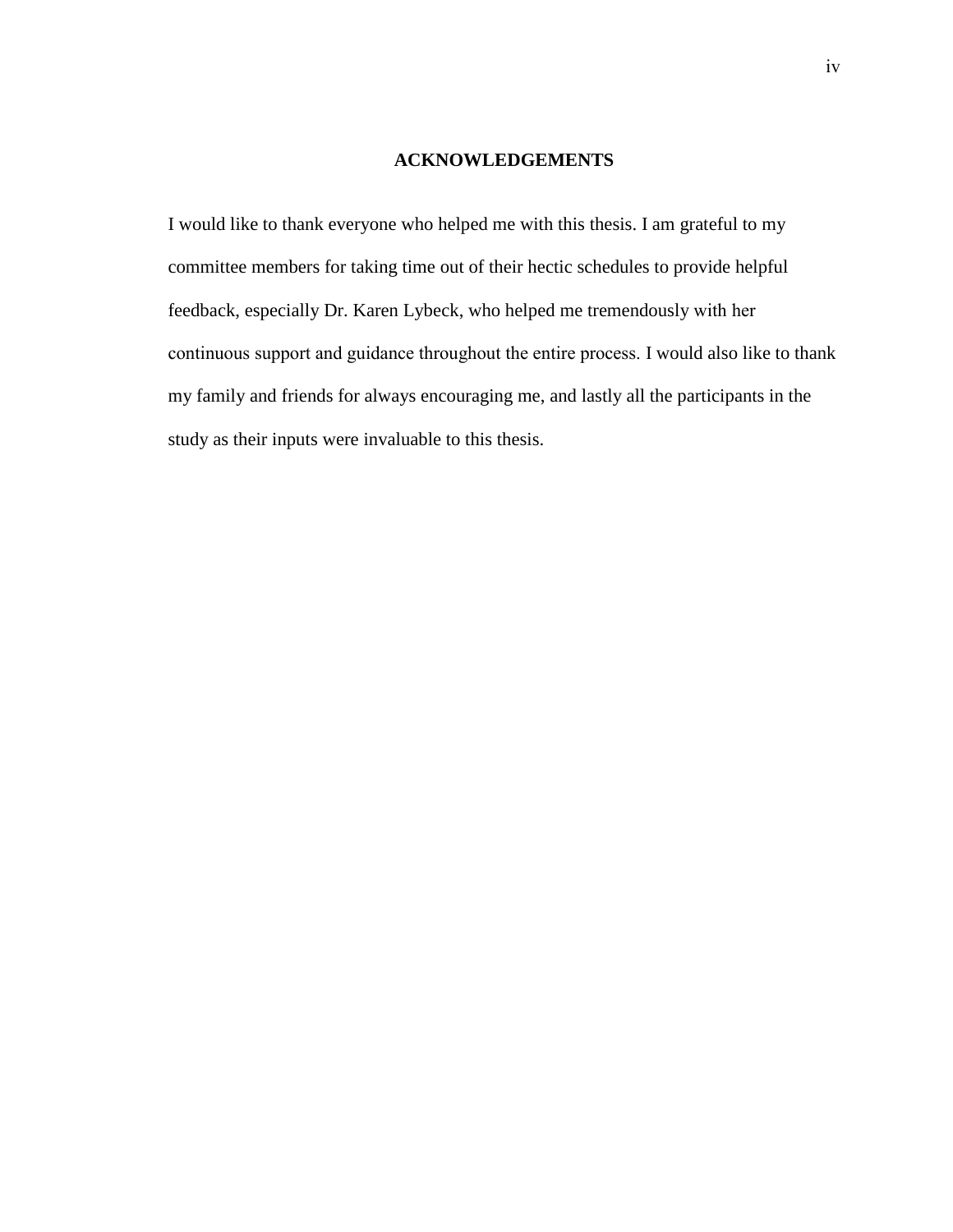## **TABLE OF CONTENTS**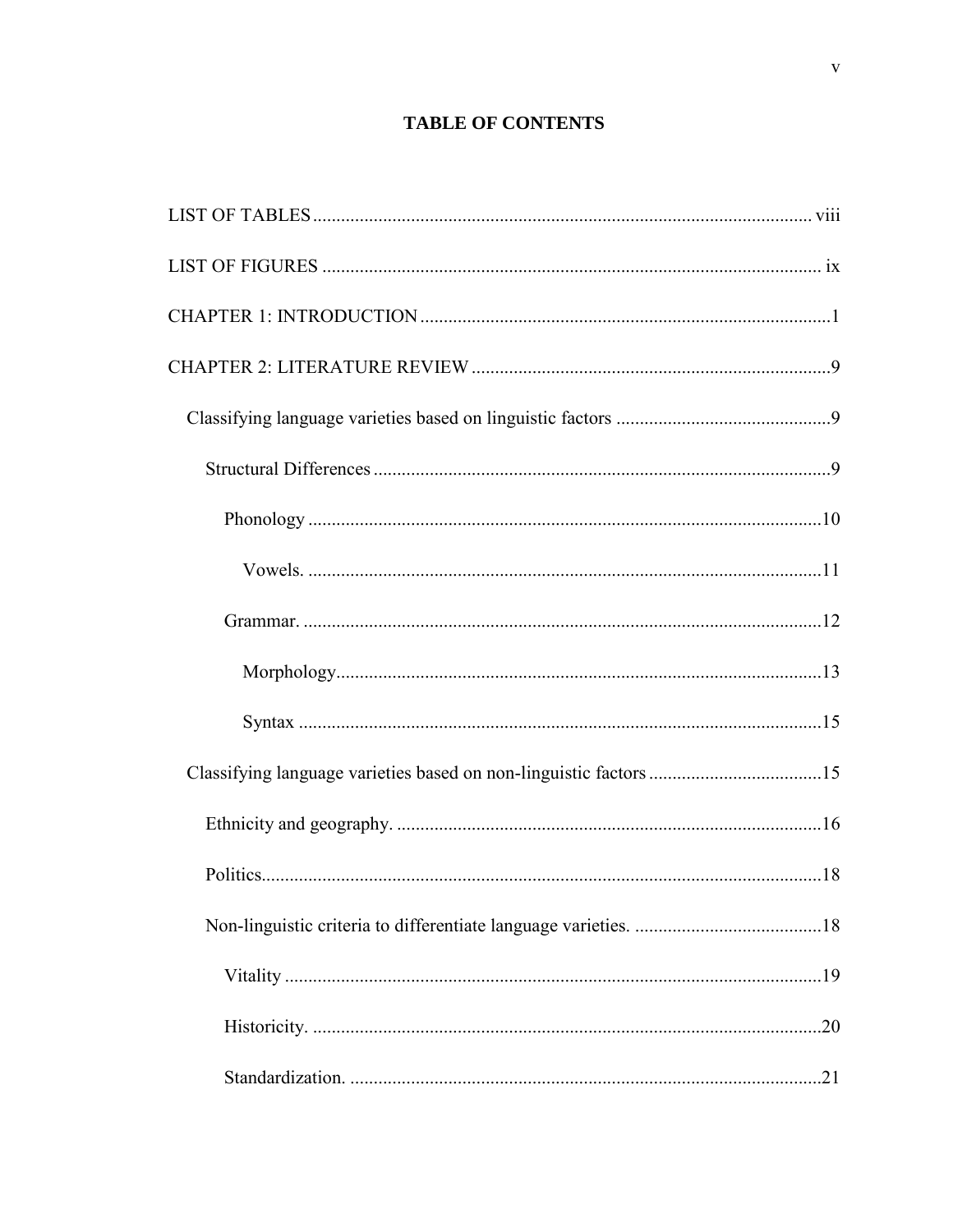| The effects of region in Somali and years spent in the United States47      |  |
|-----------------------------------------------------------------------------|--|
| The effects of spoken dialect and language contact with Af-Maay speakers 48 |  |
|                                                                             |  |
|                                                                             |  |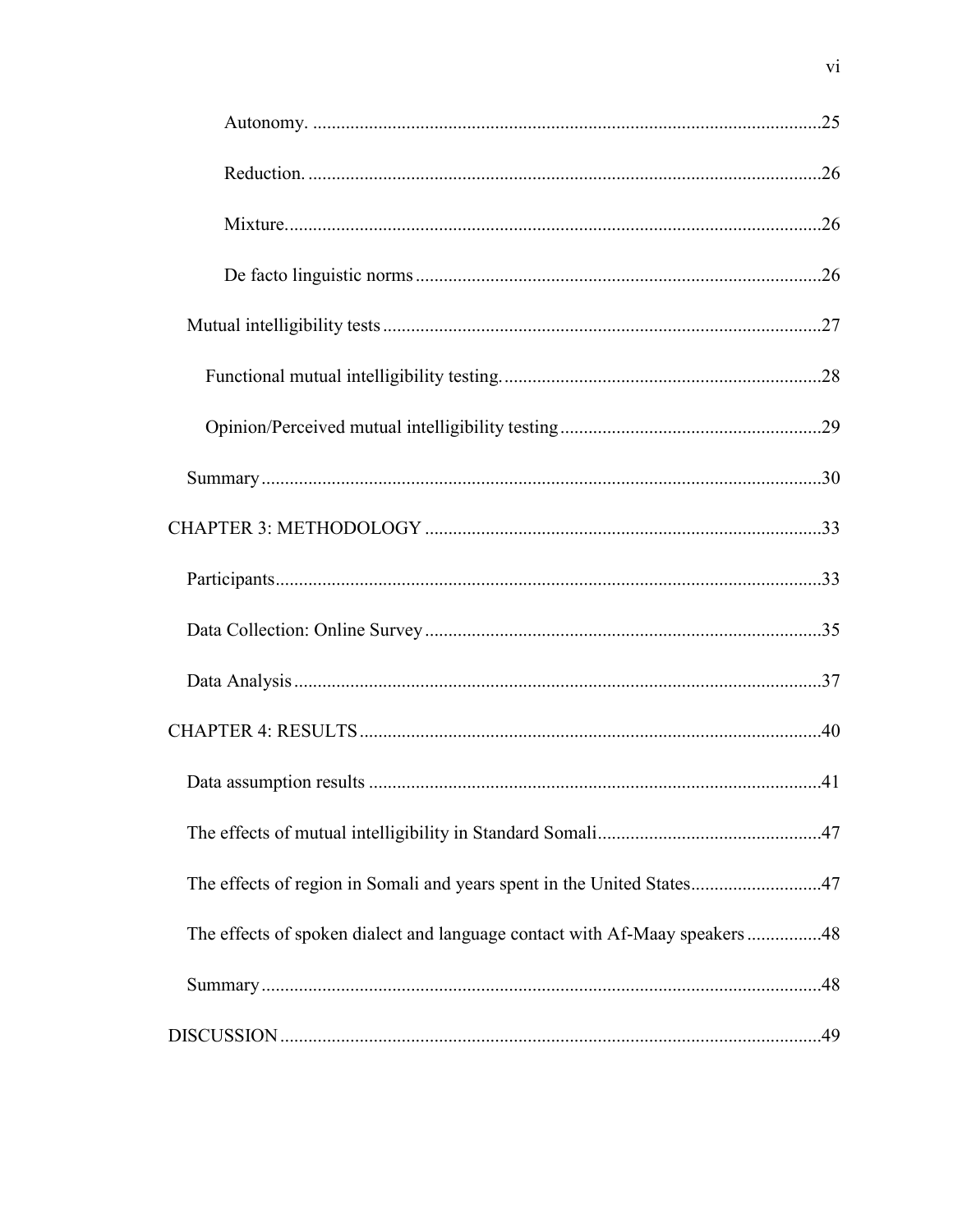| How intelligible is Af-Maay to Somali university student speakers of Af-Maxaa living |  |
|--------------------------------------------------------------------------------------|--|
|                                                                                      |  |
| What type of language-dialect relationship does Af-Maay have with Af-Maxaa? 51       |  |
| Is the degree of intelligibility of Af-Maay to speakers of Af-Maxaa due solely to    |  |
| linguistic factors, non-linguistic factors, or a combination of both? 52             |  |
|                                                                                      |  |
|                                                                                      |  |
|                                                                                      |  |
|                                                                                      |  |
|                                                                                      |  |
|                                                                                      |  |
|                                                                                      |  |
|                                                                                      |  |
|                                                                                      |  |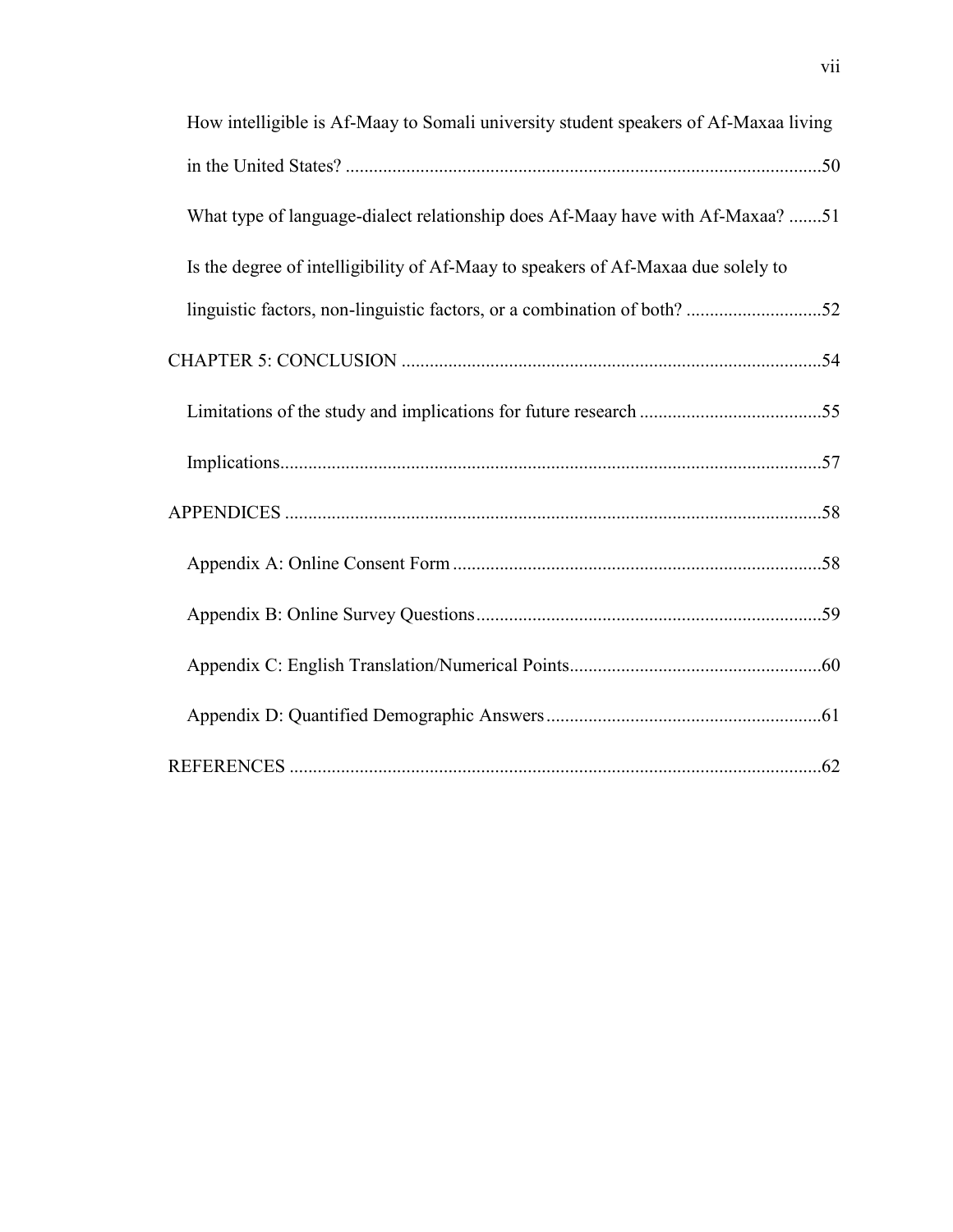## **LIST OF TABLES**

<span id="page-8-0"></span>

| Table                                                              | Page |
|--------------------------------------------------------------------|------|
|                                                                    |      |
| Table 2.1 Phonological Differences between Af-Maay and Af-Maxaa 11 |      |
| Table 2.2 Grammatical Differences between Af-Maay and Af-Maxaa13   |      |
|                                                                    |      |
|                                                                    |      |
|                                                                    |      |
|                                                                    |      |
|                                                                    |      |
|                                                                    |      |
|                                                                    |      |
|                                                                    |      |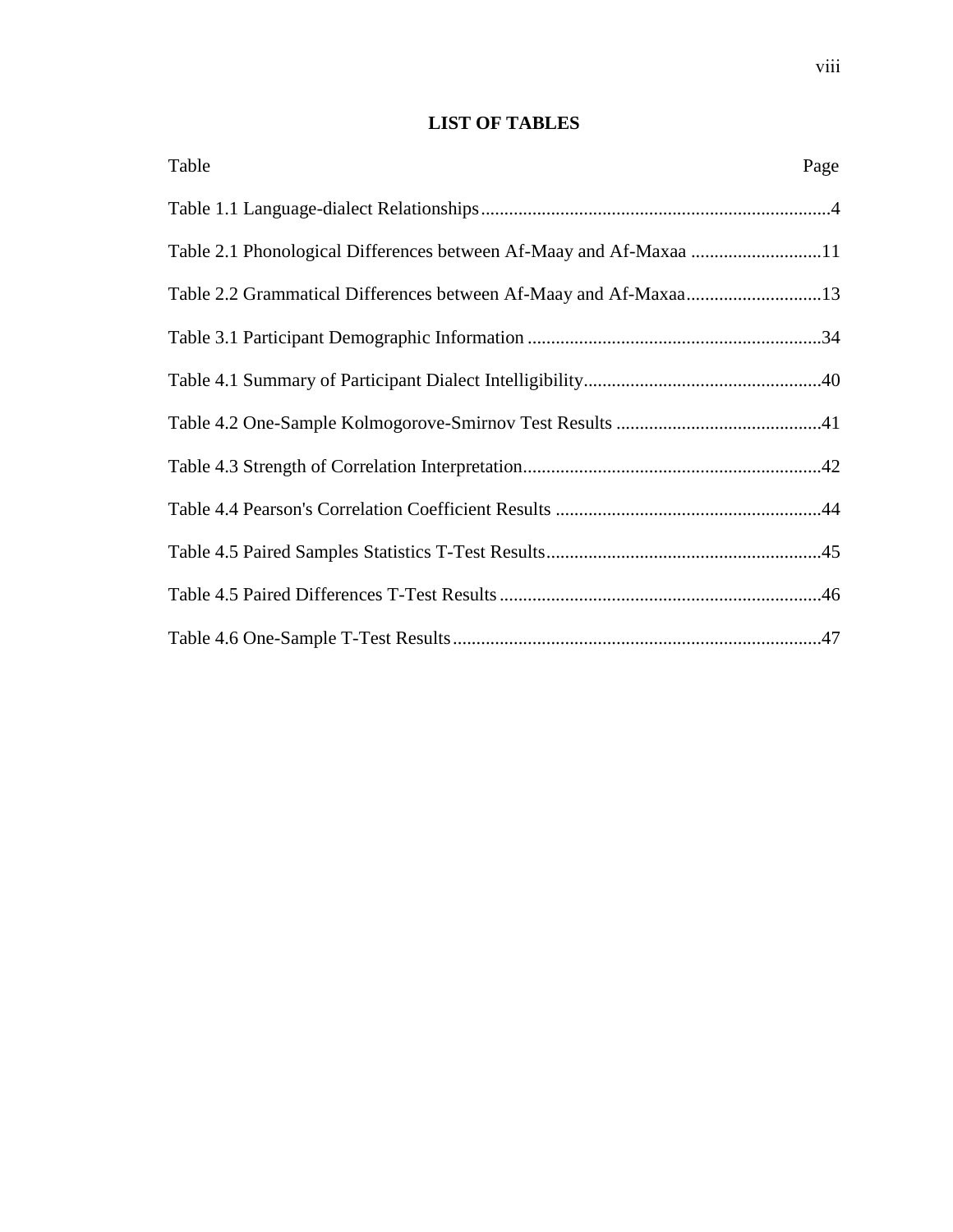## **LIST OF FIGURES**

<span id="page-9-0"></span>

| Figure | Page |
|--------|------|
|        |      |
|        |      |
|        |      |
|        |      |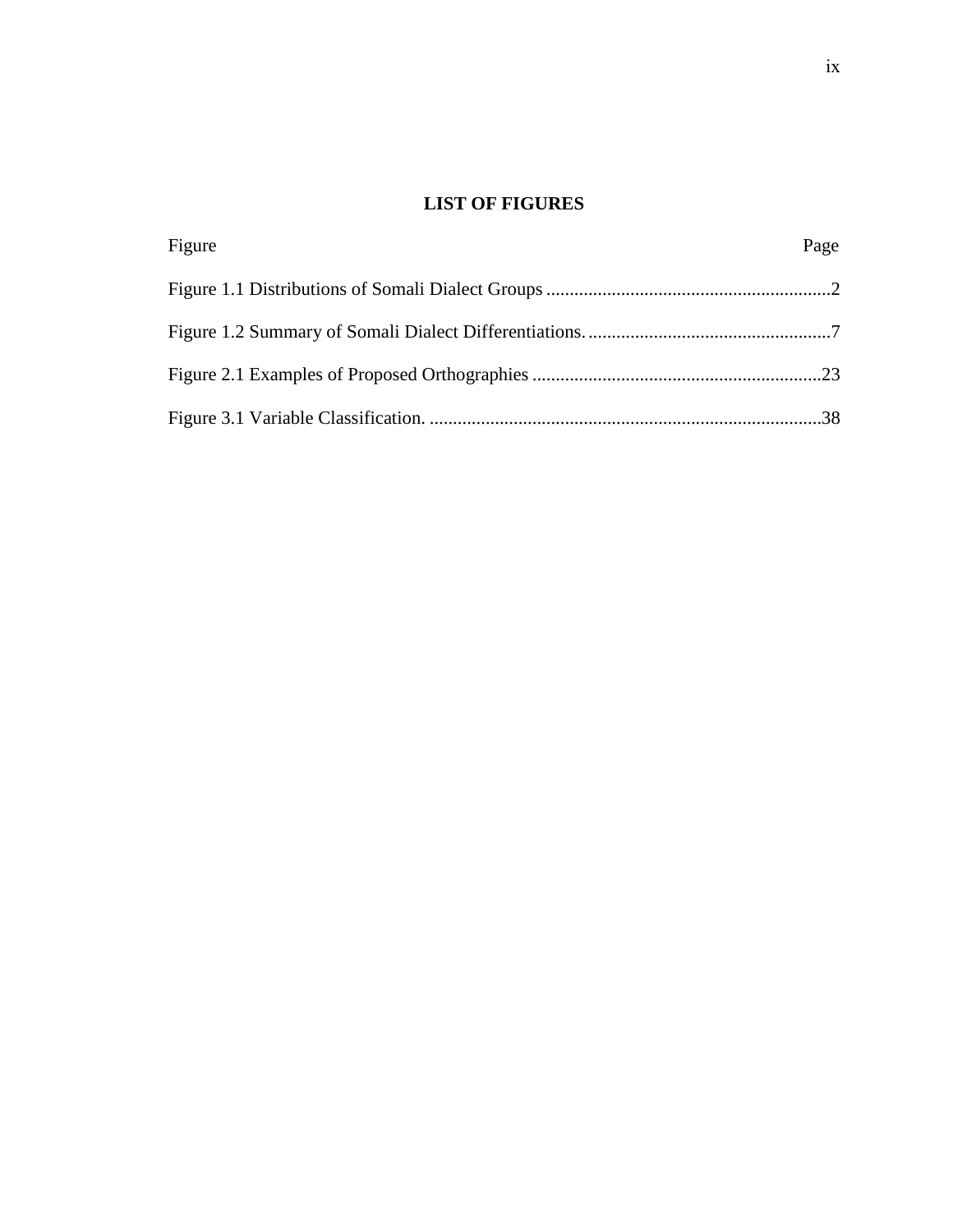#### **CHAPTER 1: INTRODUCTION**

<span id="page-10-0"></span>The exact number of languages in the world is unknown, but is estimated to be at least 6,000 and possibly more than 7,000 [\(www.sil.org/ethnologu/\)](http://www.sil.org/ethnologu/). The reasons for this ambiguity are mainly twofold: first, is the fact that less than half of the world's spoken languages have a written form. Many such languages are dying out and, thus, it is difficult to know which languages are regularly in use (Skutnabb-Kangas, 2000). Second, the high degree of feature variation that can occur between two linguistic varieties, while still being mutually intelligible, makes it difficult to reach consensus among linguists, governments, and the language communities themselves as to whether two varieties constitute two separate languages or two dialects of the same language.

A language can be considered to be composed of dialects that are all intercomprehensible or mutually intelligible (Crystal, 1987). Naturally, all languages have changed throughout history and will continue to change; this change results in language variation (Findlay, 1998). So it comes as no surprise that all languages exhibit language varieties and that the Somali language is no exception with the following three major dialect groups: Northern (Af-Maxaa), Benaadir (Af-Benaadir), and Maay (Af-Maay) (Gillette et. al, 2006; Saeed, 1999). Somali, an East Cushitic language and part of the Afro-asiatic language phylum (Crystal, 1987), is spoken by approximately thirteen million speakers worldwide (Lewis, 2009). Af-Maxaa is the most commonly spoken throughout Somalia (Saeed, 1999), and Standard Somali is derived from it (Gillette et. al, 2006). Af-Benaadir is spoken along the central coastal region of Somalia, while Af-Maay, the third dialect group, is spoken in the central regions surrounding the inter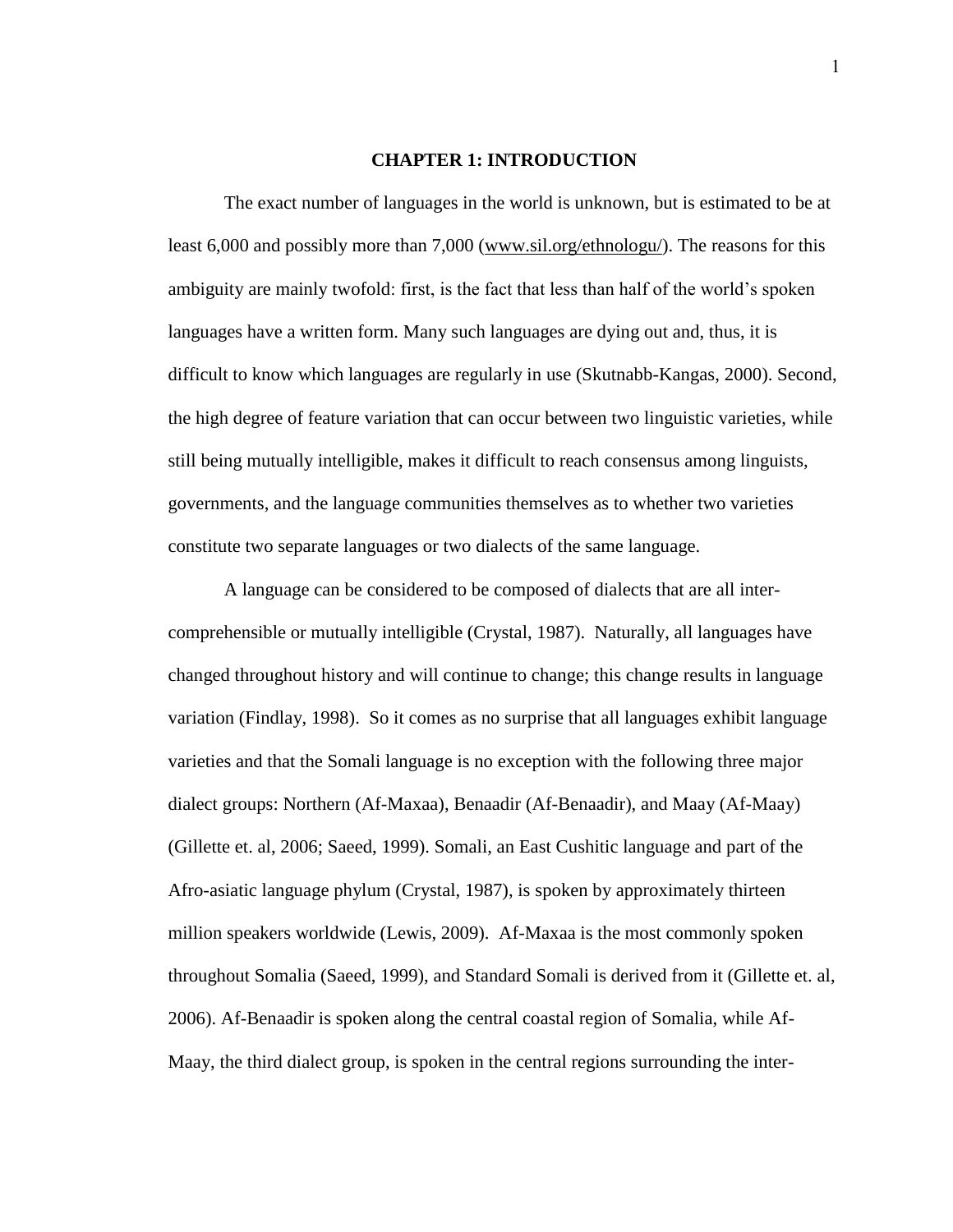riverine areas of Somalia (Gillette et. al, 2006; Saeed, 1999; Lewis, 2002), as shown in Figure 1.1.



Figure *1.1*. Distributions of Somali Dialect Groups. (Adapted from LandInfo, 2006, p.18).

Since Standard Somali is used extensively in many different arenas, such as in the media, speakers of both Af-Maay and Af-Benaadir usually speak and understand Af-Maxaa too (Lehman & Eno, 2003). Additionally, Af-Benaadir and Af-Maxaa are described as being fairly mutually intelligible (Saeed, 1999). All three main dialect groups have some similarities in their written form, but fewer similarities in their spoken forms (Gillette et. al, 2006), with the least amount of similarities being between Af-Maxaa and Af-Maay (Saeed, 1999). In fact, previous research on Somali students at Lafoole College in Lafoole, Somalia, which lies within the Af-Maay dialect area southwest of Mogadishu, showed that the spoken form of Af-Maay as not being mutually intelligible with Af-Benaadir or Af-Maxaa (Lewis, 2002; Saeed, 1982). Even though Af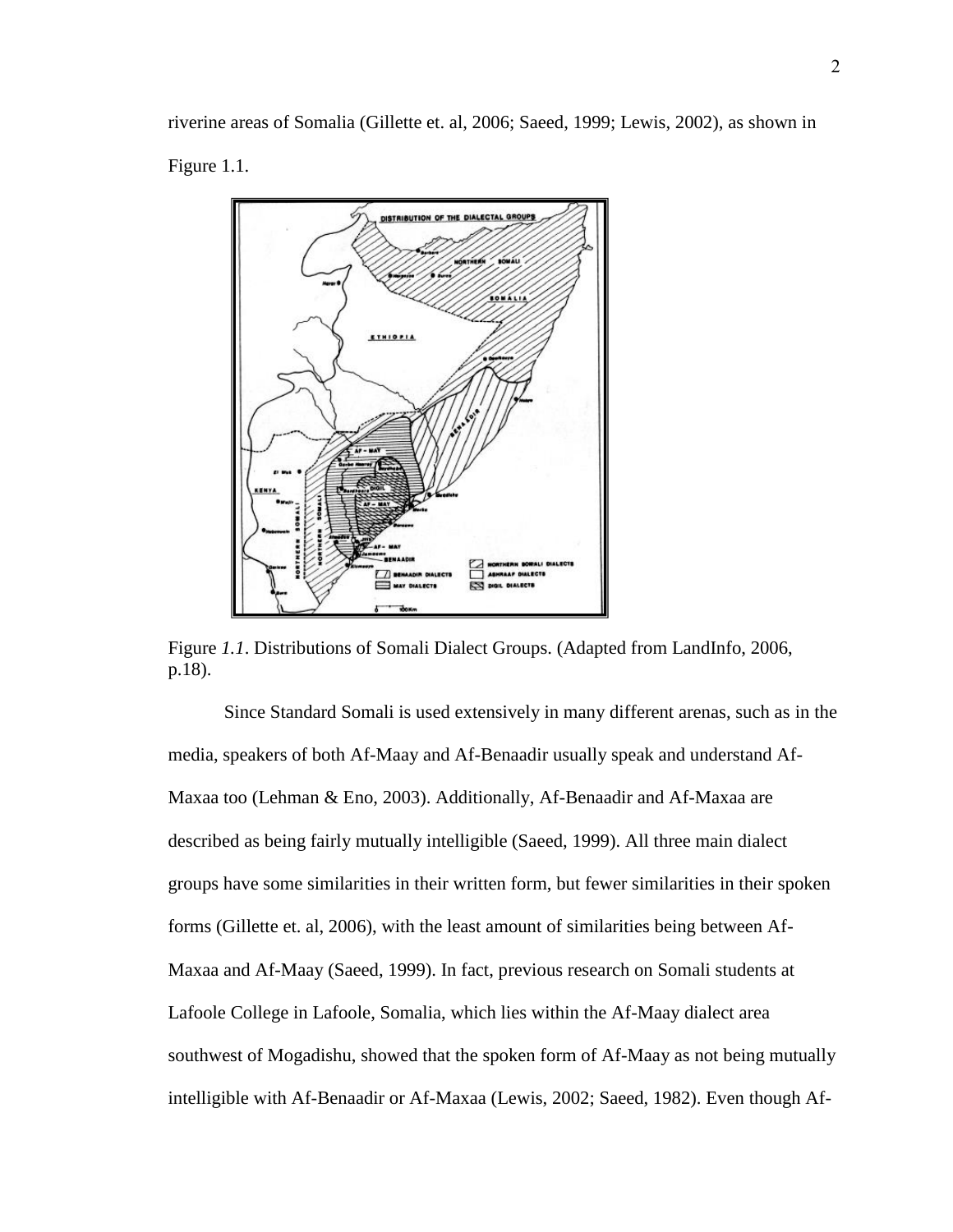Maxaa has been shown not to be mutually intelligible with Af-Maay in this context, the degree of intelligibility is undocumented, though their differences have been suggested to be analogous to that of Portuguese and Spanish (Lewis, 2002).

In addition to all languages having varieties, there are individual variations within the speakers of each language variety; these unique, individual ways of speaking are referred to as idiolects (Crystal, 1987). A dialect can be said to be a collection of idiolects. Moreover, the term dialect is interchangeable with language variety. A dialect is different from an accent (Chambers & Trudgill, 1998), in that an accent is defined as pronunciation and/or phonological variation, while dialect variation refers to grammar, vocabulary, and pronunciation (Findlay, 1998). For example, if we talk about the differences in British English and American English accents, we could use the example of post-vocalic /r/ deletion, but if we refer to the dialectal variation we would also add features such as the lack of an article in the British phrase *in hospital* as compared to the American *in the hospital*, or the use of blokes vs. guys to refer to young men. Since it is the spoken variety that appears to be in question, we may wonder if accent differences play more of a role in the intelligibility level of Af-Maay to speakers of Af-Maxaa than do dialect differences.

In Table 1.1, Crystal (1987) identifies five ways language varieties can be related to one another based on intelligibility and cultural history. If the dialects in question are mutually intelligible and have a common history, then they are the same language and therefore classified as Type 1. For instance, because American and British English are mutually intelligible and have a common history, they are an example of Type 1. When the dialects in question are unintelligible, on the other hand, nor share a common history,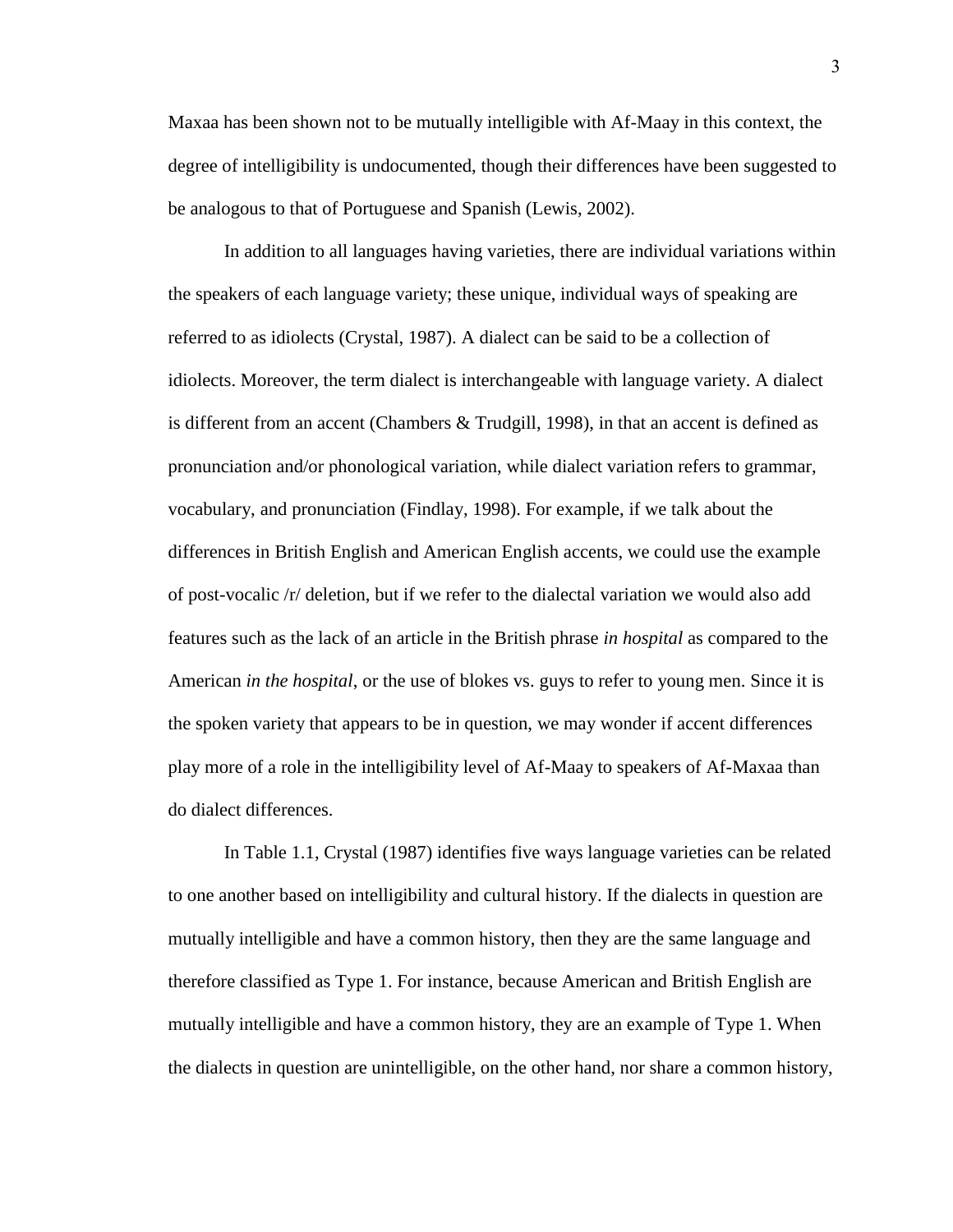then they are considered to be different languages and have a Type 2 relationship. An example of this is Hindi and English.

#### Table 1.1

*Language-dialect Relationships* (Modified from Crystal, 1987, p. 287)

| <b>Type</b>      | 1              | $\overline{2}$   | 3                | $\overline{\mathbf{4}}$ | 5              |
|------------------|----------------|------------------|------------------|-------------------------|----------------|
|                  | Same           | <b>Different</b> |                  |                         |                |
| Language         | Language       | Language         | Unclear          | Unclear                 | Unclear        |
|                  |                |                  |                  |                         |                |
| Mutual           | Mutual         | Mutually         | Mutually         | Mutually                | Partially (un) |
| Intelligibility  | Intelligible   | Unintelligible   | Intelligible     | Unintelligible          | intelligible   |
|                  | Common         | Different        | <b>Different</b> |                         | Overlapping    |
|                  | Cultural       | Cultural         | Cultural         | Same cultural           | Cultural       |
| Cultural History | History        | History          | <b>History</b>   | History                 | History        |
|                  | <b>British</b> |                  |                  | Cantonese               |                |
|                  | English $\&$   |                  |                  | (Chinese) &             |                |
|                  | American       | English $&$      | Norwegian &      | Hakka                   | Uzbek $\&$     |
| Example          | English        | Hindi            | Danish           | (Chinese)               | Turkish        |

The third, fourth and fifth types of language-dialect relationships exhibit a more complex situation between varieties where the two criteria are not in sync. Language varieties with a Type 3 relationship, for example, are mutually intelligible, but do not have the same cultural history. As a result, their language-dialect relationship is unclear, such as the case with Norwegian and Danish. Of particular interest to this study are the Type 4 and Type 5 relationships because even though the speakers of Af-Maxaa and Af-Maay share a cultural history, the intelligibility between them is unclear. Cantonese (Chinese) and Hakka (Chinese) are language varieties with a Type 4 relationship because they have same cultural history but are mutually unintelligible. Uzbek and Turkish, however, are an example of a Type 5 language-dialect relationship because they have an overlapping culture history and are partially intelligible, but their exact relationship is also unclear.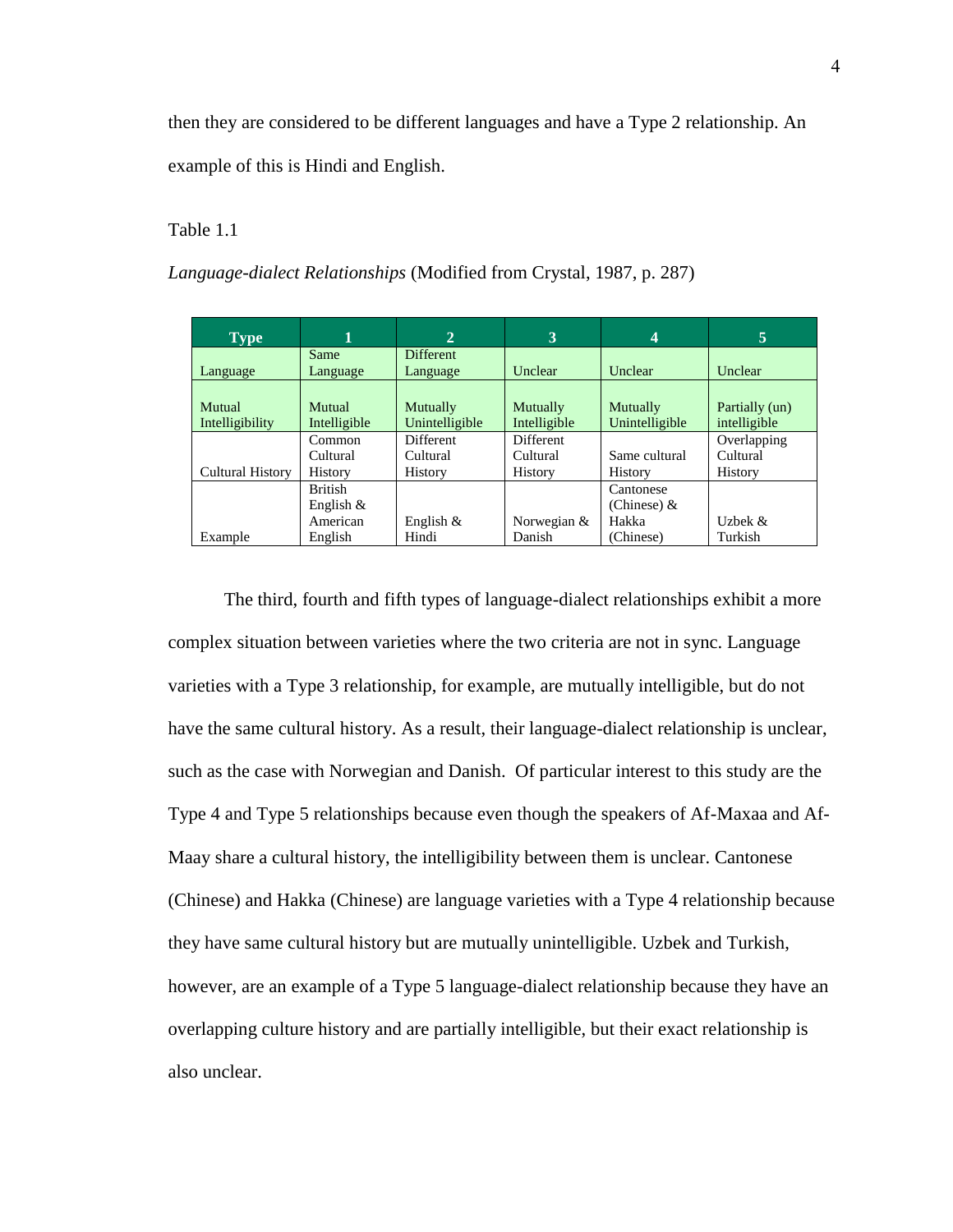Categorizing the relationship between linguistic varieties is further complicated by the presence of a geographical dialect continuum, or "a continuum of dialects sequentially arranged over space: A, B, C, D, and so on" (Wardhaugh, 2009, p. 42). Due to this geographic dialect continuum, dialects at one end may be mutually intelligible, while dialects at opposite ends of the continuum may not be mutually intelligible. Consequently, "the speakers of the same dialects at the two ends of the chain will not understand each other; but they are nonetheless linked by a chain of mutual intelligibility" (Crystal, 1987, p. 25). For example, Norwegian, Swedish, and Danish are connected by the Scandinavian continuum, which may explain the fact that Danish and Southern Swedish speakers understand each other more than do Swedish speakers from other areas, while Swedish and Norwegian speakers have little problems understanding each other (Gooskens, 2007). This same situation could also account for the mutual intelligibility between Af-Benaadir and Af-Maxaa, and/or the lack of intelligibility of Af-Maay to speakers of Af-Maxaa and Af-Benaadir (Saeed, 1999), since some of the dialect groups overlap and/or are very close in proximity in some geographic areas (See Figure 1.1). For example, Af-Benaadir is spoken in the city of Merka, which is very close to the Af-Maay dialect region. Therefore, some Af-Benaadir speakers from Merka could understand Af-Maay, while some Af-Maxaa speakers from the city of Berbera could have difficulty understanding Af-Maay because they are at the other end of the continuum in the northern region of Somalia.

The dialect continuum issue is further exacerbated by the inclusion of a number of non-linguistic factors, such as language contact and politics (Gooskens, 2007; Wardhaugh, 2009). Take the Somali language for example, even though it is arguably the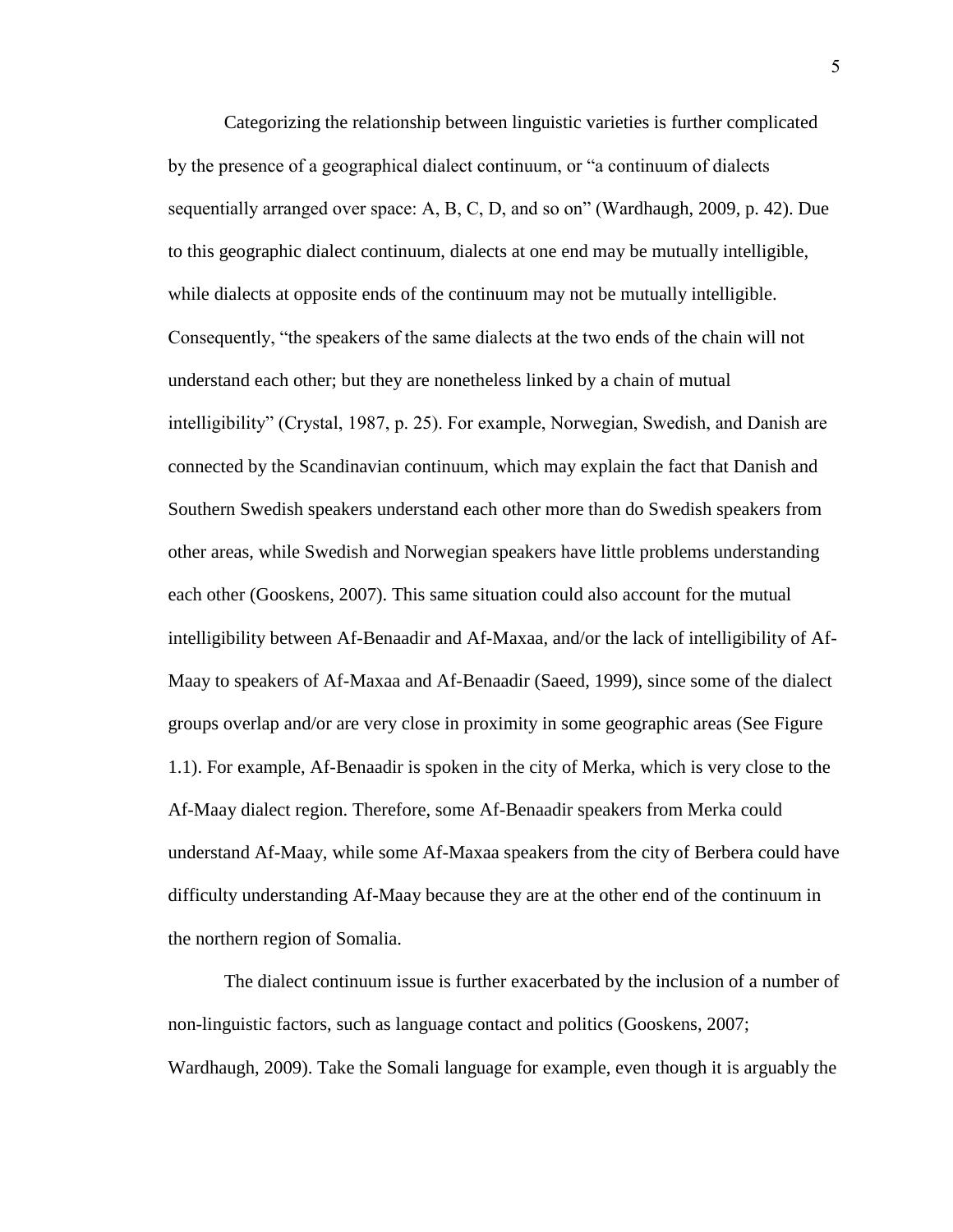most documented Cushitic language, particularly in terms of lexicology, research on the possible non-linguistic factors involved is few and far between (Saeed, 1999). One research study that explored their earlier linguistic relationship was conducted by Ali (1983), in which vocabulary from the Somali language varieties were collected and their results were used to construct a graphical representation to demonstrate their relationship (See Figure 1.2). Each line in the graphical representation represents a split or dialect differentiation. For example, the proto-Coastal-Northern dialect split into proto-Cadale-Northern, the ancestral Northern dialect group and proto-Coastal, the ancestral Coastal dialect group, during the end of the first millennium, which eventually further differentiated into more recent dialect groups. Moreover, the proto-Riverine dialect group, which is the ancestral Af-Maay dialect group, split into Afgoi and Baydhaba sometime during the thirteenth and fourteenth century. Even though the exact time of these differentiations is unknown, they appear to suggest that there is a correlation between dialect differentiation and language contact. As the spread and subsequent differentiation of the Northern dialects correlate with the north to south movement of the Somali people.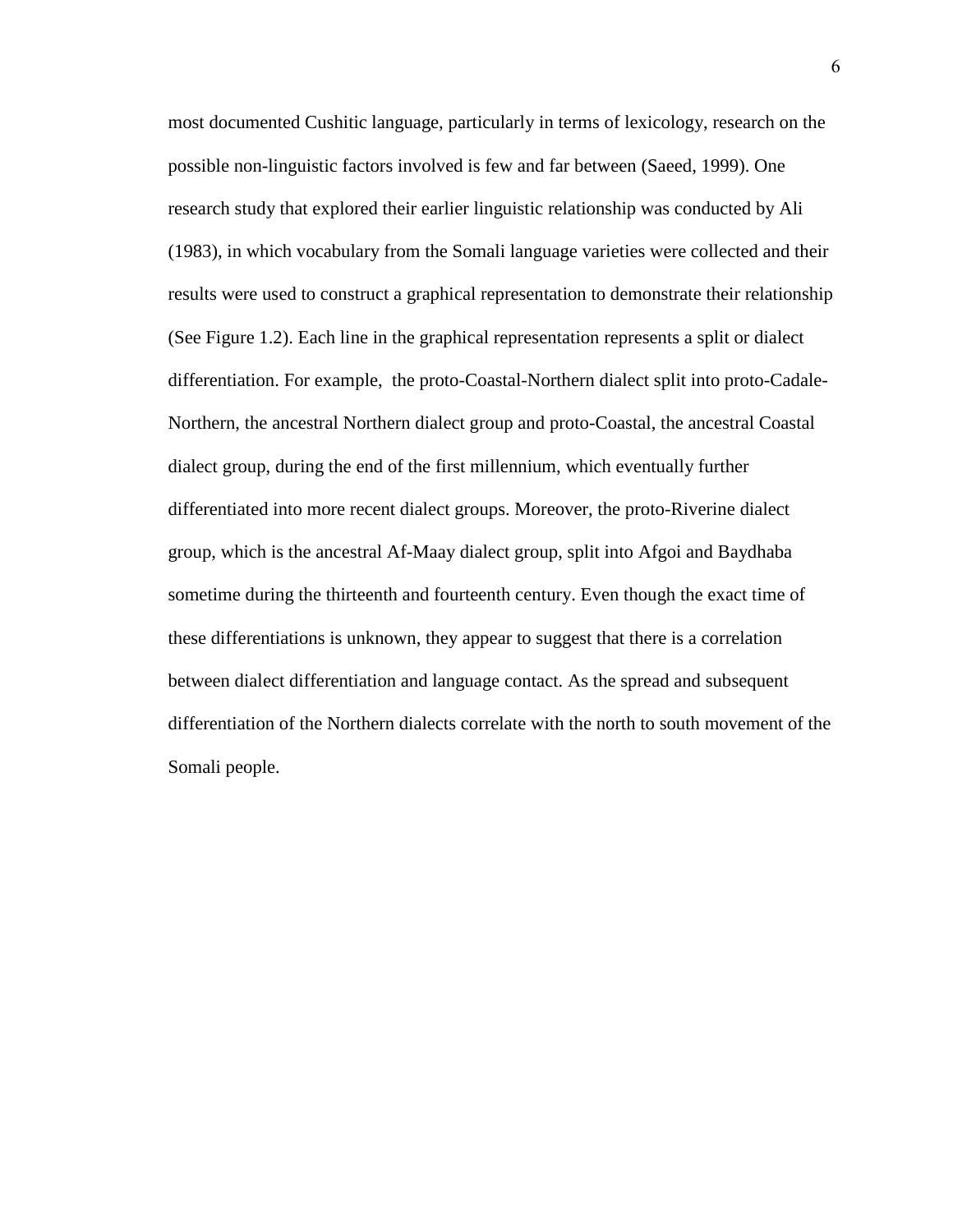

<span id="page-16-0"></span>*Figure 1.2.* Summary of Somali Dialect Differentiation. (Modified from Ali, 1982, p.240).

The non-linguistic factor of politics was also an important aspect in the spread and differentiations of the dialects. For example, southwestern Asian immigrants settled in the coastal regions of Somalia and established trading posts by marriage, which led to Sultanate rulers in the area. This in turn may have led to the split of the proto-Coastal-Northern dialect into Coastal and Northern dialect groups as the Sultanate rulers were politically powerful enough to incorporate their own language varieties into use.

In an effort to further clarify the work of these studies (Ali, 1982; Lewis, 2002; Saeed, 1982; Saeed, 1999), and thereby gain insight into Somali language varieties, this study will examine the relationship between Af-Maay and Af-Maxaa; specifically, the degree of intelligibility of Af-Maay to speakers of Af-Maxaa. This relationship will be explored by first examining previous research in Chapter 2, with an outline of the linguistic and non-linguistic factors that may affect intelligibility, their corresponding criteria used to figure out the relationship between language varieties, and ending with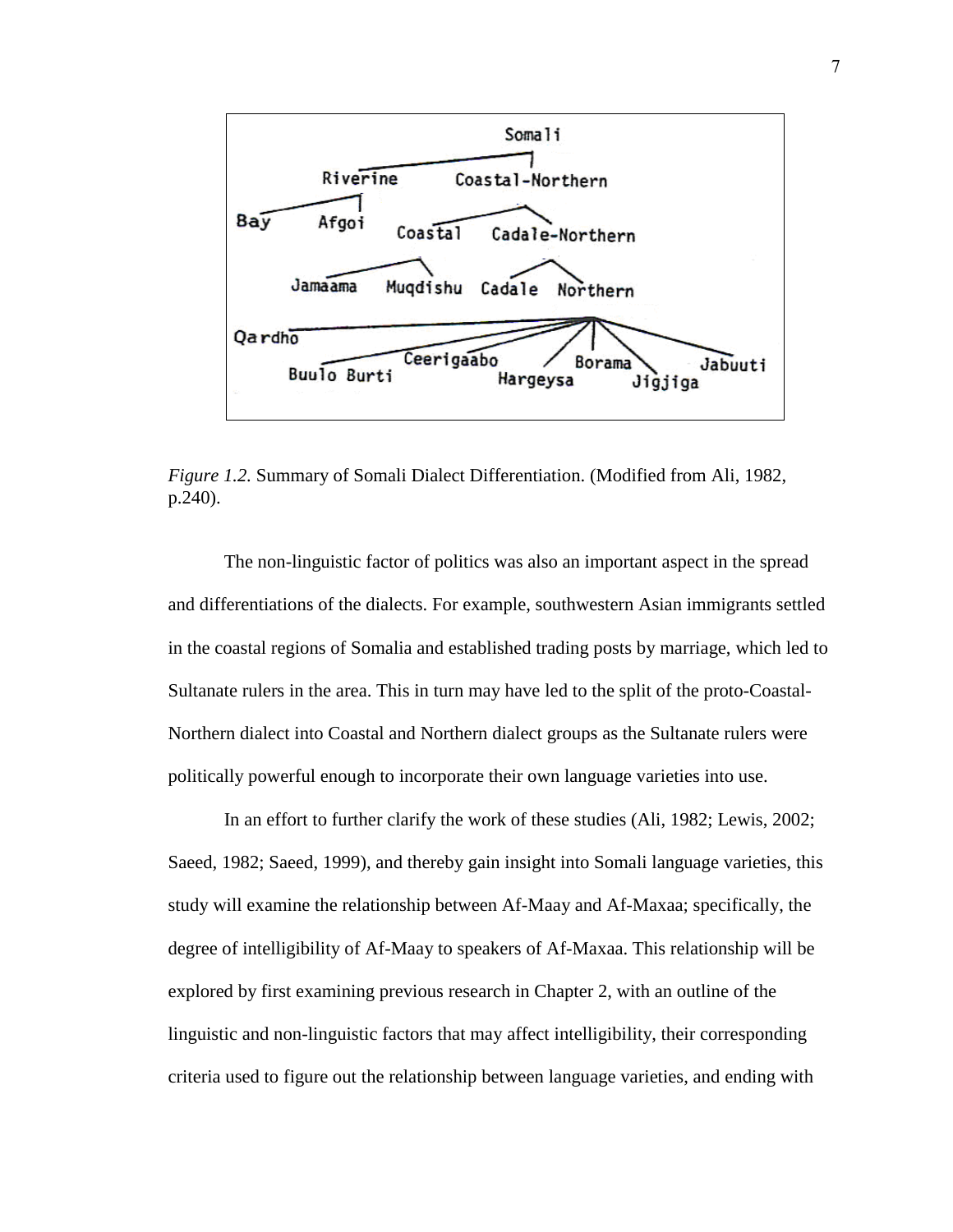the specific questions posed by this thesis: (1) "How intelligible is Af-Maay to Somali university-student speakers of Af-Maxaa living in the United states?" (2) "What type of language-dialect relationship does Af-Maay have with Af-Maxaa?" (3) "Is the degree of intelligibility of Af-Maay to speakers of Af-Maxaa due solely to linguistic factors, nonlinguistic factors, or a combination of both?" In order to answer these questions, data were collected and analyzed from 21 Somali university students, which will be described in Chapter 3. Chapter 4 will display the results and discuss their possible explanations. Suggestions for future research and implications for the degree of intelligibility of Af-Maay to speakers of Af-Maxaa will be presented in Chapter 5.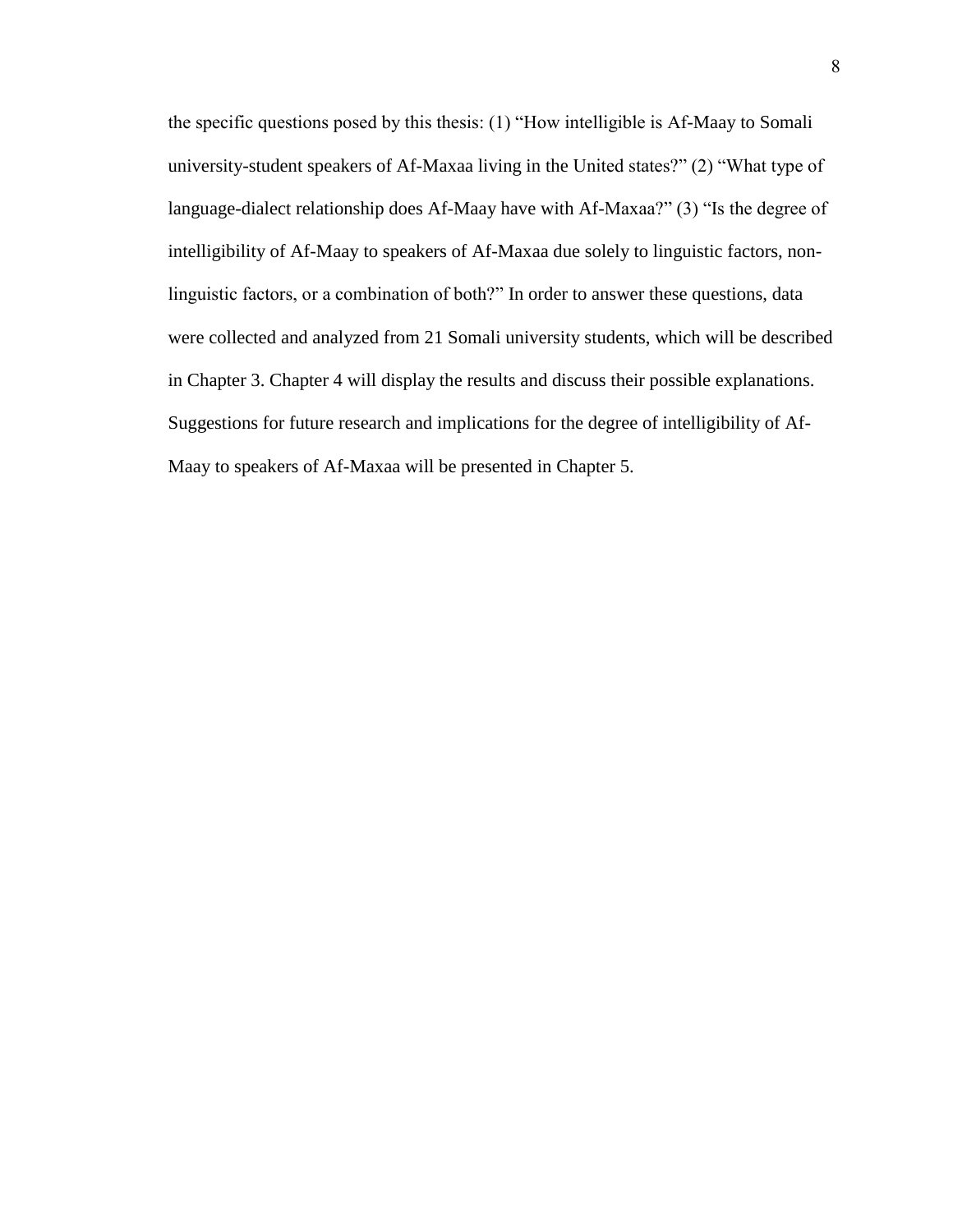#### **CHAPTER 2: LITERATURE REVIEW**

<span id="page-18-0"></span>According to Chaoju and van Heuven (2009), when deciding whether a linguistic variety is a dialect of another language and a different language altogether, the quantity of differences between the two varieties has to be examined. For instance, if two speech varieties have many differences, then the two varieties are believed to be different languages, while they would be considered to be dialects of the same language if there are fewer differences. The differences and similarities between languages have been used to form linguistic family trees. Establishing the family trees of languages is important in linguistics because it answers questions such as the geographical movement of the speakers historically and the nature of their linguistic interaction with outsiders. However, there is not a universally agreed upon criterion used for examining the differences and similarities between language varieties since both linguistic and nonlinguistic are involved, but here we will start with a linguistic description of the variations between Af-Maaxa, the standard variety, and Af-Maay.

#### <span id="page-18-1"></span>**Classifying language varieties based on linguistic factors**

There are three ways to linguistically classify a language: genetic classification, areal classification, and linguistic typology (O"Grady, Dobrovolsky & Aronoff, 1997). Genetic classification refers to classifying languages based on their ancestral descent, as discussed in Chapter 1, while areal classification refers to language classification based on geography, as discussed in the beginning of this chapter. When languages are classified based on their structural characteristics, it is referred to as linguistic typology.

<span id="page-18-2"></span>**Structural Differences**. There are three linguistic structural levels: phonology, grammar and semantics (Crystal, 1987). Furthermore, the phonology level is divided into

9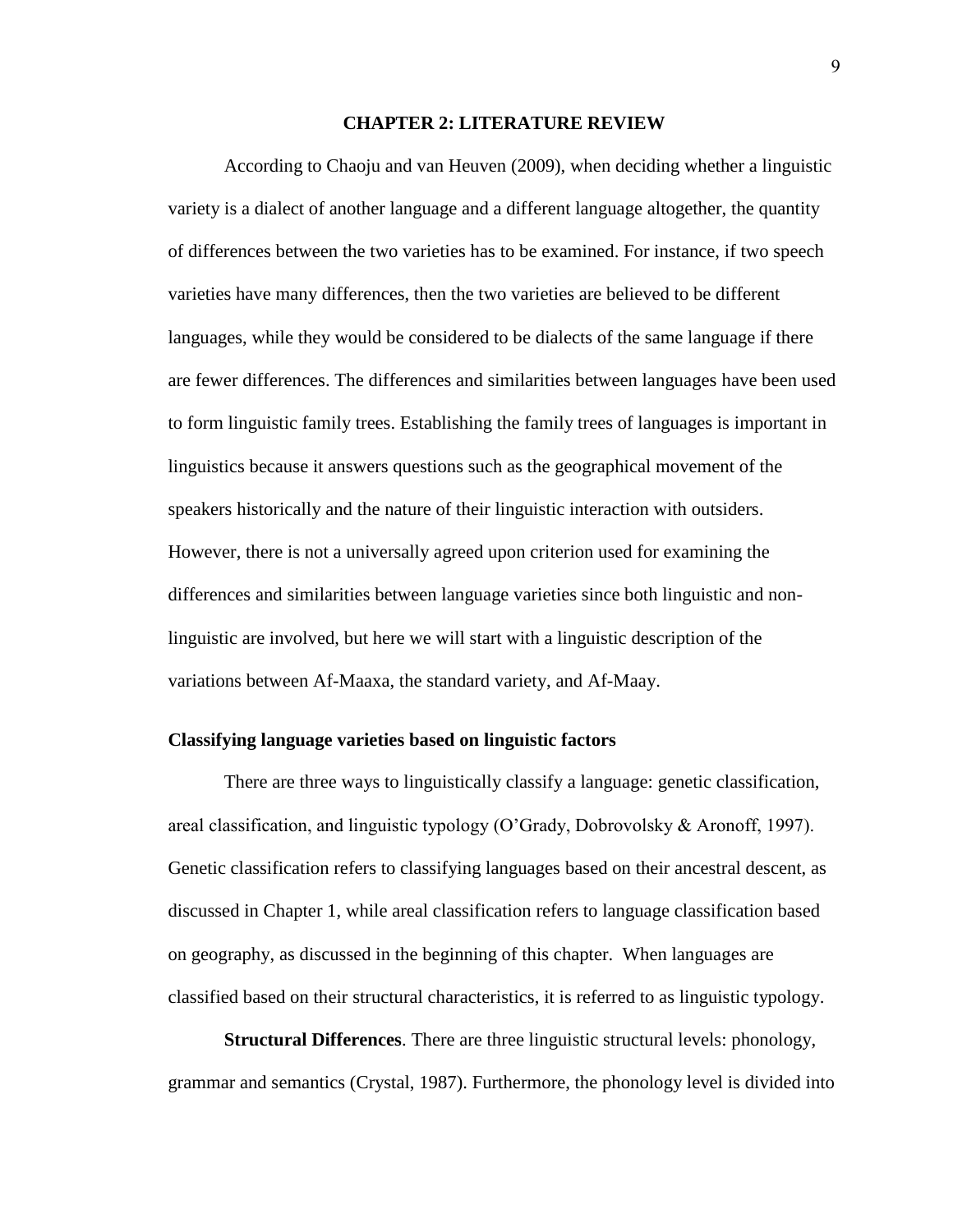segmental (vowels, consonants, and syllables) and suprasegmental (prosody) units/levels, while grammar is divided into morphology and syntax, and semantics is divided into lexicon and discourse. For instance, the reason why there are some intelligibility problems with Norwegian and Danish speakers is due to differences in phonetics. The intelligibility problem with Danes and Swedes, on the other hand, is due to phonological and lexical differences. The differences in phonology between Af-Maay and Af-Maxaa is shown in Table 2.1, while their grammatical differences are shown in Table 2.2 (Gillette et. al, 2006; Johnson, 2006; Lehman & Eno, 2003; Saeed, 1982; Saeed, 1999; Saeed, 2007; Tosco, 1993).

<span id="page-19-0"></span>*Phonology*. In linguistics, phonology is the study of sounds (Crystal, 2008), broken down into phonemic units including consonants, vowels, and tonal units (Saeed, 1999). Table 2.1 describes phonological differences between Af-Maay and Af-Maxaa, and is organized in the following order: sources, consonants, vowels, pharyngeal and glottal sounds, and double consonants.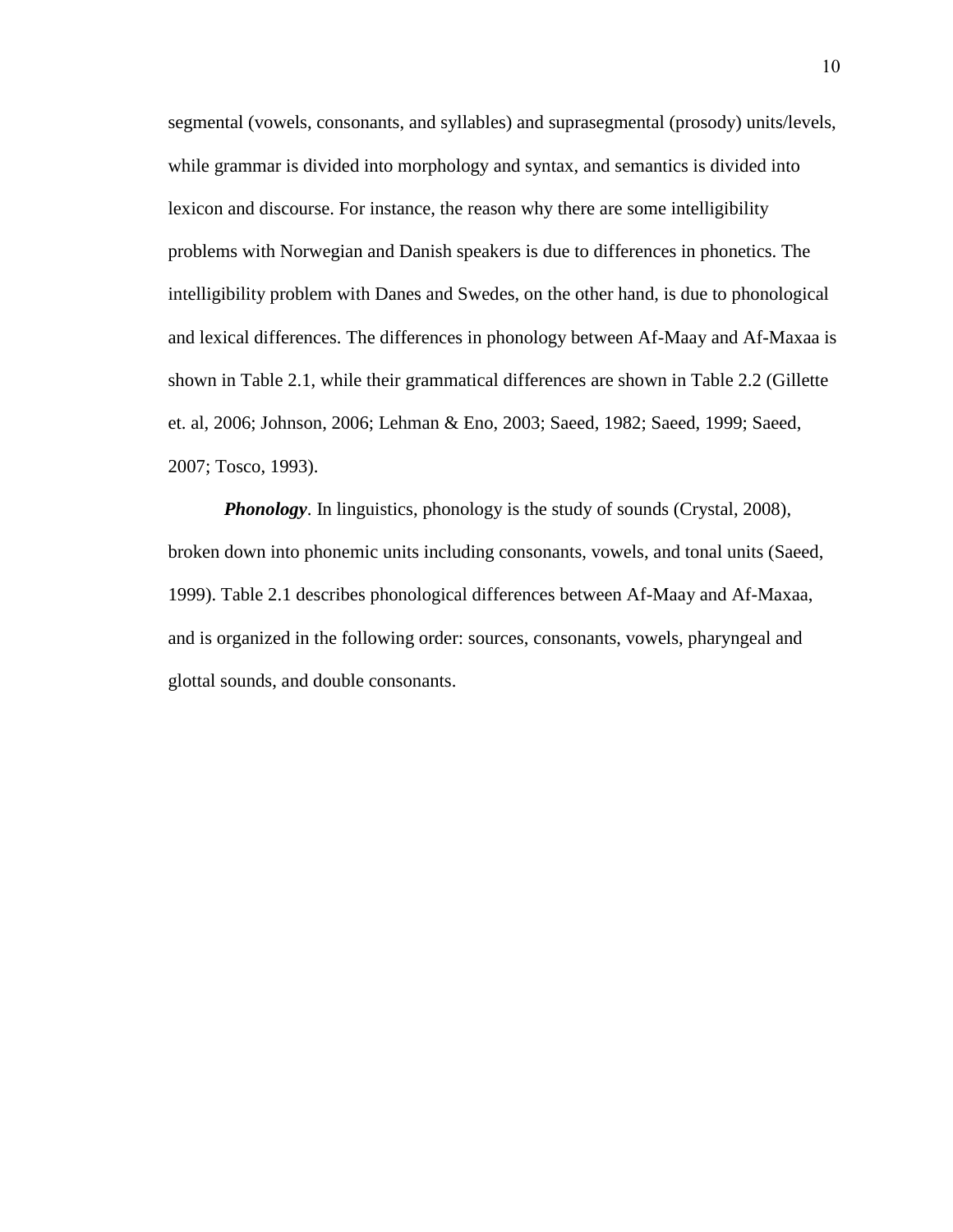#### Table 2.1

| Phonological<br><b>Differences</b> | <i>Source</i>                                                  | <b>Consonants</b>                                                                                                                                       | Vowels                   | Pharyngeal<br>$\mathcal{A}$<br>Glottal<br>Sounds | <b>Doubled</b><br>Consonants                                                                                                                     |
|------------------------------------|----------------------------------------------------------------|---------------------------------------------------------------------------------------------------------------------------------------------------------|--------------------------|--------------------------------------------------|--------------------------------------------------------------------------------------------------------------------------------------------------|
| <b>Af-Maay</b>                     | Johnson (2006);<br>Lehman & Eno,<br>$(2003)$ ; Saeed<br>(1982) | 24                                                                                                                                                      | 5                        | None                                             | $r, m$ and $l$ are<br>doubled within<br>some words<br>$b, d, g,$ and n are<br>not doubled,<br>replaced by $v$ , $\delta$ , $y$ ,<br>and $\eta$ . |
|                                    | Lehman & Eno<br>$(2003)$ ; Saeed<br>(1999)                     | b, p, t, $\check{j}$ , $\check{j}$ <sup>h</sup> , d, $\check{\partial}$ , r,<br>s, f, d <sup>h</sup> , g, y, f, q,<br>$k, l, m, n, \eta, n, w, h,$<br>Ĵ | a, e, i,<br>0, u         | $\neq$ ħ (ha) & ſ<br>(a)                         | $\nu$ , $\delta$ , $\gamma$ , and $\eta$ , $\eta$ ,<br>and $j^h$ are unique to<br>Af Maay                                                        |
| Af-Maxaa<br>(Standard<br>Somali)   | Johnson (2006);<br>Lehman & Eno<br>$(2003)$ ; Saeed<br>(1999)  | 22                                                                                                                                                      | 5                        | Present                                          | <i>l, b, d, g, and n are</i><br>doubled within<br>words                                                                                          |
|                                    | Lehman & Eno<br>$(2003)$ ; Saeed<br>(1999)                     | b, d, t, f, m, w, d <sup>h</sup> , s,<br>n, r, l, j, j, f, k, g, x,<br>$q, \hbar, \, \Omega, \, \eta$                                                   | a, e, <i>i</i> ,<br>0, u | $\hbar$ (ha) & $\hbar$<br>(a)                    | Not present: $v, \delta$ ,<br><i>y</i> , and <i>n</i> , <i>n</i> , and <i>j</i> <sup><i>h</i></sup>                                              |

### *Phonological Differences between Af-Maay and Af-Maxaa\**

\* These sources used Somali spelling conventions rather than IPA to represent the sounds of the two dialects.

<span id="page-20-0"></span>*Vowels.* As with other Cushitic languages, the vowel system is quite complex (Johnson, 2006). There are five vowels (*a, e, i, o, u*), with short and long versions in both Af-Maxaa and Af-Maay (Lehman & Eno, 2003). Each vowel also has either a high, low, or falling tone (Saeed, 1999), and is fixed or "each letter has one sound and each sound has one letter" (Lehman & Eno, 2003, p. 27). For example, *diidey* (long i) translates to */I:/ refused,* while *diidey* (short i) translates to */ɪ/ fainted.* The table uses the IPA vowel symbols doubled for long and single for short.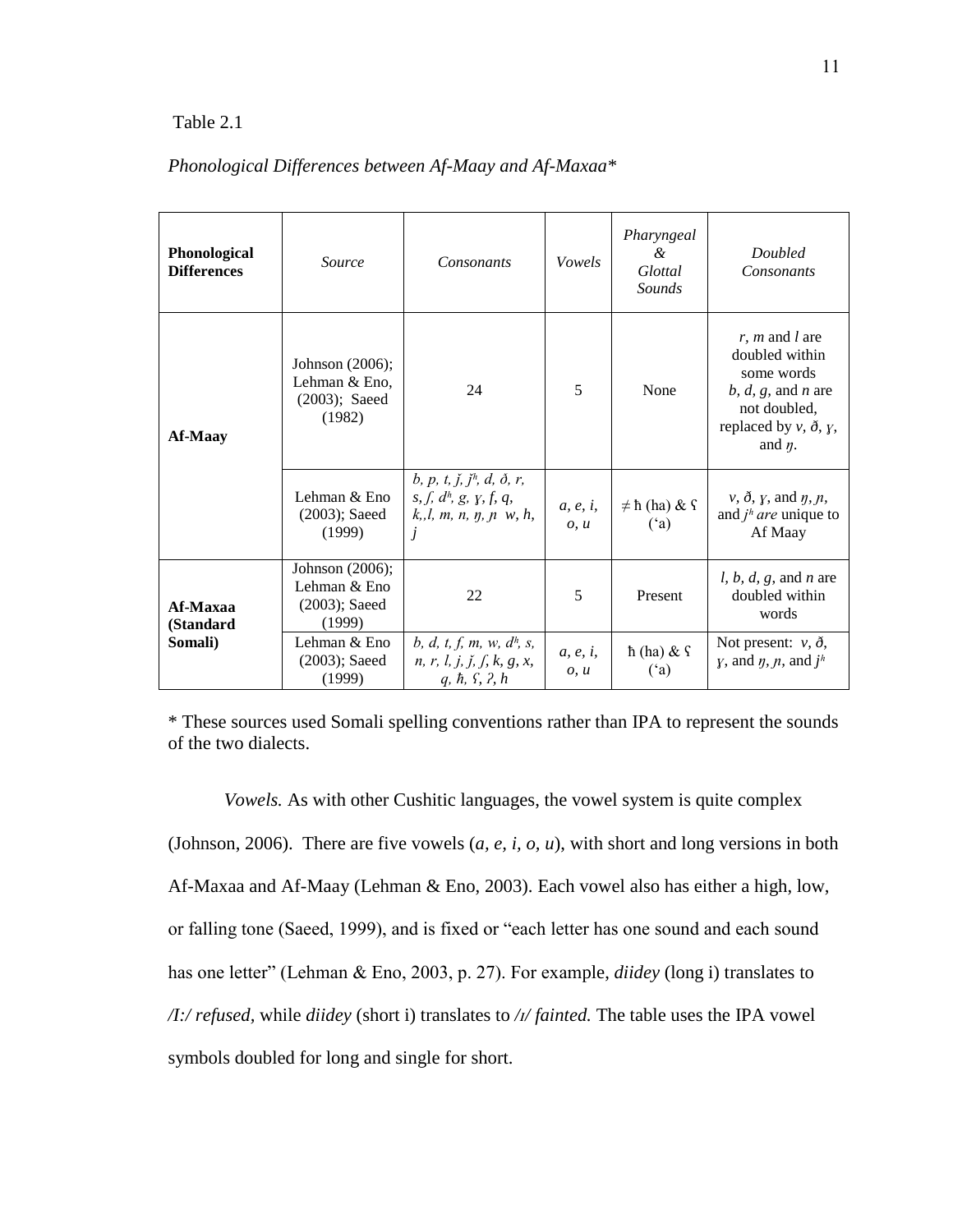Furthermore, unlike Af-Maxaa, Af-Maay does not have the glottal or pharyngeal sounds: /h/, pronounced ha and /S/, pronounced 'a (See Table 2.1). Some consonants in both Af-Maxaa and Af-Maay consonants are doubled "within some words (e.g., *arring,*  'matter,' *illing*, 'kernel') to indicate a sound which is pronounced with much more force than its single counterpart" (Lehman & Eno, 2003, p. 27). Consequently, speakers of both Somali variants "often pronounce the doubled consonants in English such as "bigger," "middle," "merry," "simmer," and "nibble' with more strength than they would be pronounced by a native speaker of English" (p. 27). However, some sounds (*b, d, g,* and *n*) in Af-Maay, unlike in Af-Maxaa, are not doubled and instead replaced by the sounds *p, th, gh,* and *ng*. *p, ð, ŋ* Another consonantal difference between Af-Maay and Af-Maxaa is that Af-Maay ends noun and verbs with the consonant *y* or *ieh*.

<span id="page-21-0"></span>*Grammar.* In addition to phonological differences between Af-Maxaa or Standard Somali and Af-Maay, there are also grammatical differences (Lehman & Eno, 2003; Saeed, 1982; Saeed, 1999). Table 2.2 shows the grammatical differences between Af-Maxaa and Af-Maay.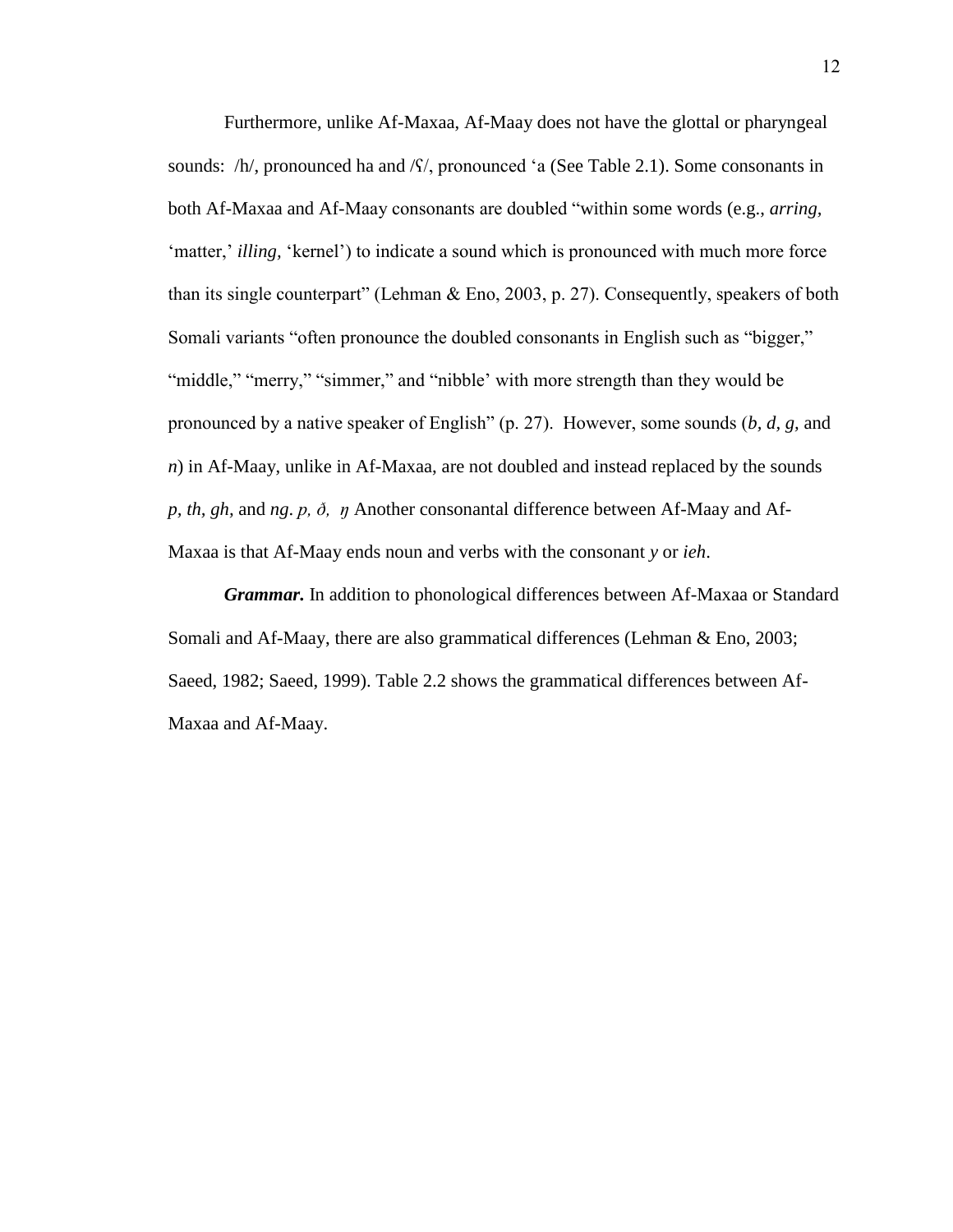### Table 2.2

| <b>Grammatical</b><br><b>Differences</b>                                              | Source                                           | Definite &<br><b>Indefinite Articles</b>                                                                                              | <b>Nouns</b>                                  | Verb Tense                                                                                                   | Preverbal<br>particles &<br>Declaratives &<br><b>Interrogatives</b>                                                                           |
|---------------------------------------------------------------------------------------|--------------------------------------------------|---------------------------------------------------------------------------------------------------------------------------------------|-----------------------------------------------|--------------------------------------------------------------------------------------------------------------|-----------------------------------------------------------------------------------------------------------------------------------------------|
| Af-Maay<br>Word order is not<br>fixed.                                                | Lehman<br>$&\text{Eno}$<br>(2003);<br>Saeed      | No equivalents                                                                                                                        | Have 3<br>genders<br>(masculine,<br>feminine, | 3 verb tenses:<br>past, present,<br>and future and<br>degrees of                                             |                                                                                                                                               |
| Most common<br>word order are<br>OSV (object-                                         | (1982)                                           |                                                                                                                                       | neuter), $&$<br>number<br>(single, plural)    | pastness (i.e.<br>present<br>continuous)                                                                     |                                                                                                                                               |
| subject-verb) &<br>SVO (Subject-<br>Obect-Verb)                                       | Saeed<br>(2007);<br>Tosco<br>(1993)              |                                                                                                                                       |                                               |                                                                                                              | No preverbal<br>particles,<br>declaratives<br>$(waa)$ , or<br>interrogatives<br>$(ma)$ ;<br>Interrogative<br>determiners<br>$(ko/to)$ present |
|                                                                                       | Lehman<br>& Eno<br>(2003);<br>Saeed<br>(1982)    | Interpretation<br>varies by context                                                                                                   | No case                                       |                                                                                                              |                                                                                                                                               |
| Af-Maxaa<br>(Standard<br>Somali)<br>Word order is not<br>fixed, most<br>common is SOV | Gillete,<br>et. al<br>(2006);<br>Saeed<br>(2007) | Definite article<br>equivalent. Two<br>types: non-remote<br>article (ka $(m.)/ta$<br>$(f.);$ & remote<br>article kii (m.)/tii<br>(f.) | 3 genders,<br>number, &<br>case               |                                                                                                              | Preverbal<br>particles,<br>declaratives, &<br>interrogatives<br>present                                                                       |
| (subject-object-<br>verb)                                                             | Biber<br>(2008);<br>Saeed<br>(1999 &<br>2007)    | Interpretation<br>varies by context                                                                                                   |                                               | 3 verb tenses:<br>past, present,<br>and future and<br>degrees of<br>pastness (i.e.<br>present<br>continuous) | Interrogative<br>determiners<br>present (kee/tee)                                                                                             |

## *Grammatical Differences between Af-Maay and Af-Maxaa*

<span id="page-22-0"></span>*Morphology***.** As can be seen in Table 2.2, nouns are inflected for masculine, feminine and the neutral gender, as well as the plural and singular number and case in Af-Maxaa, however, Af-Maay does not inflect for case. Both Somali language variants mark gender accentually (Saeed, 2007). For example, *ínan* translates into boy, but *inán*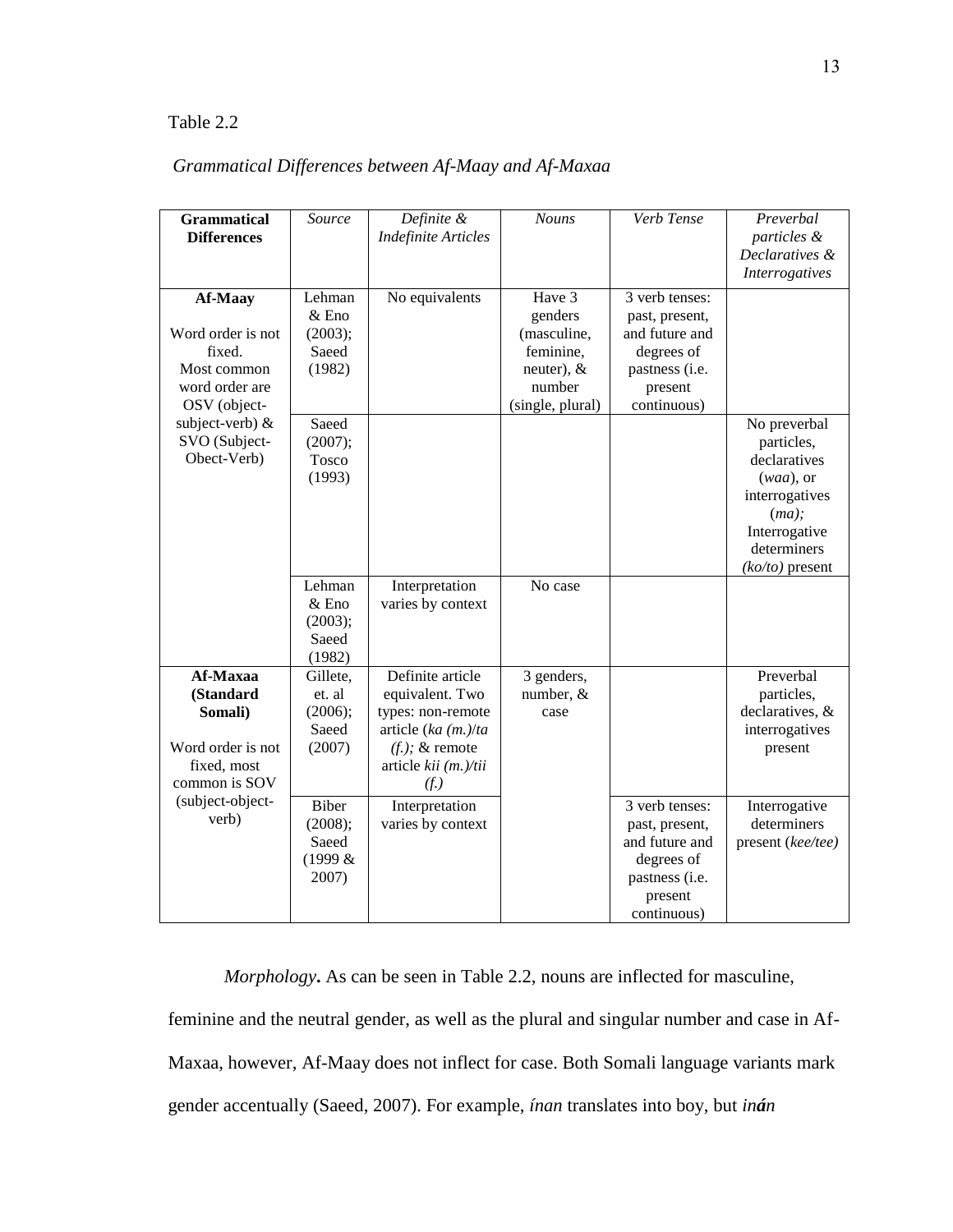translates into girl in Af-Maxaa. The general rule for number inflecting a noun is to classify "onto declensions on the basis of how they form their plurals, whether they exhibit gender polarity in the plural, and their accentual patterns" (Saeed, 2007, p. 551). For example, the countable noun *koób (cup)* is number inflected into *koobáb (cups).* Nouns are also accentually marked by case. For example, the name *Faadumo "*has the following case forms: absolutive *Faadúmo;* nominative *Faadumo;* genitive *Faadumó;*  and vocative *Fàadumo"* (p. 552).

Af-Maay unlike Af-Maxaa does not have an English equivalent to definite and indefinite articles. That is, there are no equivalents to the indefinite article *an* or the definite article *the* to a noun in Af-Maay, but Af-Maxaa has the definite article. Consequently, a noun such as *isbataal* can be interpreted as either *a hospital* or *the hospita*l depending on the context, while in Af-Maxaa the hospital would be *istbataalka,*  with *ka* being the definite article, and so it is interpreted as *the hospital.*

Lastly, Table 2.2 shows that Af-Maay lacks the preverbal particles used in Standard Somali. Preverbal particles are

Elements which obligatory follow all the NPs of a sentence and precede the verb, and whose role is to convey various syntactic and pragmatic values (such as the syntactic relation of NPs). According to Hetzron (1989), they are on the most salient features, marking Somali as a typologically "unusual" language (even within Cushitic; cf. Appleyard 1990: 15) (Tosco, 1993, p. 161).

Preverbal particles are typically presented with a classifier. In the Northern dialect groups, a classifier must be used with a preverbal particle. The dialects in the South, however, do not have the declarative classifier *waa* or the interrogative marker *ma*, and therefore do not require preverbal particles. Also, Af-Maay has different interrogative determiners (*ko/to)* than Af-Maxaa (*kee/tee)* (Saeed, 2007). The interrogative determiner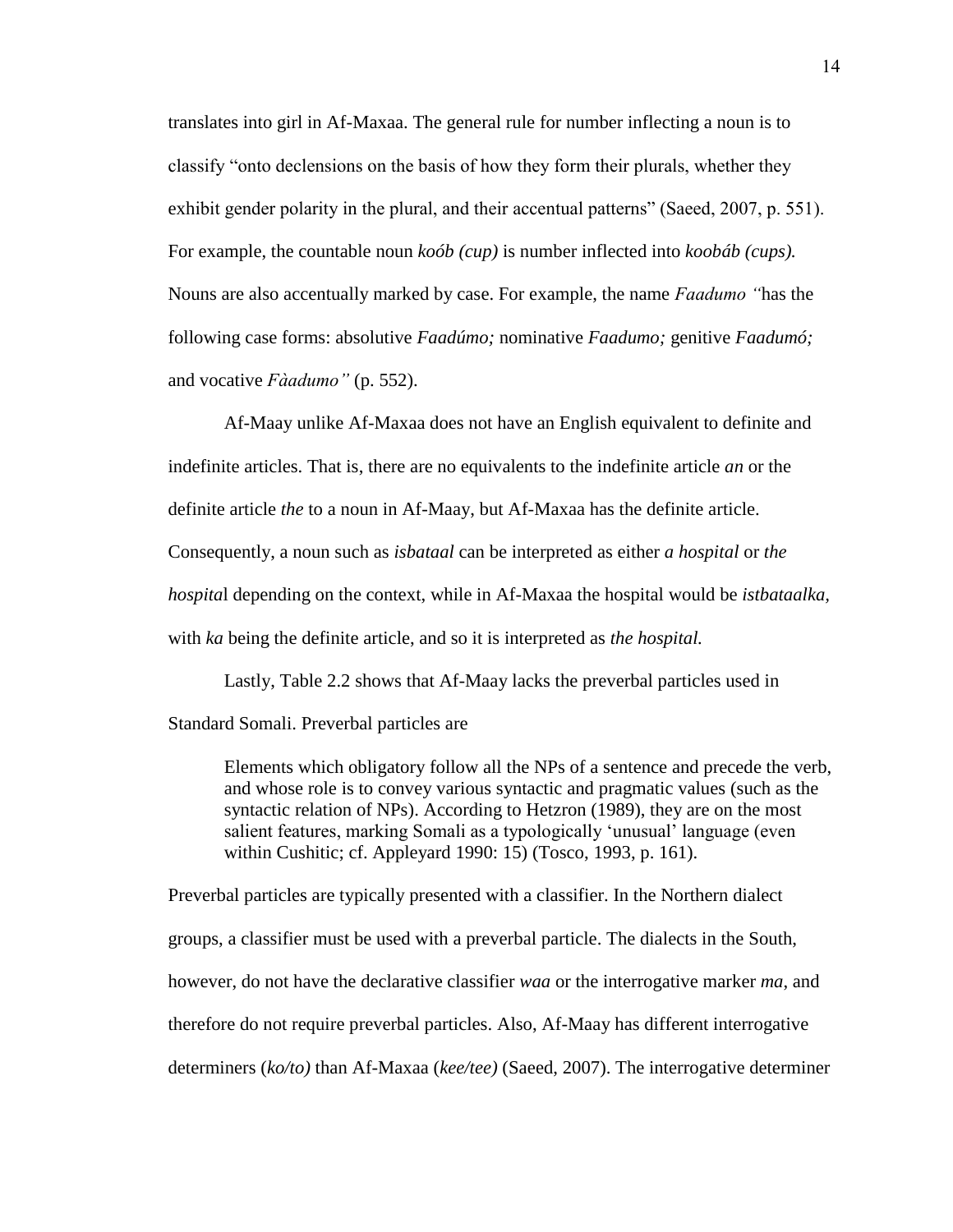in Af-Maay is a singulative suffix. For example, *a single man* would be translated into *nanko* in Af-Maay, while *which man?* In Af-Maxaa would be translated into *ninkee.*

<span id="page-24-0"></span>*Syntax*. As Table 2.2 demonstrates, in Af-Maxaa, the common word order is not fixed and is usually Subject-Object-Verb, while Object-Subject-Verb and Subject-Verb-Object word order are more common in Af-Maay (Lehman & Eno, 2003). The use of a particular word order depends on context. The fact that word order depends on context hints at the impact that social reasons or non-linguistic factors have on language variation. As a result, looking into the differences in syntax as well as the differences in morphology and phonology or the linguistic factors is as important in language classification as addressing non-linguistic factors.

#### <span id="page-24-1"></span>**Classifying language varieties based on non-linguistic factors**

It has been demonstrated that non-linguistic factors are usually intertwined with linguistic factors when language varieties are being classified (Gooskens, 2007). For instance, research on the intelligibility of Frisian appeared to suggest that two of the three main factors involved were non-linguistic factors: "the listener"s attitude towards the language, the listener"s contact with the language and other language experience, and linguistic distance to the listener"s language" (p. 446). In fact, Romaine (2000) noted that "the notions of *language* and *dialect* are fundamentally social and not linguistic constructs" (p. 1). The involvement of non-linguistic factors in language variety differentiation is made obvious with the situation that occurred in Nigeria between the speakers of the Urhobo dialects (Wolf, 1959). In an effort to gain political independence speakers of Isoko refuted the claim that their dialect was intelligible to other Urhobo dialects, even though they were shown to be linguistically intelligible. Wardhaugh (2009)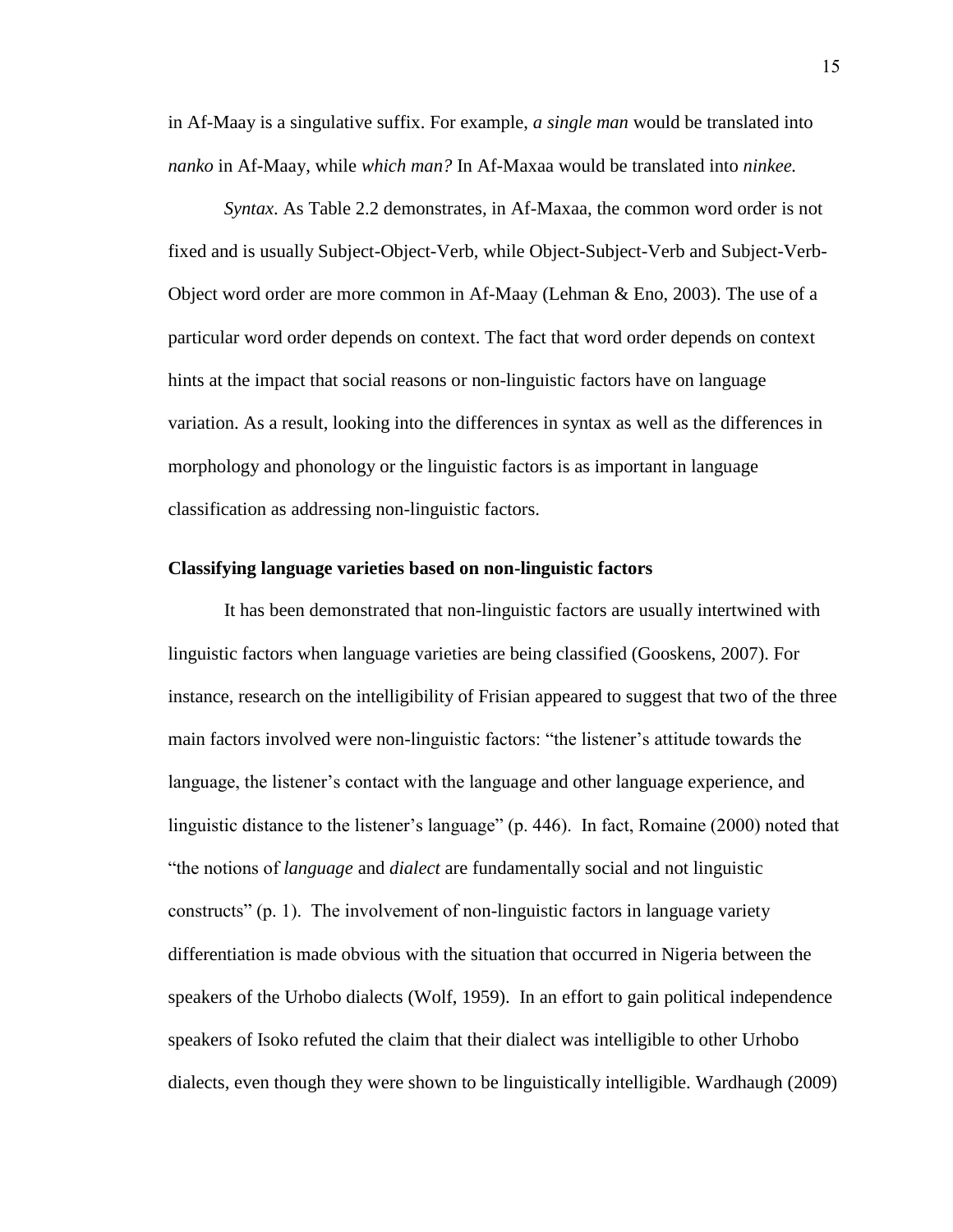explains that situations like these stem from ethnicity, identity and/or political reasons, and not merely from linguistic factors. Therefore, it is vital to include the non-linguistic factors when examining the relationship between language varieties. However, the purpose of this study is not to determine whether Af-Maay is a separate language or a dialect of Somali, but to determine the degree of intelligibility of Af-Maay to speakers of Af-Maxaa. At the same time, non-linguistic factors still need to be investigated in order to understand the possible reasons behind the degree of mutual intelligibility. The Somali language is no different from other languages in that the language varieties spoken correspond to different ethnicities, geographic areas, and political divisions (Lewis, 2002).

<span id="page-25-0"></span>**Ethnicity and geography.** The Somali people are classified ethnically as Cushitic (Lewis, 2002). Somalia is usually classified as being a very homogenous society because the majority of its inhabitants are nomads (Lehman  $\&$  Eno, 2003), and it is suggested that at least 95% of the residents understand Somali (Laitin, 1977). However, it has been shown that approximately one third of the population is composed of minorities that represent a wide range of cultures (Lewis, 2002). The main ethnic division in Somalia is based on tribes; the two major classifications of the tribes are the Samale and the Sab. The Samale is the majority in Somalia and are divided into four main tribes: Dir, Isaq, Hawiye, and Darod. The majority of the Dir live in the area around the city of Merka in the south, in the north live the Isaq and the Darod are found all around Somalia and neighboring Kenya and Ethiopia, while the Hawiye tribes reside mostly in the coastal regions around the capital city of Mogadishu and around the Shebelle river (Laitin, 1977; Lewis, 2008). Presently, the northern region where the Isaq live is referred to as the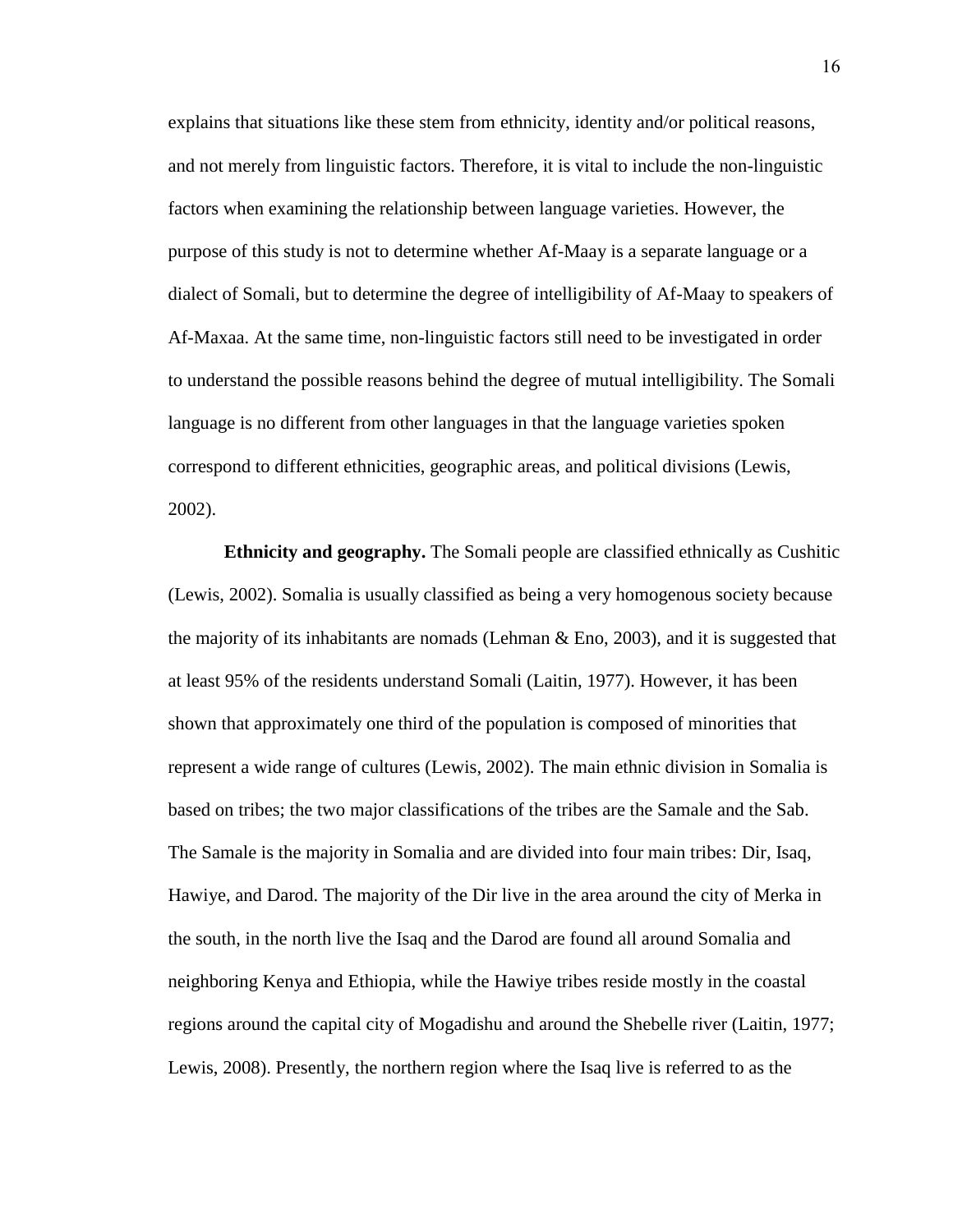Somaliland Republic, while the Darod"s northeastern region in Somalia is now called Puntland (Lewis, 2008).

The Sab tribe, on the other hand, are a minority, with the largest tribes falling under the Digil and Rahanweyn. The majority of these tribes are composed of ethnic Somalis, Bantu and Oromo people. The Sab are primarily agro-pastoralists and consequently live near the fertile regions of the Jubba and Shebelle rivers. They mostly speak Af-Maay, while the Samale tribes mostly speak Af-Maxaa (Menkhaus, 2003). In addition to the ethnic Somalis, there are also the following non-ethnic Somali groups living in Somalia: Somali Bantus, Asian settlers (i.e. Persians, Pakistanis, Arabs, etc), and European immigrants (Lewis, 2002). The Asian settlers are referred to as Barawan and Benadiri (Menkhaus, 2003). Also, there are small fishing communities made up of indigenous people called the Bajuni. The Barawan, Benadiri and Bajuni live in the coastal regions, while the European immigrants and Somali Bantus mostly live in the fertile regions between the two rivers due to their farming mode of life (Lewis, 2002; Menkhaus, 2003).

The difference in the mode of life between the majority and minority groups has caused rifts especially in the past. Most Somalis are nomads.

Some 60 to 70 percent of the population are nomadic or have nomadic affiliation, even though many today live in urban centres for part of the time at least. Most of the remainder, who farm, also keep livestock. A much smaller proportion of the population, primarily living in the urban coastal communities, has its traditional economic base in commerce…and fisheries" (Lewis, 2008, p. 3).

The nomadic lifestyle is considered to be highly esteemed, especially when it involves the herding of camels, which symbolize wealth (Laitin, 1977; Lewis, 2008). Nomads by definition are groups of people that move around according to the seasons for their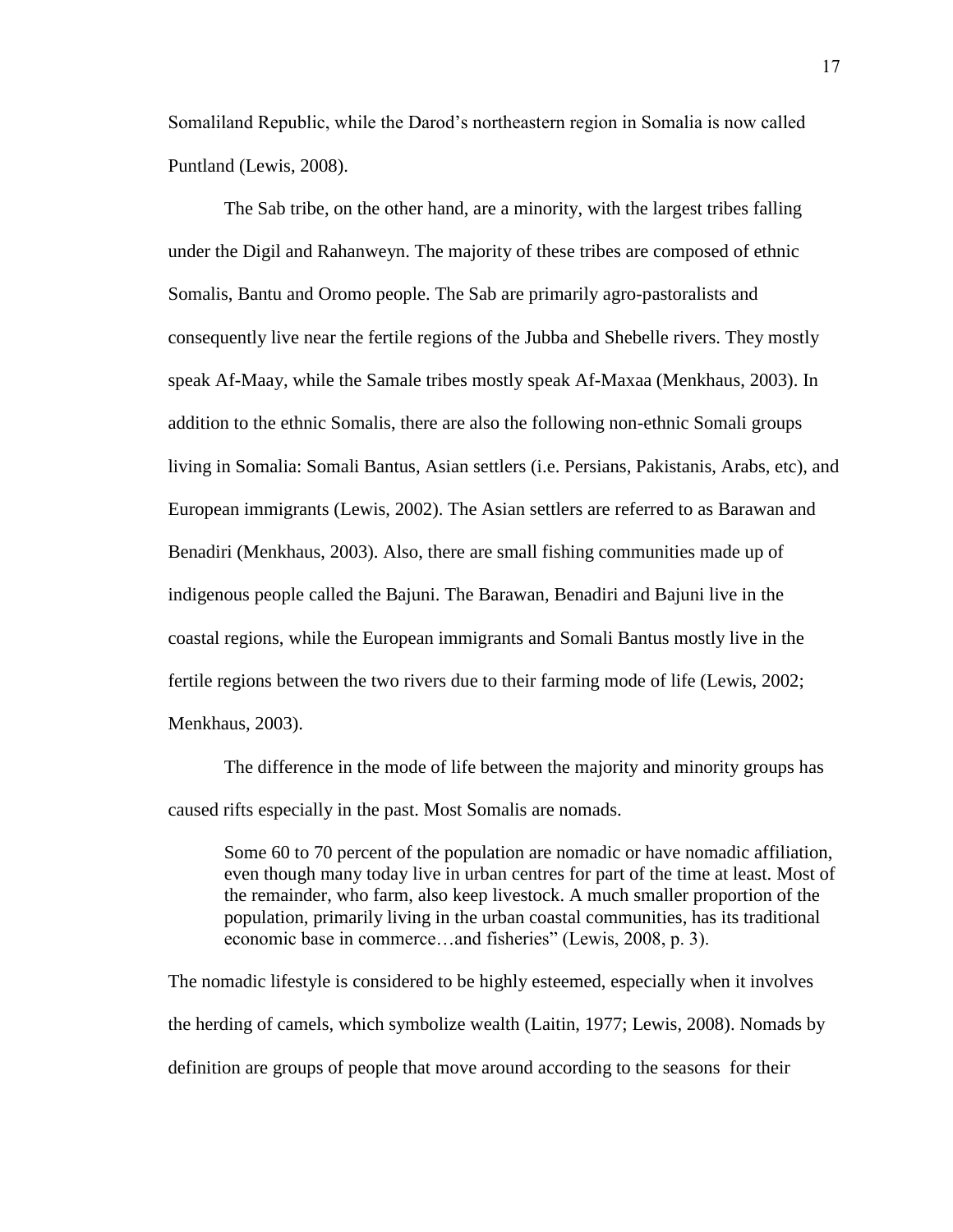livelihood (Nomad, 2011), which explains the reason nomadic pastoralism is favored and held in high esteem because most of the land in Somalia changes with the season, with the dry season only producing a mere four inches of rainfall in some areas (Laitin, 1977). Groups with different modes of life feel stigmatized for not practicing the more prestigious nomadic mode of life as they have been ostracized and left out in government and other social and political arenas of the country (Menkhaus, 2003). Habitually, the Samale tribes do not intermarry with some lower status Samale: Yibir, Midgans, Boni and Tumal, or Sab tribes, and this separation may have made the Somali language varieties diverge from each other (Lewis, 2002; Menkhaus, 2003). For example, the Samale tribes with lower status have been suggested to have their own, unique undocumented language varieties (Lewis, 2008).

<span id="page-27-0"></span>**Politics.** During the late 1800s, Somalia was divided without the consideration of tribal lineages by Italy, who took control of the south, and Britain, who took control of the north (Laitin, 1977). During the 1940s and 50s, the Italians and the British fought over their territories until 1960 when Somalia gained its independence which resulted in the union of the north and the south. This union resulted in nationalism among its inhabitants. There were, however, problems that stemmed from this union as the majority groups wanted to exert their political influence over the minority groups. These ethnic, geographic and political factors may have affected the Somali language varieties so the following section will examine non-linguistic criteria to differentiate language varieties.

<span id="page-27-1"></span>**Non-linguistic criteria to differentiate language varieties.** Due to the involvement of non-linguistic factors in language variation, criteria based on nonlinguistic factors have been developed (Rubdy, 2001; Wardhaugh, 2009). Stewart (1962)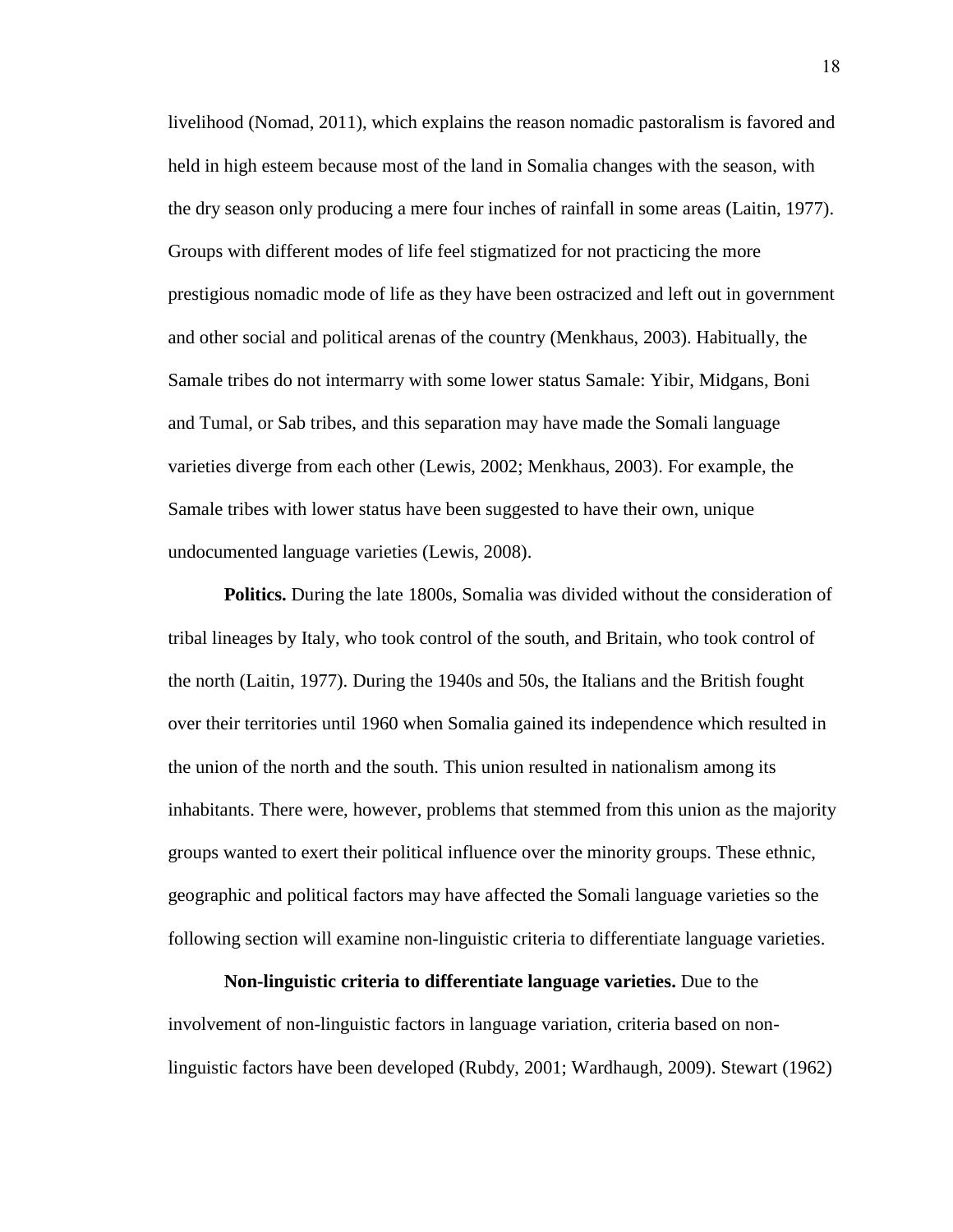developed criteria to classify language varieties dependent on the following four features: vitality and historicity of the language variety community, standardization of the language variety, and autonomy of the language variety (Rubdy, 2001). Bell (1976) added the factors of language reduction, mixture, and de facto linguistic norms (Rubdy, 2001; Wardhaugh, 2009).

<span id="page-28-0"></span>*Vitality*. Vitality is one of the non-linguistic characteristics used to classify language varieties, and looks at whether a community of speakers persists over time. The Somali Bantus are the second largest group of speakers of Af-Maay next to the Digil and Rahanweyn tribes (Lewis, 2002). Even though both the Somali Bantus and the Digil and Rahanweyn tribes are minorities, their continued existence demonstrates a level of vitality (Wardhaugh, 2009). Some of the Somali Bantu living in inter-riverine areas are indigenous (Gillette, et. al, 2006; Lehman & Eno, 2003). However, most of the Somali Bantus are descendants of southeast African tribes that were enslaved during the 18<sup>th</sup> century by the Sultanate of Zanzibar and brought to Somalia mostly by ethnic Somalis for farming labor, but some were brought by the Somali Bantus as well (Laitin, 1977). The enslaved Somali Bantu were freed in the early  $20<sup>th</sup>$  century, and settled in the interriverine areas of the south. The area was ideal because, not only was the land fertile for farming, but there were also forests around the area that were dense enough to provide shelter for hiding (Menhkaus, 2003).

The Somali Bantu have a long history of marginalization from the majority (Basteman, 1996). For example, during the Italian colonial periods, the Somali Bantus were freed and then forced back into more farming labor, which some argue was the same as being enslaved. Many of the Somali Bantus assimilated with the ethnic Somali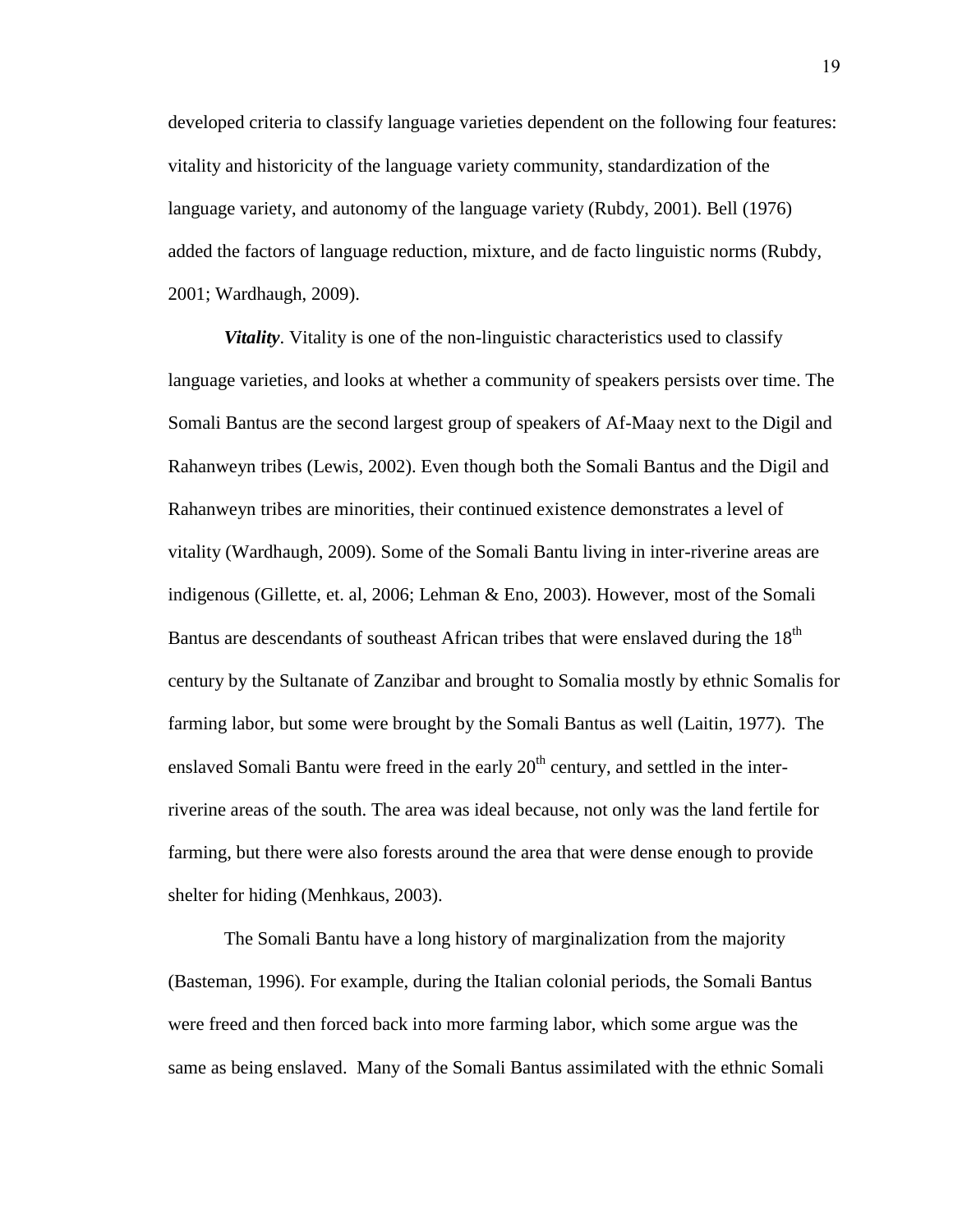southern tribes in order to enhance their social status. Over the years the name Samale "has come to include the Sab, perhaps in the same fashion as the word "English" is applied by foreigners to all the inhabitants of the British Isles" (Lewis, 2002, pp. 5-6). There is even evidence that some have assimilated completely and lost their original languages, while others still maintain their original culture and languages (Lehman  $\&$ Eno, 2003). Unfortunately, the Somali Bantu, the second largest Af-Maay speaking population, have had difficulty living in Somalia, but these interactions with the Samale and Sab tribes has lead to culture and language exchanges.

<span id="page-29-0"></span>*Historicity.* Assimilation usually results in a shared linguistic identity or historicity, which is considered to be another non-linguistic based characteristic to differentiate between language varieties (Rubdy, 2001; Wardhaugh, 2009). Historicity is described as a group forming a shared linguistic identity by the use of one language, "social, political, religious, or ethnic ties may also be important for the group, but the bond provided by a common language may prove to be the strongest tie of all" (Wardhaugh, 2009, p. 37). Some of the Somali Bantu assimilating and maintaining some of their own language and culture at the same time has led to language contact. Any type of language contact is noteworthy because it typically leads to language change. In fact, approximately 1,000 years ago the interaction and subsequent language exchange between Persians, Arabs and East Africans led to the creation of the Swahili language. This natural language change may already be occurring in Somali language varieties as the Lower Jubba dialect of Af-Maay has recently been shown to be significantly different from both the Af-Maay used by other groups and Af-Maxaa (Paster, 2007).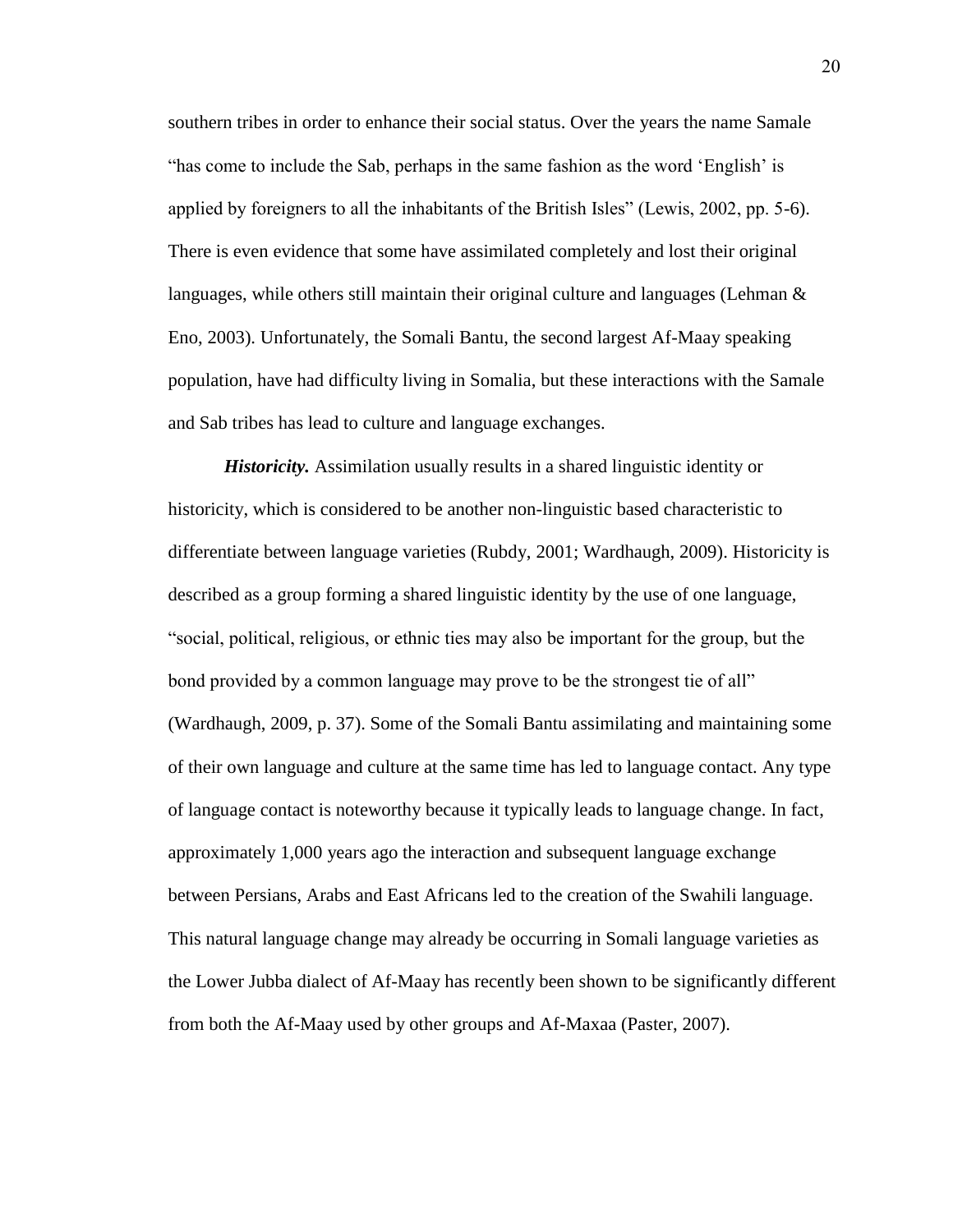<span id="page-30-0"></span>*Standardization.* Standardization or the codification of a language usually falls under the political realm (Wardhaugh, 2009), since the people in power usually choose the language variety that is standardized. In linguistics prestige is a major factor in determining whether a language is a dialect or a separate language (Chambers, 2009), as the prestigious group"s dialect is usually chosen as the standard. One of the reasons that some linguists prefer using the term *language variety* over the term *dialect* is due to the stigma placed on the term dialect (Findlay, 1998), which sometimes has a negative connotation signifying a substandard means of speaking or having less prestige than the standard variety of the language. As Chambers and Trudgill (1998) elaborate "…dialects are also often regarded as some kind of (often erroneous) deviation from a norm - as aberrations of a correct or standard form of a language" (p. 3). This is not the case, however, as all dialects are equal linguistically, and prestige is usually defined by nonlinguistic factors. The most impactful non-linguistic factor in this case is referring to the elites or the people in power who place their language variety above other language varieties; an idea that Weinrich (1945) described as "A language is a dialect with its own army and navy" (as in Chambers, 2009, p. 227). Usually the standard language variety is established by the elites in order to label their language variety as the only correct variety (Chambers, 2009). This is usually emulated by those who to increase their social status.

The standardization of Somali happened over a long period of time; it took approximately twenty-five years to codify it (Johnson, 2006). The standardization process took so long due to fear of social disruption, since at the time each region had its own *lingua franca*, with Af-Benaadir in the coastal regions, Af-Maxaa in the northern regions and Af-Maay in the southern regions. However, it was becoming very impractical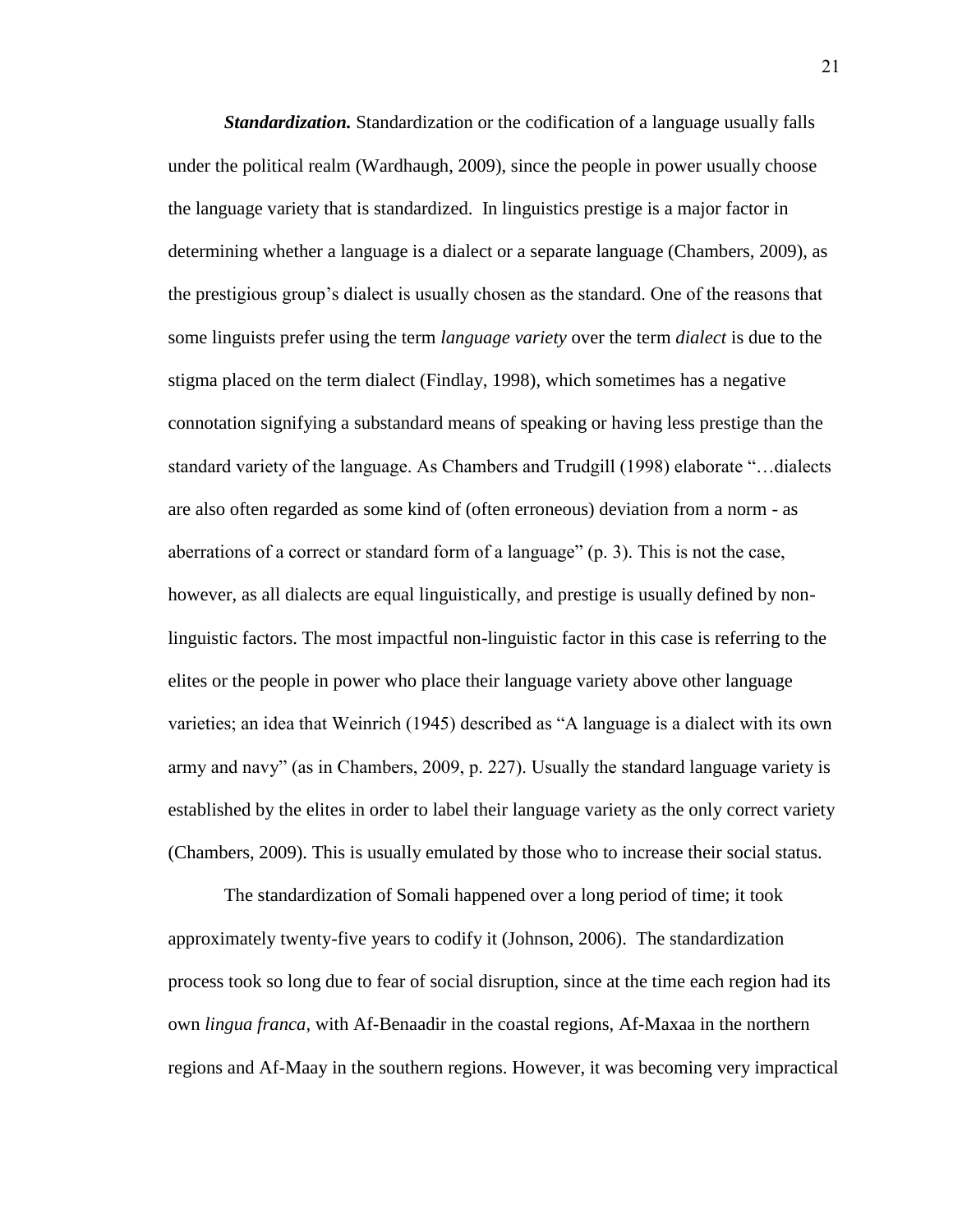to continue the debate and not standardize Somali; for example, government agencies had to employ people who were literate in English, Italian, and Arabic. For the codification of Somali, a total of twenty manuscripts from three categories were examined: newly developed, Latin based, and Arabic based (See Figure 2.1). Disagreements over which orthography was to be used occurred for a variety of reasons, including religious, patriotism and political. Religious scholars advocated for Arabic based scripts because they felt their spiritual lives would benefit, which reverberated with the majority of the Muslim inhabitants. Opponents of the Arabic based scripts noted a deficiency in its vowel system and suggested that it would cause problems with the rich vowel system of Somali. There were also native writing systems developed, with Cismaanya being the forerunner. Supporters for Cismaanya argued for it based on patriotism, while opponents of it argued against it due to the political backing of some political groups, such as the Somali Youth League and not others, and its impracticality in that it could not be used universally, as could the Latin based script.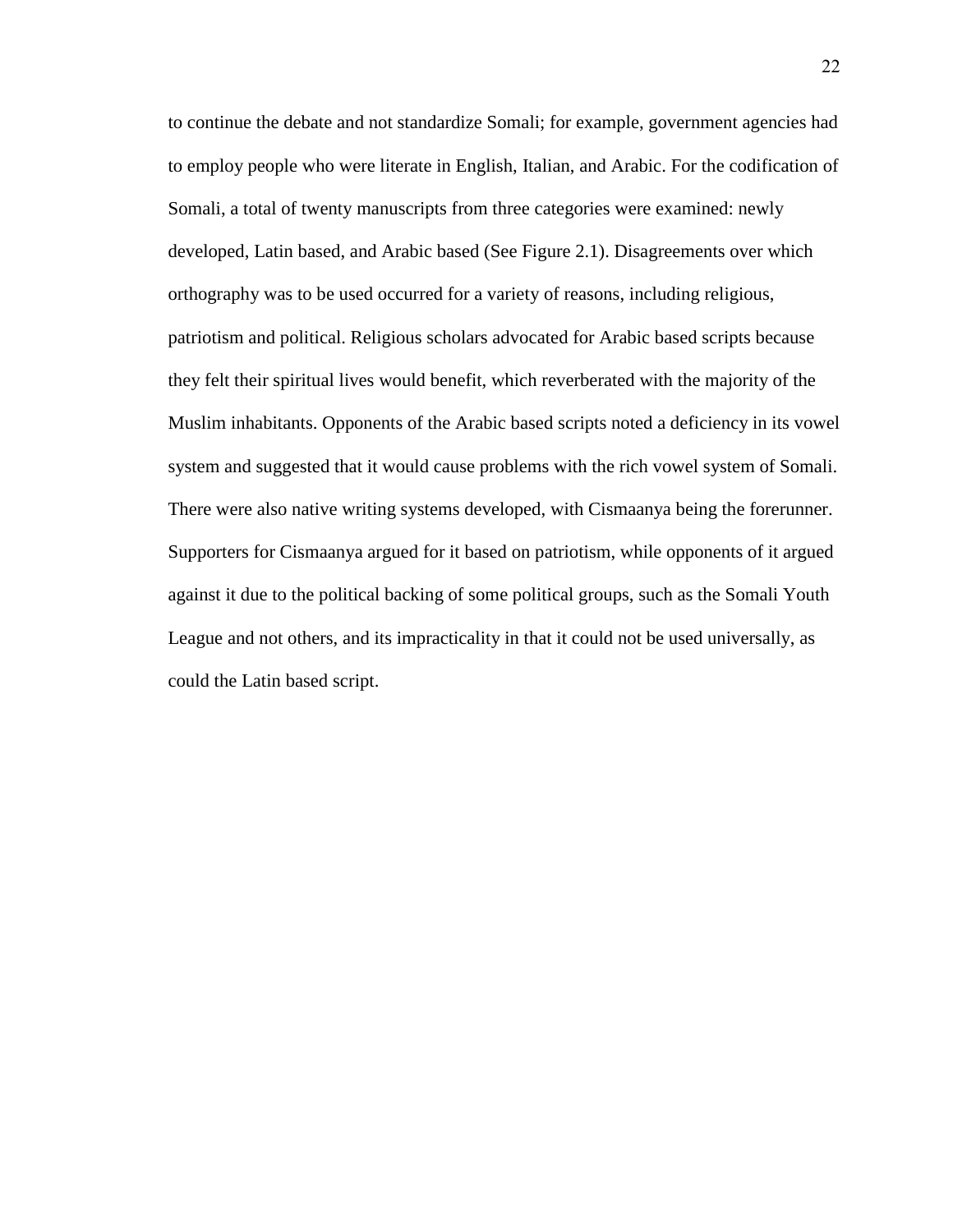

**Wadaad's Writing Orthography:** ەن ئىندابىيە ئىم ئرغىر السرم بكرهار أهرجعاه وصفتا ويبك يمند موسى وَتَتَنْ تُرَيدُ بِمَنْكَ ارءشرز حق كربرحتاج وقيتمة الرابنش يهنه وإخوك ناع لهم یبنا ج خبر الحاس حقل الذى دهب الى كمەن

*Figure 2.1.* Examples of Proposed Orthographies. (Adapted from Ager, 1998-2001).

In 1972, the government standardized Somali by deriving it from Af-Maxaa, the variety used by the ruling majority (Gillette et. al, 2006; Lehman & Eno, 2003). Standard Somali was codified using a Latin based script because (1) a new script would take longer to teach and learn, (2) there was a familiarity with a Latin script because it was already implemented by the Italian and the British colonizers for some news publications, and (3) a Latin based script was practical and easy to implement and cost effective (Johnson, 2006). After the Latin based script was decided on an extensive literacy campaign was launched.

Beginning in April 1973, the public school system was suspended for a year, and volunteer teachers and students from the schools moved throughout the country, even into the bush, to teach rural populations the new orthography, no easy task considering that over half the population at the time consisted of nomads. Government employees were charged with learning the new writing system or losing their jobs, and they were given a time limit to do so (extended once). National newspapers and magazines were converted to Somali, and the government bureaucracy began to conduct its business on new Somali forms. Teachers and other experts in specific disciplines were paid fees for writing or translating texts into Somali, which were quickly introduced into the school system. Eventually, a complete set of school texts was in use in the vernacular. University students were given the choice of writing senior papers on their own research or translating foreign-language into texts into Somali for the library (p. 127).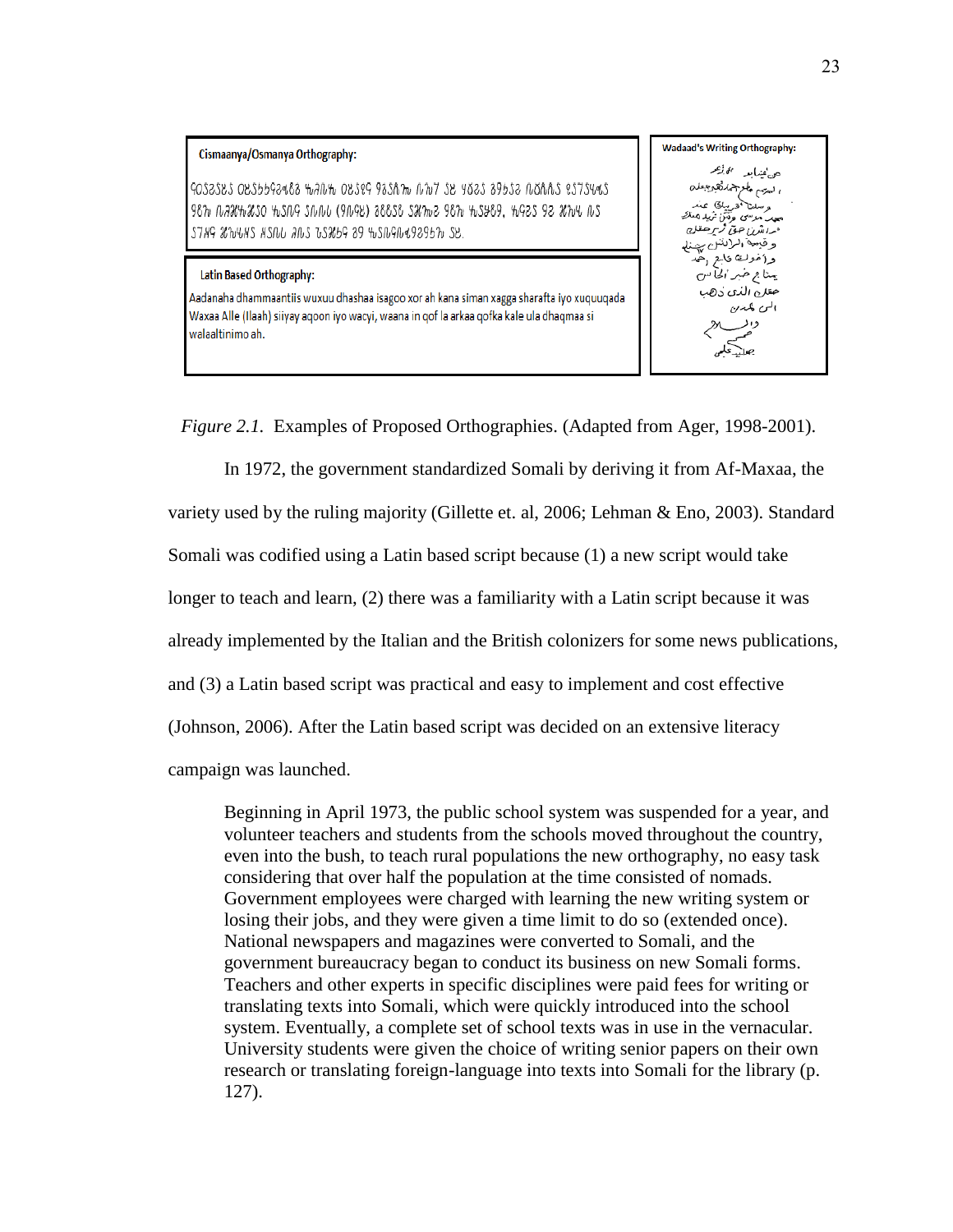The literacy campaign ended in 1975 (Bhola, 1982). Even though the literacy campaign was considered successful as literacy rates started to increase (Baumann et. al, 2004), its impact on the coastal region and the areas between the two rivers was not a pleasant one to its inhabitants as they spoke Somali language varieties that were "significantly different from that represented by the new orthography" (Johnson, 2006, p. 129). Consequently, the Af-Maay speakers felt a great deal of exclusion by the implementation of an Af-Maxaa based literacy system, and some have even described the literacy campaigns as "domestic colonialism" and "Somali Prussianism" (Johnson, 2006, p. 128). There were even accounts of Af-Maay speakers being jailed due to their support for the creation of their own Latin based script. Wardhaugh (2009) considers the exclusion of other language varieties a drawback of standardization because the non-standardized language varieties and their speakers are considered to be "the rejected alternatives with a lack of power" (p. 33). In the case of Somali, standardization gave Af-Maxaa overt prestige, the explicit prestige gained from speaking the standard language variety (Wolfram, 1997).

Even though it seems like there are many drawbacks to standardizing a language, there are also benefits. One of these benefits is that standardizing a language brings together the speakers of the standardized language variety, which is usually the majority of a country"s inhabitants (Wardhaugh, 2009). This union that results from standardization is an important aspect in nation-building (Ricento, 2006). For instance, if there are competing languages in a country that cannot be codified into one, then they usually fall apart, which is what is suggested to be one of the factors in the disassembly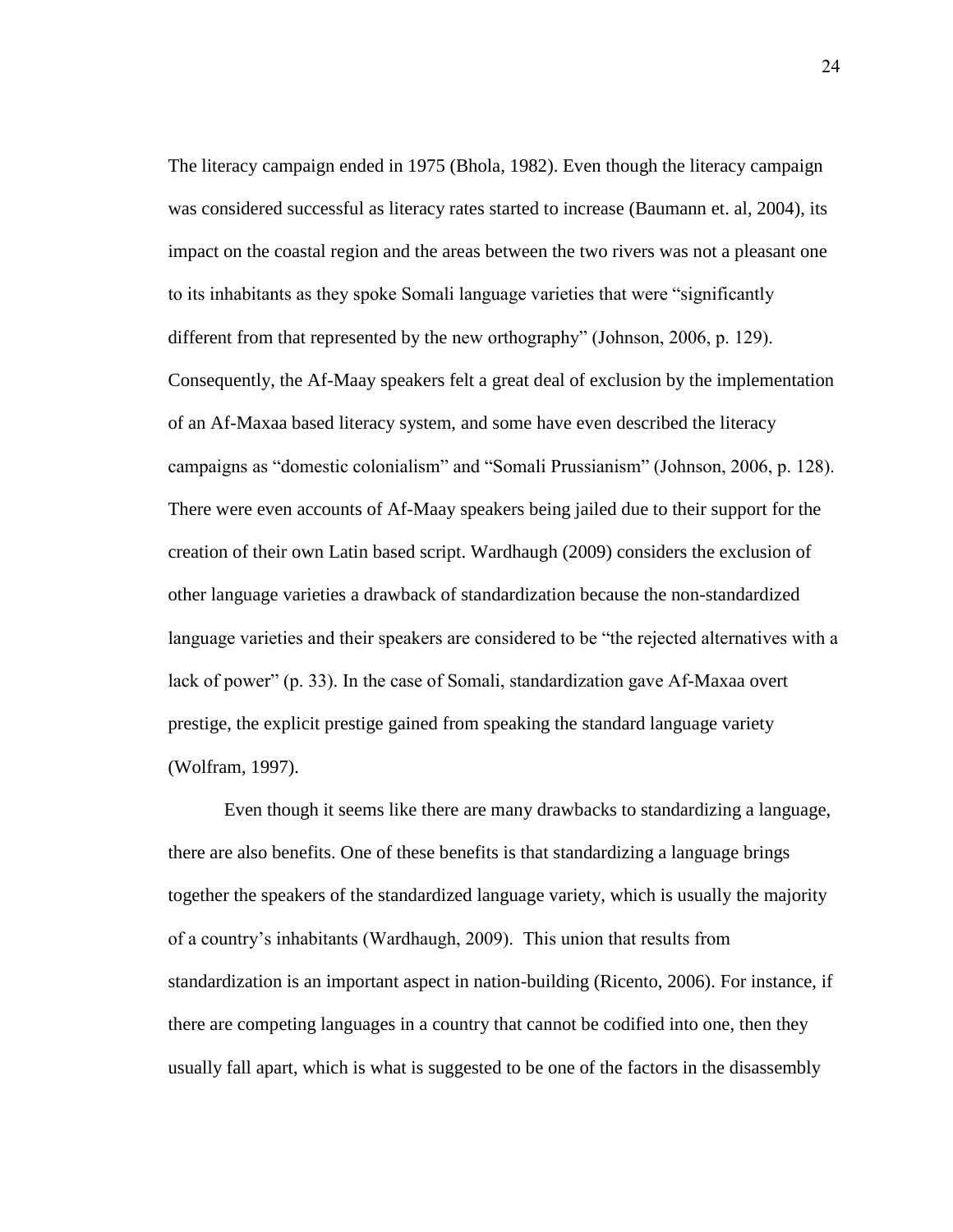Yugoslavia (Wardhaugh, 2009). Another benefit to standardizing a language is that, even after it ceases to exist, there will always be a record of it. The use of Standard Somali has shown this benefit of standardization by withstanding the collapse of the government (Johnson, 2006), after being used as a standard variety for only 15 years. Over a decade later it is still being used by speakers of Somali all over the world.

<span id="page-34-0"></span>*Autonomy.* The process of standardization has close ties with autonomy, a highly subjective attribute used to classify language varieties (Ricento, 2006; Rubdy, 2001; Wardhaugh, 2009). The autonomy characteristic is highly subjective because it involves a person"s feelings towards their language; and it is tied with the process of standardization because the process can leave the minority groups who speak the nonstandardized language varieties to believe their language variety as inadequate (Rubdy, 2001; Wardhaugh, 2009). Autonomy can also bring together speakers of language varieties due to positive feelings towards the Standard language variety. For example, Cantonese and Mandarin speakers feel that they speak dialects of one language: Chinese, due to positive feelings. In the case of Somali, there would only be speculation on the current attitude that speakers have toward it, but if the use of Standard Somali in Minneapolis-St. Paul area is any indication, most Somali immigrants use Standard Somali as indicated by the media communication having the majority of its broadcasting only in Standard Somali, such as the Minneapolis Television Network (MTN, n.d.). Consequently, Standard Somali speakers could exhibit a higher degree of autonomy than speakers of Af-Maay. However, the Minneapolis Television Network has recently started producing weekly shows in Af-Maay due to the recent arrivals of Somali Bantu in the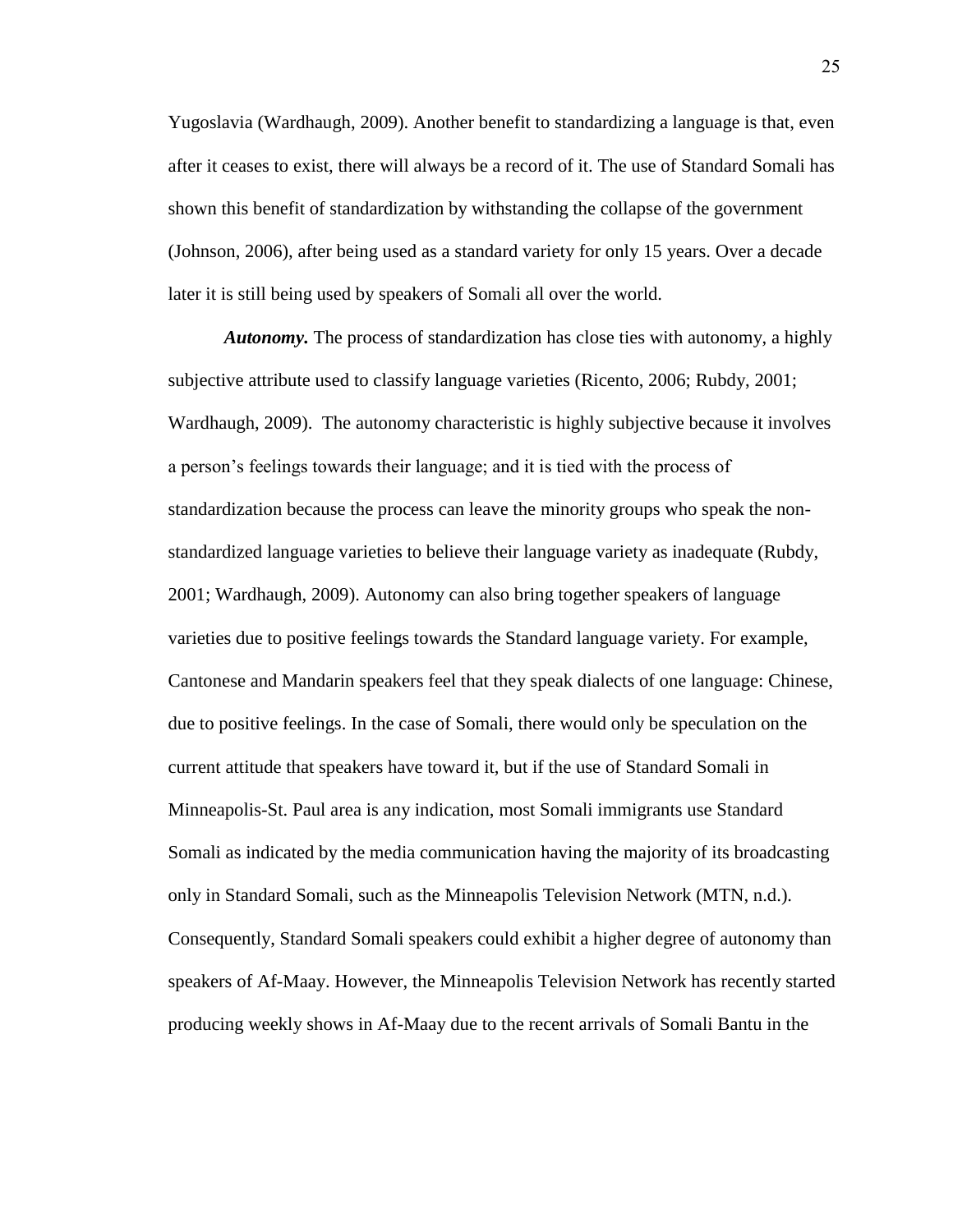area. As a result, the same argument could be made in behalf of Af-Maay speakers in that they also have a high degree of autonomy within their own community.

<span id="page-35-0"></span>*Reduction.* The characteristic of reduction refers to a speech variety that lacks aspects that would classify it as a whole language (Wardhaugh, 2009). Speakers of a language variety that is reduced are usually aware of it. For instance, speakers of Pidgins understand that they are speaking a language variety that is reduced. Bigelow (2011) found that Somali adolescent boys living in the U.S. are multilingual and use a combination of the Somali language and English to express their opinions when she examined their texts. These results may indicate that using parts of the Somali language is not problematic.

<span id="page-35-1"></span>*Mixture.* The mixture attribute is another subjective attribute, and it is defined as how pure a language is considered. For example, a speaker using a language variety with many loan words from another language variety might feel that language variety is more mixed than pure. According to Wardhaugh (2009), specific language speakers feel much more strongly about this attribute than others. Again, only speculations can be made about the Somali language speakers; however, the Somali language has many loan words from various language contacts, especially from the Arabic language (Saeed, 1999; Lewis, 2002). This could result in some speakers thinking that the Somali language is a mixture, while others could think the opposite.

<span id="page-35-2"></span>*De facto linguistic norms*. A characteristic added to Stewart's typology to classify language varieties by Bell is de facto norms (Rubdy, 2001; Wardhaugh, 2009). This criterion is also subjective as it deals with the feelings speakers have towards their language skills when compared to the norm, most often based on the standard language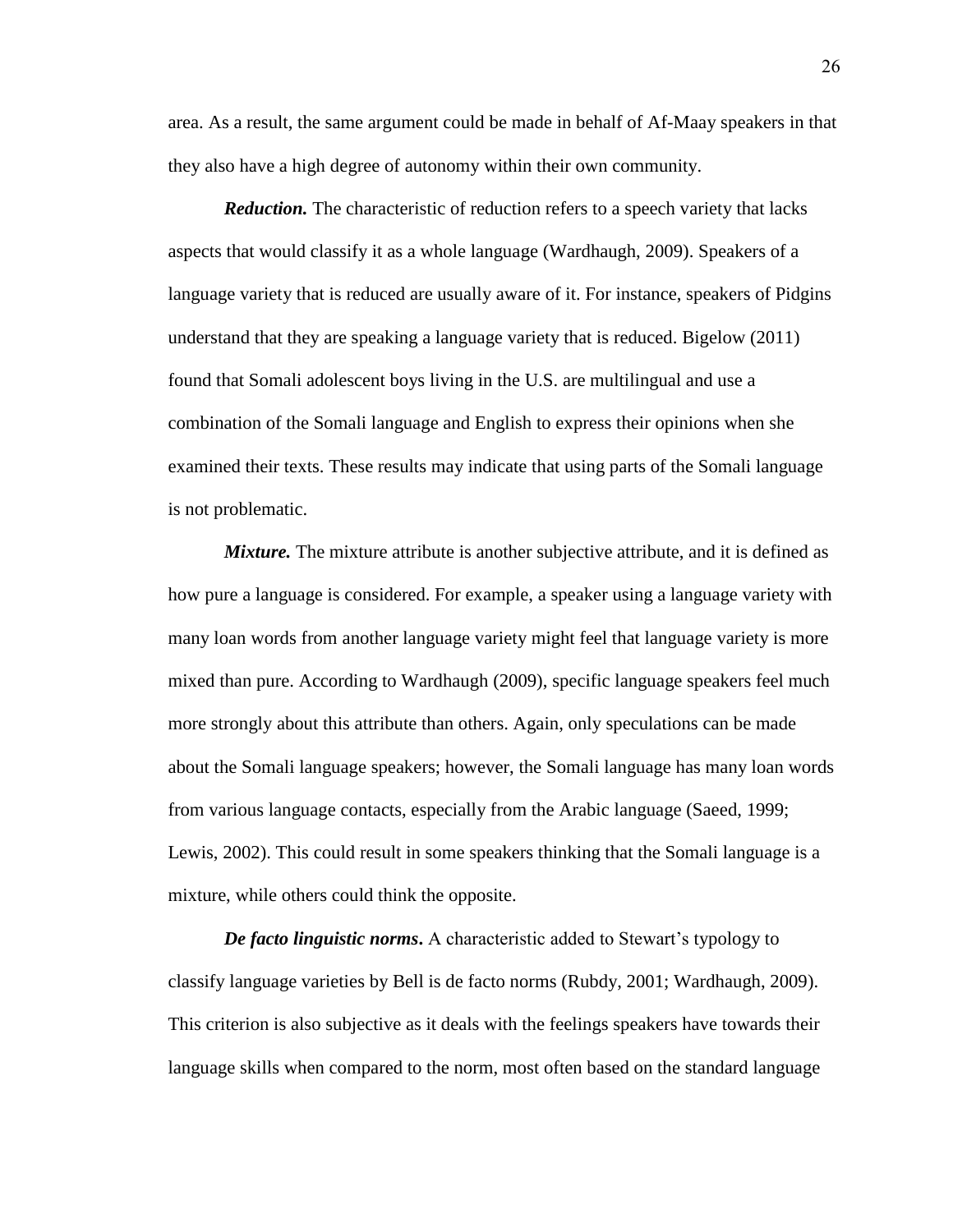variety. De facto linguistic norms are linked to less prestigious varieties. Trudgill (1972) demonstrated that covert prestige or hidden prestige was one of the main factors in the preference of working class speech, a non prestigious language variety, in Norwich males. Trudgill examined the actual use of speech patterns and the reported use of speech patterns through self-evaluation tests in Norwich, England. He found the male residents under-reported their speech patterns, in that their actual usage of the working class speech variety was greater than what they reported. The opposite occurred with the female residents. Trudgill suggested the subconscious favoring of the working class speech variety could be from the males associating masculine traits with its use. Therefore, covert prestige builds solidarity between the speakers of a specific language variety regardless of whether it's the standard or not. As Chambers (2009) summarizes "the persistence of non-standard varieties appears, then, to be a direct consequence of the deep-seated feelings, conscious or not, their speakers have for them" (p. 240). As might be the case with Af-Maay and Af-Maxaa speakers, as the Standard is derived from Af-Maxaa and therefore, the speakers of Af-Maxaa have more prestige, while speakers of Af-Maay have less. Also, to complicate things even more, the majority of Af-Maay speakers are the Digil and Rahanweyn tribes who have a lower status in Somali society, and the Somali Bantu, who are mostly descendants of slaves (Lewis, 2002).

#### **Mutual intelligibility tests**

In addition to non-linguistic criteria to differentiate language varieties, there is also the linguistic criterion of mutual intelligibility. This criterion is essential to any language variety differentiation as a language is defined as "a collection of mutually intelligible dialects" (Chambers & Trudgill, 1998, p. 3). Mutual intelligibility, however,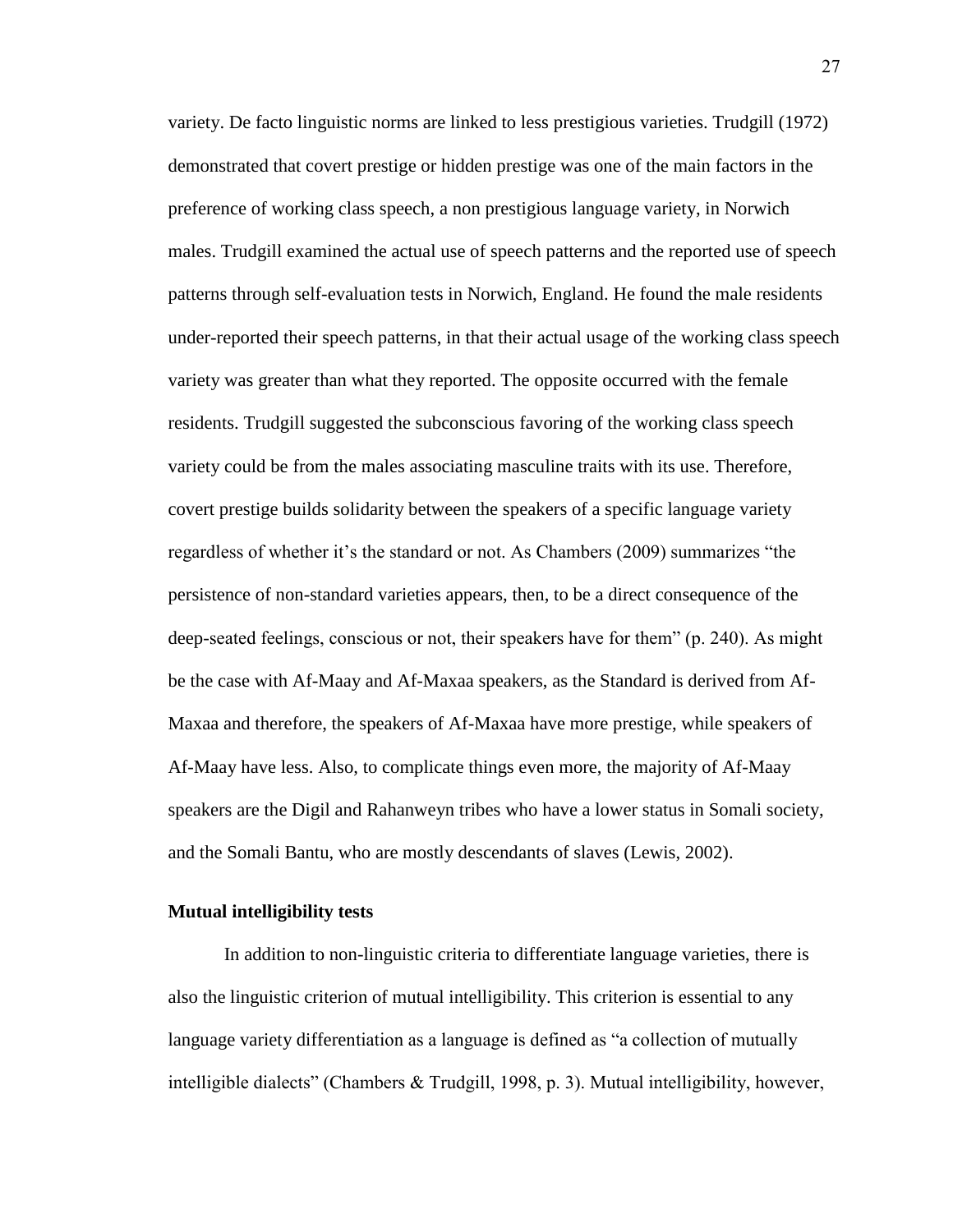is not always asymmetrical (Cheng, 1997). That is, there can sometimes be one-way intelligibility between speakers of language varieties. For example, it has been suggested that Swedes do not understand Danish as well as Danes understand Swedish (Chaoju & van heuvan, 2008). Therefore, mutual intelligibility "is best defined as the average (mean) of the intelligibility of Speaker A for listener B and vice versa" (p. 710). Language varieties that are mutually intelligible are technically not separate languages but rather "dialects of the same language" (O"Grady, Dobrovolsky & Aronoff, 1997, p. 680). Hammarstrom (2008) demonstrated that mutual intelligibility can be used to differentiate language varieties "by divide[ing] language varieties into a minimum of internally mutually intelligible groups where each group counts as one language" (p. 34). The two ways to experimentally test mutual intelligibility are functional, and opinion or perceived linguistic tests (Chaoju & van Heuven, 2009).

**Functional mutual intelligibility testing.** Mutual intelligibility can be tested experimentally through functional testing (Chaoju & van Heuven, 2009). Functional testing was first utilized to determine the mutual intelligibility of Amerindian languages. Functional testing analyzes how much a speaker of a language variety understands another language variety. For instance, fifteen Chinese dialects were functionally tested with the functional test being divided into two types: word-intelligibility and sentence intelligibility. Both types of the functional test were examined by having speakers listen to recordings. Isolated word recordings were played for the word-intelligibility portion, and isolated sentences for the sentence intelligibility. The listeners determining the wordintelligibility categorized words into ten different categories. The listeners determining the sentence intelligibility translated a specific word into their own dialect. The specific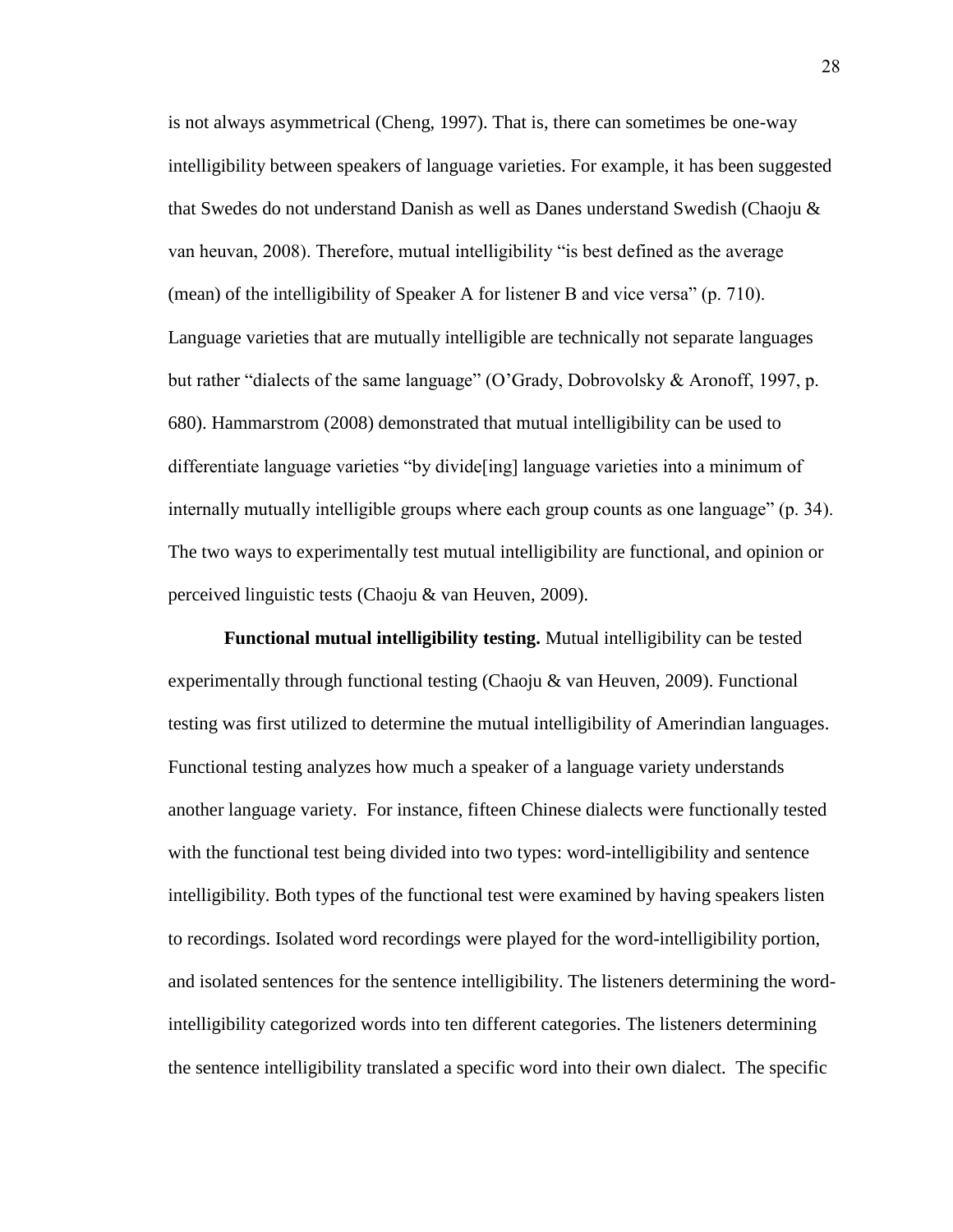requirements of the functional test pinpoint the exact reason the rater could or could not comprehend a language variety. Functional testing is usually used when the number of language varieties being tested is small; the test becomes a daunting task when the number of dialects being tested exceeds fifteen. Opinion testing is the second way to experimentally test for mutual intelligibility.

**Opinion/Perceived mutual intelligibility testing**. Opinion testing examines how much one speaker thinks they understand another speaker, as measured by a rating scale (Chaoju & Van Heuven, 2009). This type of testing is practical when the number of language varieties being tested exceeds fifteen. For example, 15 Norwegian varieties were tested using the opinion experimental mutual intelligibility test rather than the functional one (Gooskens, Heeringa & Beijering, 2004). After listening to recordings, the listeners rated the language varieties on a scale of 1 to 10, with a score of 1 indicating that it was very similar to their own dialect, and a score of 10 indicating very little similarity to their own dialect.

The opinion or perceived mutual intelligibility test also has drawbacks (Beijering, Gooskens & Herringa, 2008). The first problem with the perception test is that the specific reason for the rating is unknown, unlike the functional mutual intelligibility test. For example, the listener could have rated the recording unintelligible for a variety of reasons, such as phonetics, morphemes, etc. Also, the listener could have negative preconceived notions of the dialects based on a variety of aspects, such as geographical knowledge or attitude, which can in turn negatively influence the ratings. However, adjustments can be made to make the perception test more reliable, such as having listeners answer questions about the recordings. Moreover, listeners" preconceived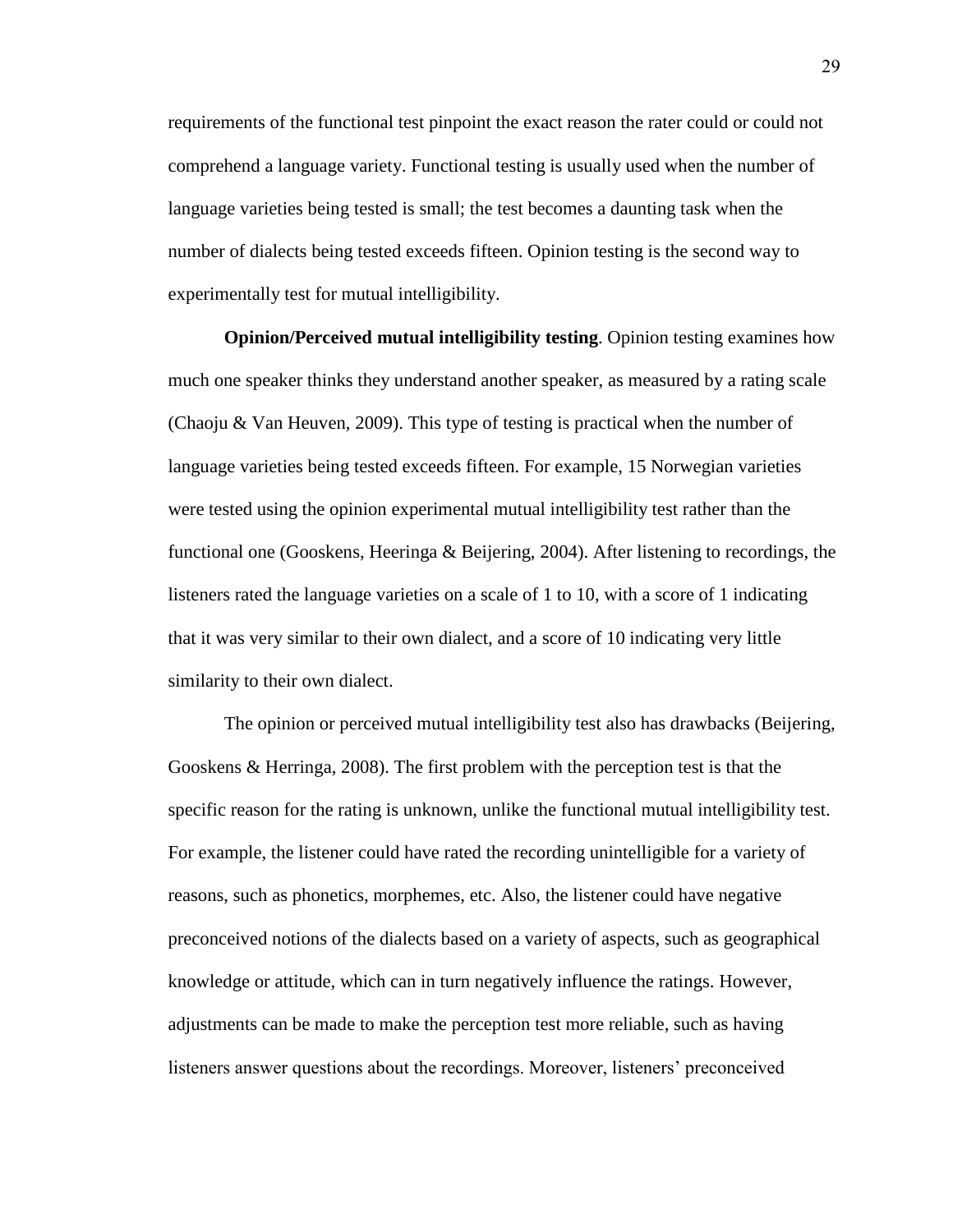notions have been shown to be insignificant in their overall rating (Gooskens, 2007). Gooskens (2007) examined the mutual intelligibility of Dutch, Frisian, and Afrikaans and compared the results with previous research on the intelligibility of Danish, Swedish, and Norwegian. The mutual intelligibility tests were compared in order to show that differences in intelligibility levels vary due to differences in linguistic and the rater"s contact and attitude towards the language being rated. Gooskens wanted to demonstrate that differentiating between a language and a dialect is not as simple as utilizing a particular test of mutual intelligibility since both linguistic and non-linguistic aspects factor into a listener"s differentiation between a dialect and a language. Even with both functional and perceived intelligibility tests having drawbacks, both have been shown to be reliable predictors in calculating the degree of intelligibility between language varieties whether it is a one-way intelligibility, as is the case in this study, or mutual intelligibility (Chaoju & van Heuven, 2009; Hammarstrom, 2008).

#### **Summary**

Even though Chambers and Trudgill (1998) have tried to show that "a language is a collection of mutually intelligible dialects" (p. 3), differentiating between a dialect and a language is not an easy task. The differentiation between language varieties is complex; firstly due to common negative misconceptions of the term dialect. Secondly, nonlinguistic factors contribute to the differentiation between a dialect and language as much as linguistic factors (Gooskens, 2007). For instance, political and cultural factors can determine a dialect to be a language when linguistically it is not, such as the case with some of the Scandinavian languages. Since linguistic and non-linguistic factors play a role in differentiating between a language and a dialect, there are criteria that are non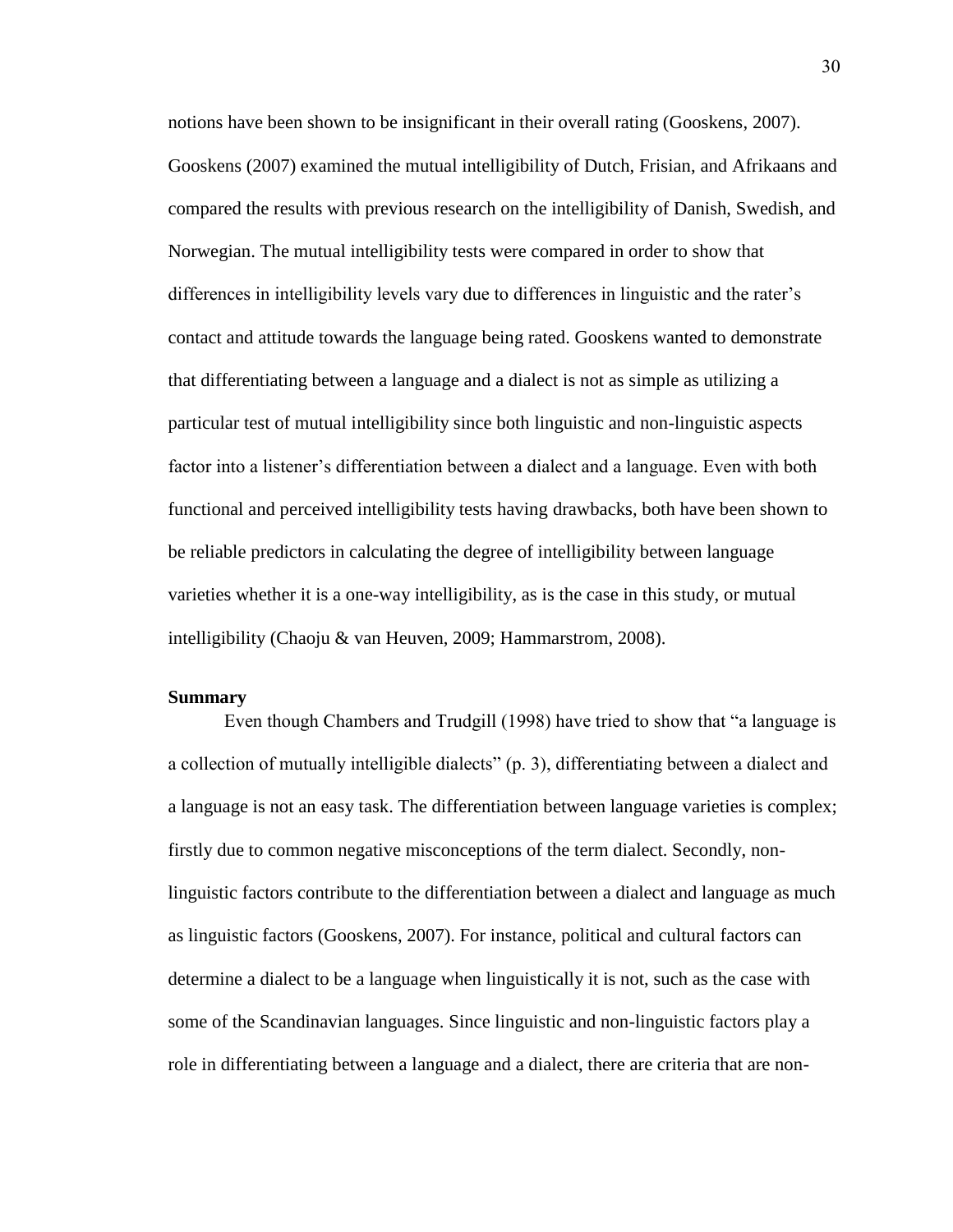linguistically based (Wardhaugh, 2009), and a criterion that is linguistically based

(mutual intelligibility) (Chambers & Trudgill, 1998).

Throughout the years, the social hierarchy of Somalia has been changing, and now includes a variety of factors, such as ethnicity, politics, religion, etc (Lewis, 2002). The biggest division in Somalia has always been based on tribal lineages.

Traditionally these distinctions are entrenched by the nomad"s assumption of proud superiority and contempt for his southern countrymen, and the latter's corresponding resentment and isolation. Yet despite this, the gulf between the two communities is not so wide as might at first appear, or as insuperable as each sometimes likes to suggest. As has been said, many of the Sab are in reality of northern pastoral origin, many again speak both dialects of Somali. Moreover there is much that draws the two groups economically. Many of the southern cultivators not only have pastoral clients, but are also sometimes clients to pastoralists. Nomads moving across the territory of cultivators frequently exchange their milk in the dry season for the right to pasture their herds on the farmers' fields. Similar transactions also regulate the use of water-holes by both parties… (Lewis, 2002, p. 14).

The variety of factors involved in the social hierarchy also plays a role in linguistic divisions even if the factors are non-linguistic in nature. This is the reason that non-linguistic factors as well as linguistic factors must be examined when investigating the relationship between Af-Maay and Af-Maxaa. In order to determine how mutually intelligible Af-Maay is to speakers of Af-Maxaa, the mutual intelligibility criterion will be used to test them (Chambers & Trudgill, 1998: Gooskens, 2007). The criterion of mutual intelligibility, which is used to calculate the degree of intelligibility, is not error proof (Chambers & Trudgill, 1998; Chaoju & van Heuven, 2009; Gooskens, 2007). The two ways to experimentally test mutual intelligibility are the functional and the opinion test and both have benefits and drawbacks. However, either method is reliable enough to show the degree of mutual intelligibility between language varieties.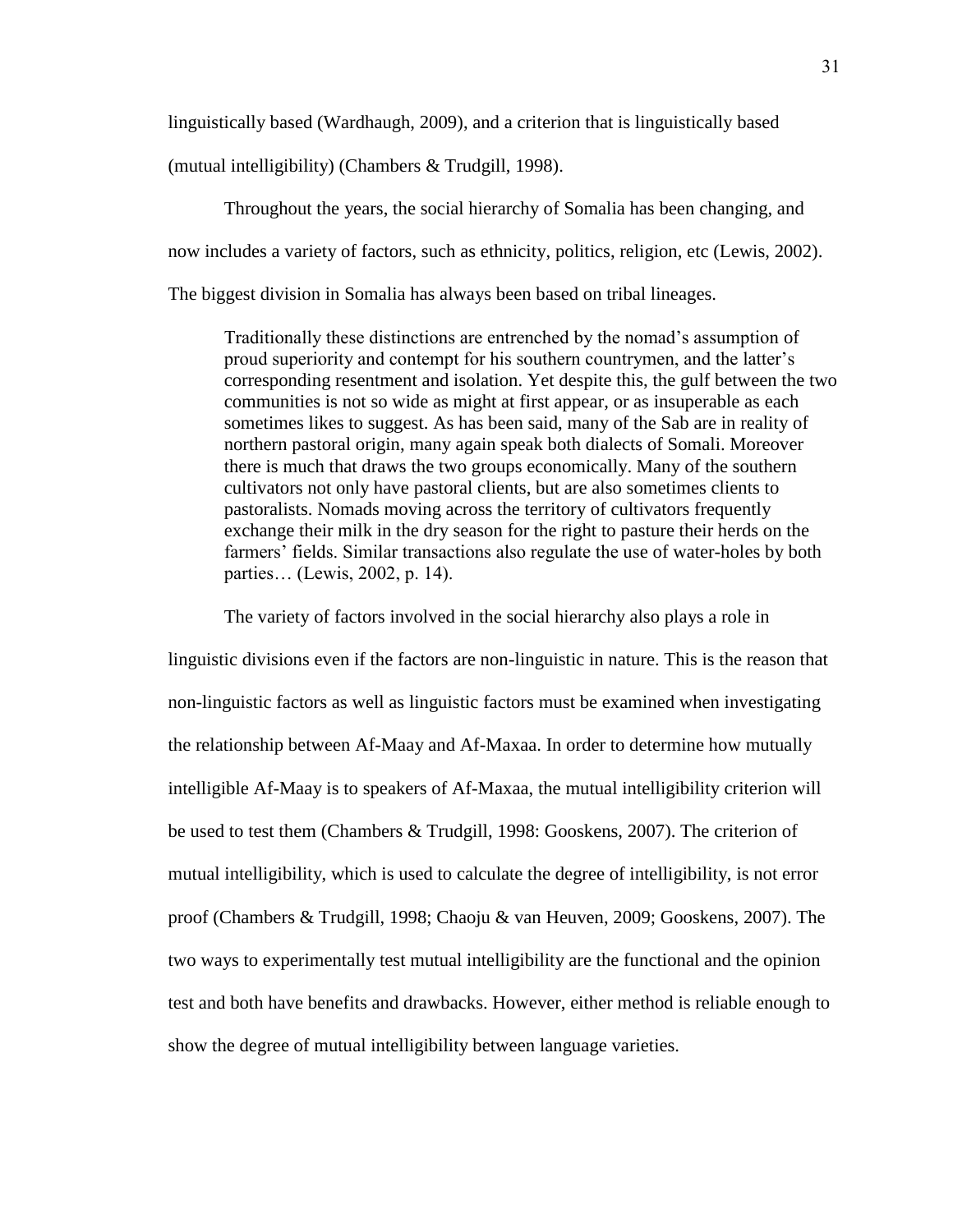The degree of intelligibility of Af-Maay to speakers of Af-Maxaa is unknown and it would be very helpful to determine it in order to fill in the missing pieces of the Somali language (Ali, 1983; Saeed, 1999). In order to determine the degree of intelligibility between the Somali dialects, both the linguistic and non-linguistic factors need to be examined in order to better the odds of finding the answers to the following research questions: (1) "How intelligible is Af-Maay to Somali university student speakers of Af-Maxaa living in the United States?", (2) "What type of language-dialect relationship does Af-Maay have with Af-Maxaa?", and (3) "Is the degree of intelligibility of Af-Maay to speakers of Af-Maxaa due solely to linguistic factors, non-linguistic factors, or a combination of both?" in the next chapter.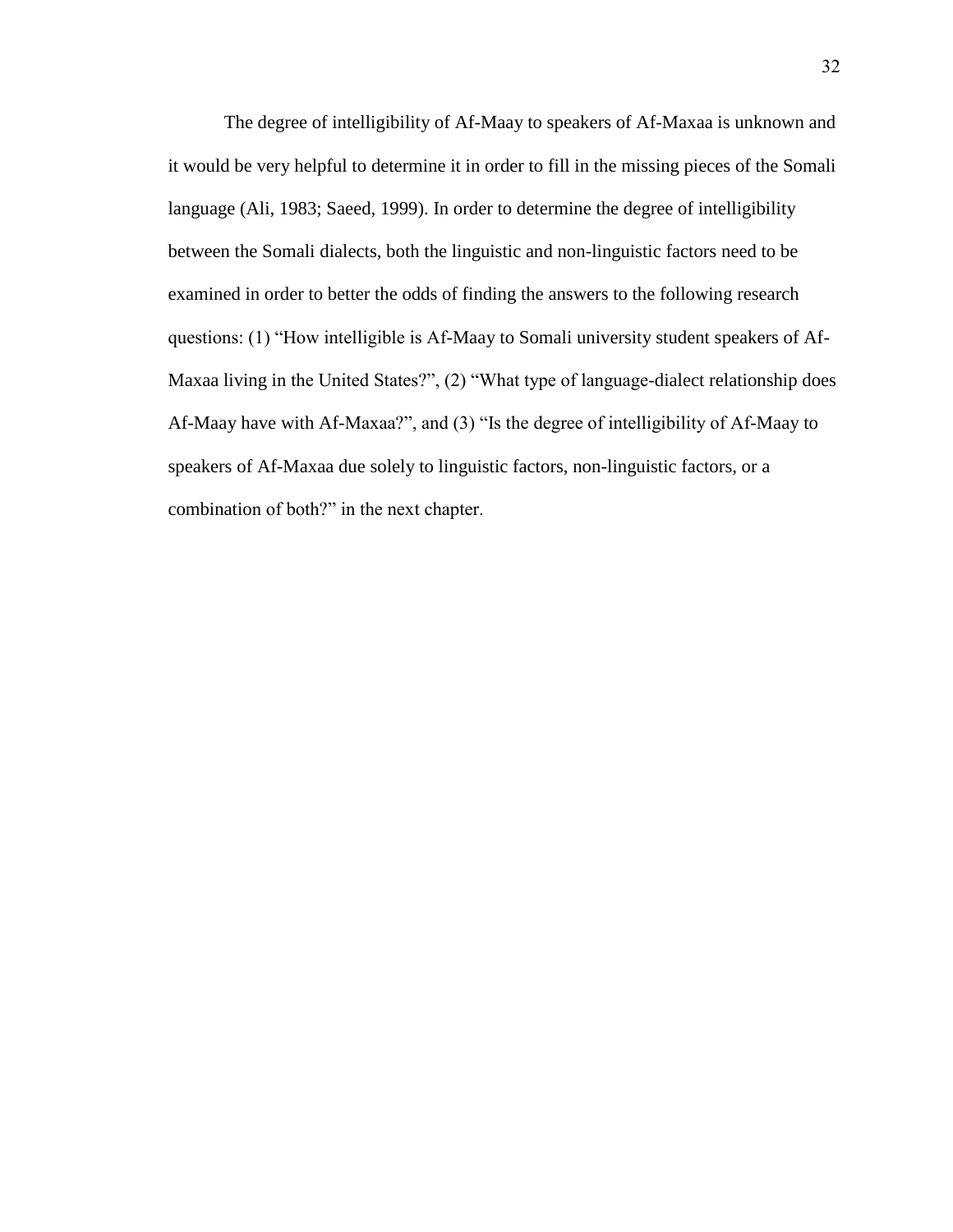#### **CHAPTER 3: METHODOLOGY**

The purpose of this study is to better understand the relationship between two main variants of Somali (Af-Maay and Af-Maxaa), specifically the degree of intelligibility of Af-Maay to speakers of Af-Maxaa. In order to explore this relationship, data from 21 Somali university students were collected through an online survey. This chapter discusses the participants, data collection, and data analysis procedures.

#### **Participants**

The participants were chosen for their Somali heritage and enrollment in higher education in the United States (US). This was, of course, necessary in order to assure that their use and understanding of Standard Somali, the experimental control language of the study. Having at least one experimental control is essential to any study since it attempts to manage other factors, so that the investigated questions of a given study are more likely to be answered (Tokowicz & Warren, 2008). Moreover, the main goal was to investigate the degree of intelligibility of Af-Maay to speakers of Af-Maxaa, which Standard Somali is derived from. Age and gender were not considered relevant to this study and consequently, not included in the data collection. The exact location of their residence and which university in the US the participants were enrolled in were also considered non-mitigating factors.

The Somali participants were recruited from universities in the US because they had a high/native-like level of English proficiency. Moreover, enrollment in a US university ensured literacy skills not only in the English language but also in technology.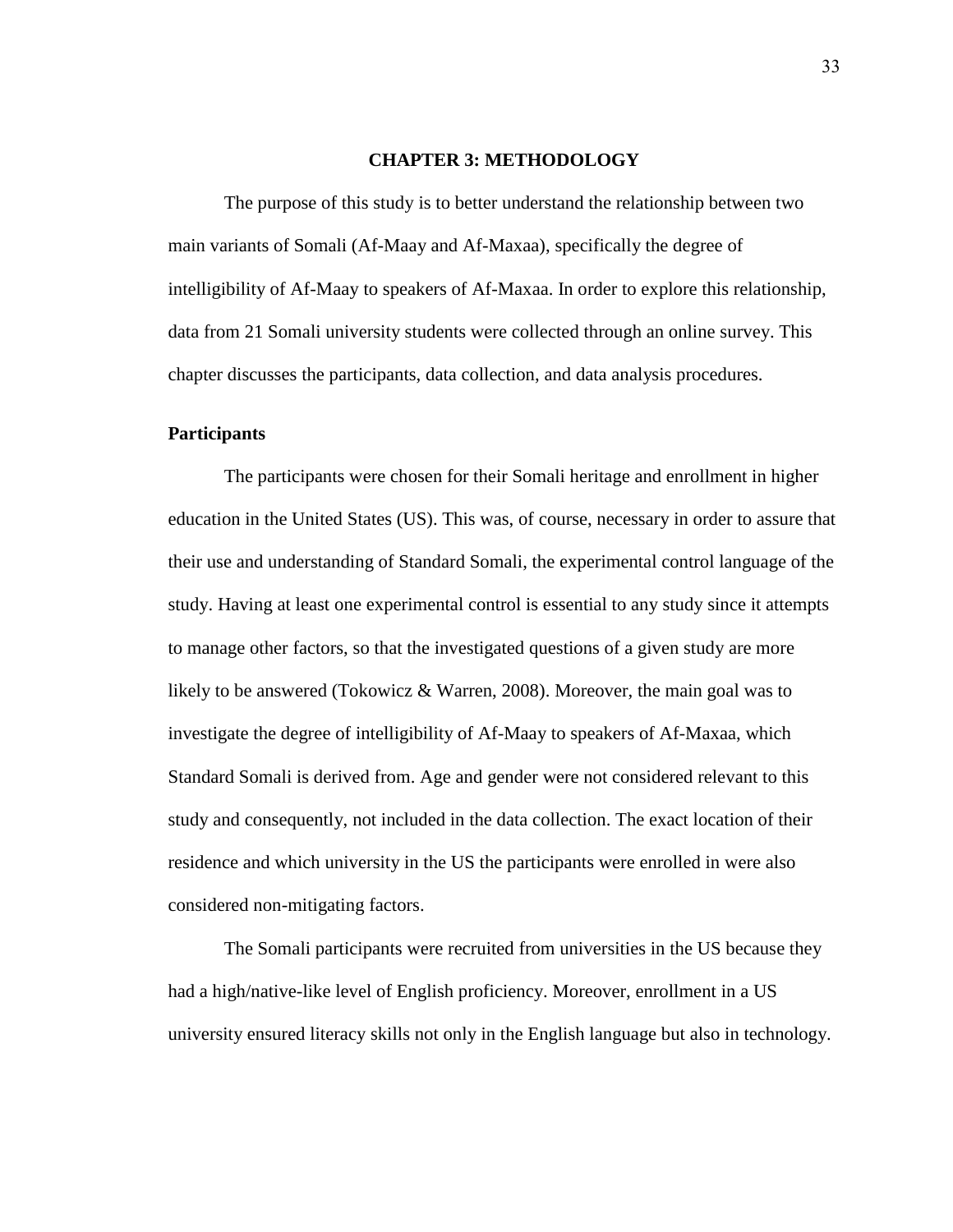Being computer literate was necessary because the data was collected through an online

survey.

Table 3.1

| Participant    | <b>Years</b> in<br><b>US</b> | <b>Region of Somalia</b>          | <b>Spoken Dialect</b> | <b>Know Maay Speakers</b> |
|----------------|------------------------------|-----------------------------------|-----------------------|---------------------------|
| $\mathbf{1}$   | 6                            | Coast                             | Northern and Benaadir | Yes                       |
| $\overline{2}$ | 17                           | Coast                             | Northern and Benaadir | Yes                       |
| 3              | 19                           | Coast                             | Benaadir              | N <sub>o</sub>            |
| $\overline{4}$ | 20                           | Coast                             | Benaadir              | N <sub>o</sub>            |
| 5              | 14                           | North                             | Northern              | N <sub>o</sub>            |
| 6              | 18                           | North                             | Northern              | N <sub>o</sub>            |
| $\overline{7}$ | 15                           | North                             | Northern              | Yes                       |
| 8              | 10                           | Coast                             | Benaadir              | Yes                       |
| 9              | 17                           | North                             | Northern              | N <sub>o</sub>            |
| 10             | 15                           | Coast                             | Benaadir              | Yes                       |
| 11             | 17                           | Coast                             | Benaadir              | N <sub>o</sub>            |
| 12             | 20                           | Coast                             | Benaadir              | No                        |
| 13             | 14                           | North                             | Benaadir              | Yes                       |
| 14             | 15                           | North                             | Northern              | Yes                       |
| 15             | 24                           | Born in US, Parents from<br>Coast | Benaadir              | N <sub>o</sub>            |
| 16             | 14                           | North                             | Northern              | Yes                       |
| 17             | 17                           | Coast                             | Benaadir              | Yes                       |
| 18             | 16                           | North                             | Northern              | Yes                       |
| 19             | 12                           | Coast                             | Benaadir              | Yes                       |
| 20             | 8                            | North                             | Benaadir              | Yes                       |
| 21             | 16                           | Coast                             | Benaadir              | No                        |

*Participant Demographic Information*

A total of 21 Somali participants contributed to this study. The participants were anonymously assigned numbers. Out of the 21 participants, only one was born in the United States (See Table 3.1), 11 were from the coastal region of Somalia, and 9 were from the northern region. Their native Somali dialects varied: 7 used Af-Maxaa, 12 used Af-Benaadir and 2 used both Af-Maxaa and Af-Benaadir. The number of participants that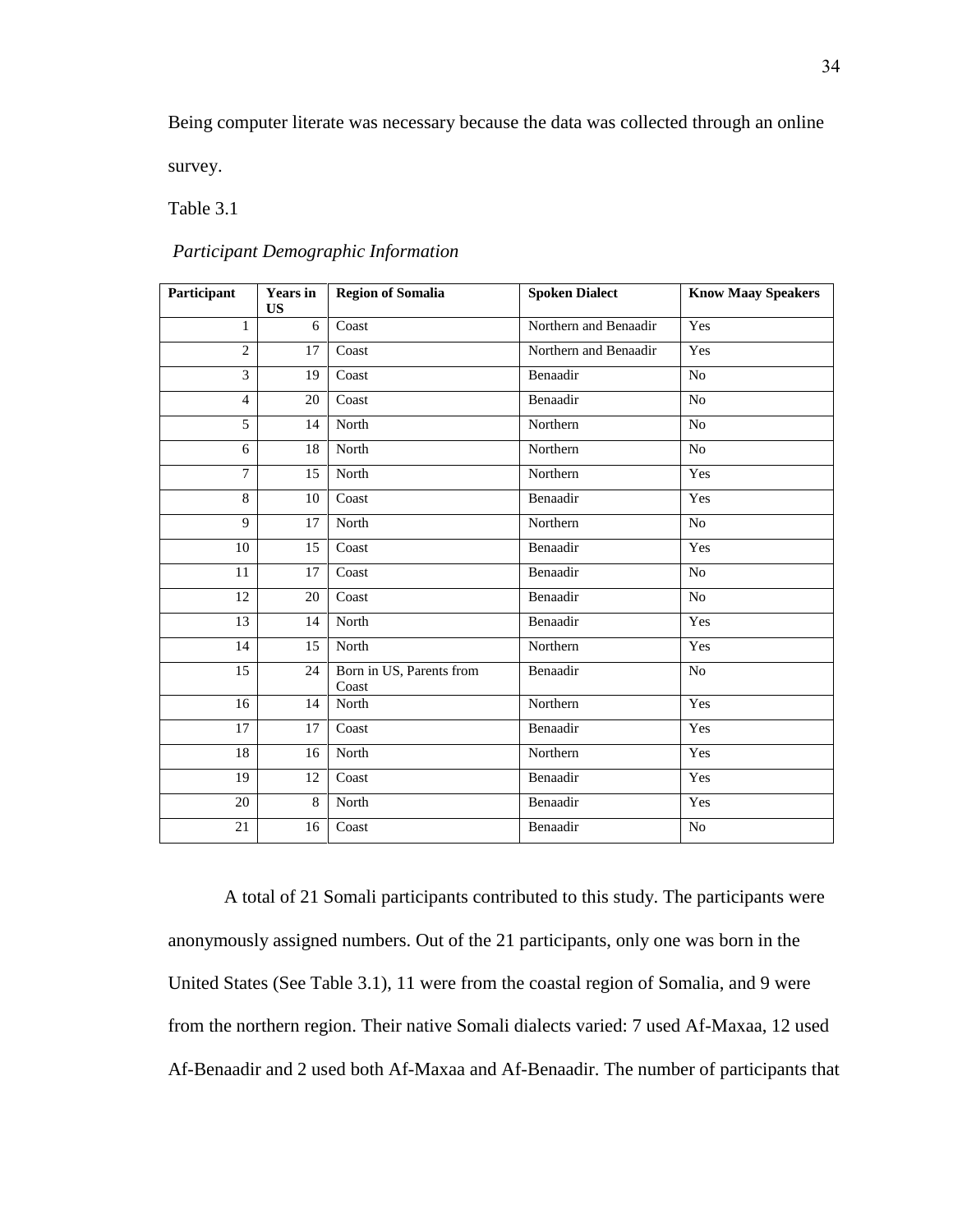had any type of language contact with Af-Maay speakers totaled 7, while 14 participants did not have any language contact with Af-Maay speakers.

#### **Data Collection: Online Survey**

Participants were asked to complete an online survey that was delivered online via [www.surveymonkey.com](http://www.surveymonkey.com/) (Appendix B). A survey was implemented in order to gather information about the speech community"s language abilities in an efficient manner (Codo, 2008, p. 159). Not only was data able to be collected from participants in multiple locations, but, as Codo indicates, the participants were more likely to provide truthful answers during self-administration. The online survey was also efficient and practical in that the results were automatically sent to the investigator instead of relying on the participants to mail them back. The survey was estimated to take about 10 minutes to complete and was only one page in length, within Dornyei"s (2003) guidelines recommending a limit of a 30 minute completion time and 4 pages in length.

The online survey was administered in English because the Somali participants were recruited for their high level/ native-like level of English proficiency, which followed Codo"s (2008) recommendation of matching the participants" language skills to a given survey in order to promote participation. The online survey was divided into four sections: a description of the study in the consent form, demographic questions, intelligibility ratings of Somali dialect recordings, and space to write the summaries of the recordings. Since addressing the goals as well as the risks and rewards of a study have been shown to encourage participation (Codo, 2008), a consent form outlining these was administered first on the online survey (Appendix A). Once the participants accepted the terms of consent, they were asked several demographic questions (Appendix B). The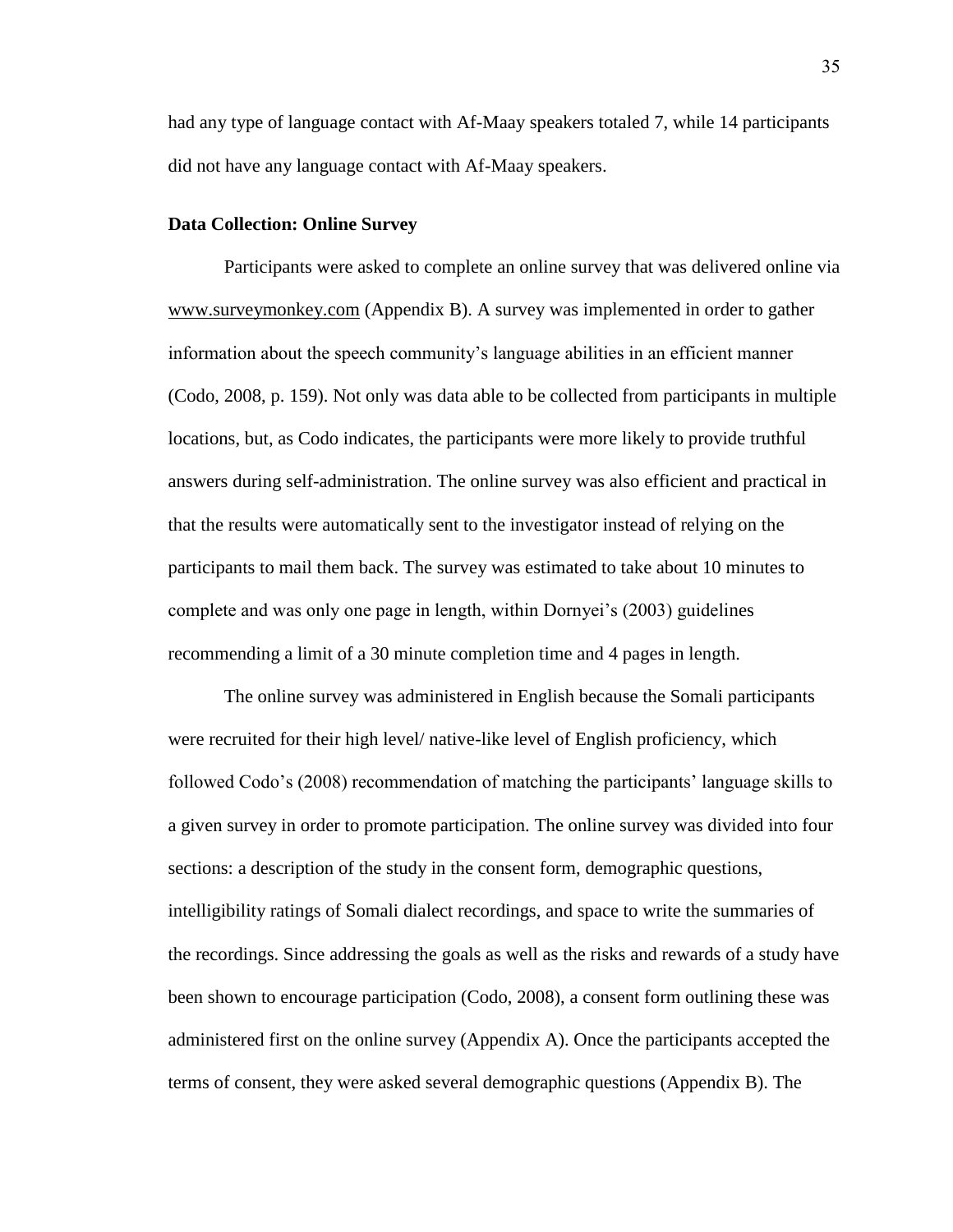purpose of the demographic questions was to explore possible non-linguistic factors that could potentially influence linguistic factors. Moreover, since it has been shown that interrogatives are useful in collecting reliable information, the demographic questions were formatted as interrogatives (Codo, 2008). The participants were asked to report their time spent in the United States, region of Somalia they are from, if they had language contact of any kind with Af-Maay speakers before listening to the recordings of the Somali dialects.

The following section asked the participants to listen to two recordings: one of Af-Maay and one of Standard Somali. The Maay recording was approximately one minute and twenty seconds, while the Standard Somali recording was approximately two minutes and sixteen seconds. Both recordings were obtained from [http://globalrecordings.net/en/,](http://globalrecordings.net/en/) a website founded by an Evangelical Christian missionary organization. Even though the organization suggests that a knowledgeable native speaker of each language variety records each recording, there have been accounts of mistakes. Despite this possibility, the recordings were used due to their availability in both dialects. As a native speaker of Standard Somali, I was able to verify the legitimacy of the Standard Somali recording by comparing my translation to the one provided by the website and finding it to be in accordance.

After listening to each of the recordings, the participants were asked to rate their perceive understanding of each recording on a scale of zero to ten, with zero indicating no understanding and ten indicating complete understanding. A ranked scale was utilized because it has been shown to be useful when investigating the degree of an issue as the answers are given in degree increments (Codo, 2008), which coincides with the main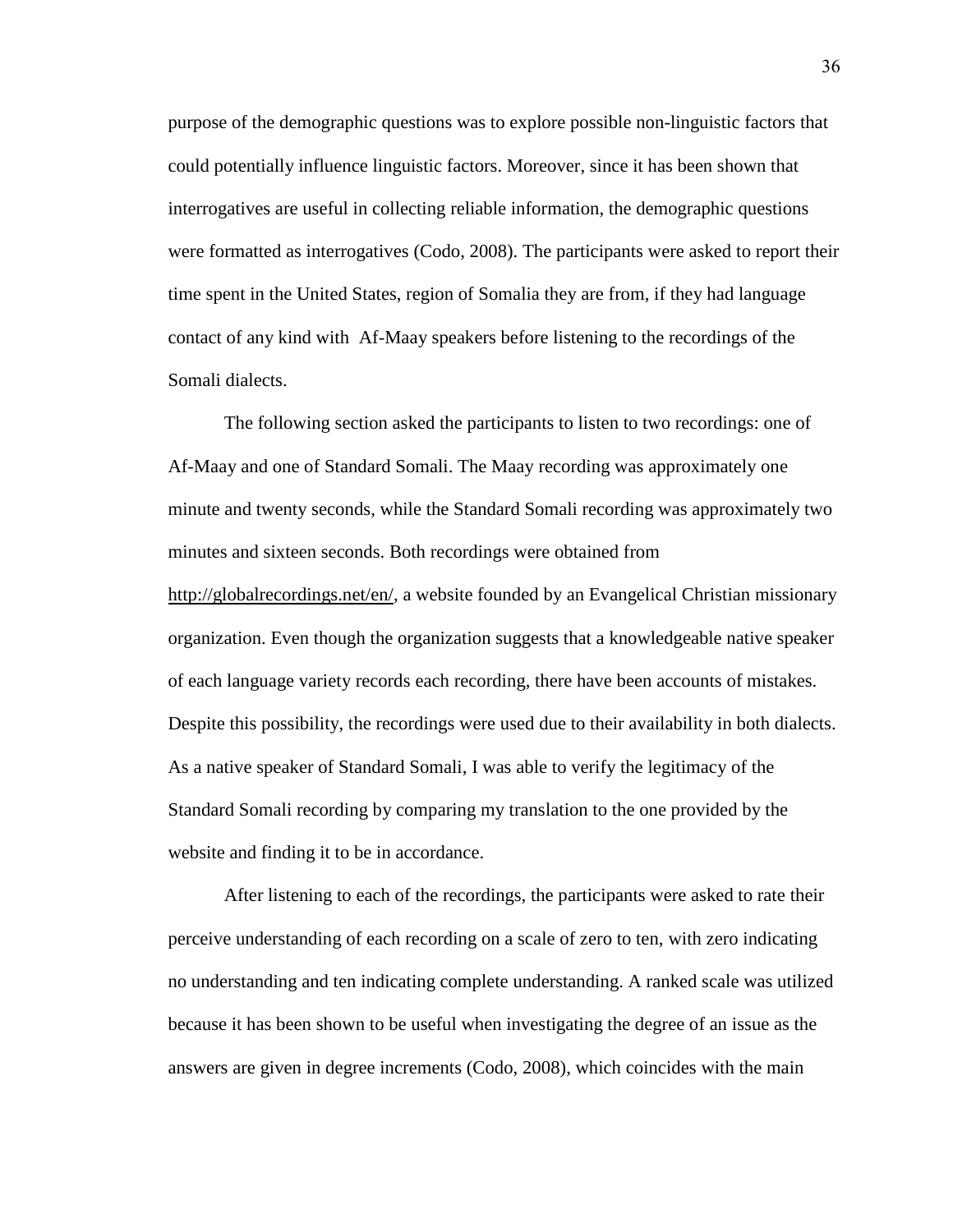goal of investigating the degree of intelligibility of Af-Maay to speakers of Af-Maxaa. In order to encourage the participants" completion of the ratings, the prompts were formatted as declarative statements that require participants "to state their degree of identification" (p. 173).

Lastly, the participants were asked to summarize each recording in English in order to verify their level of understanding. Having the participants summarize in addition to rating their understanding of the dialect recordings determined whether their perception of the dialect correlated with their actual understanding.

#### **Data Analysis**

Typically, a larger sample size increases reliability so none of the data collected from the 21 participants were excluded from the data analysis (Tokowicz & Warren, 2008). As a result of only having 21 participants contributing to this study, the results of the data analysis can only be generalized within these participants. In order to ease the process of data analysis, the demographic questions were formulated as open-ended questions that could easily be formatted into close-ended questions. For example, the answers to the second demographic question asking which region a participant was from, were converted to numerical values with the number one denoting Coastal origin and the number two denoting Northern origin (Appendix D). The open-ended summaries were also converted into numerical values (Appendix C), with the content of the translations divided into major and minor propositions. The major and minor propositions were totaled for each of the dialect recordings in order to compare the total number of points with the participants' understanding. The rating scores, on the other hand, did not need to be converted into numerical values since they were already formatted as close-ended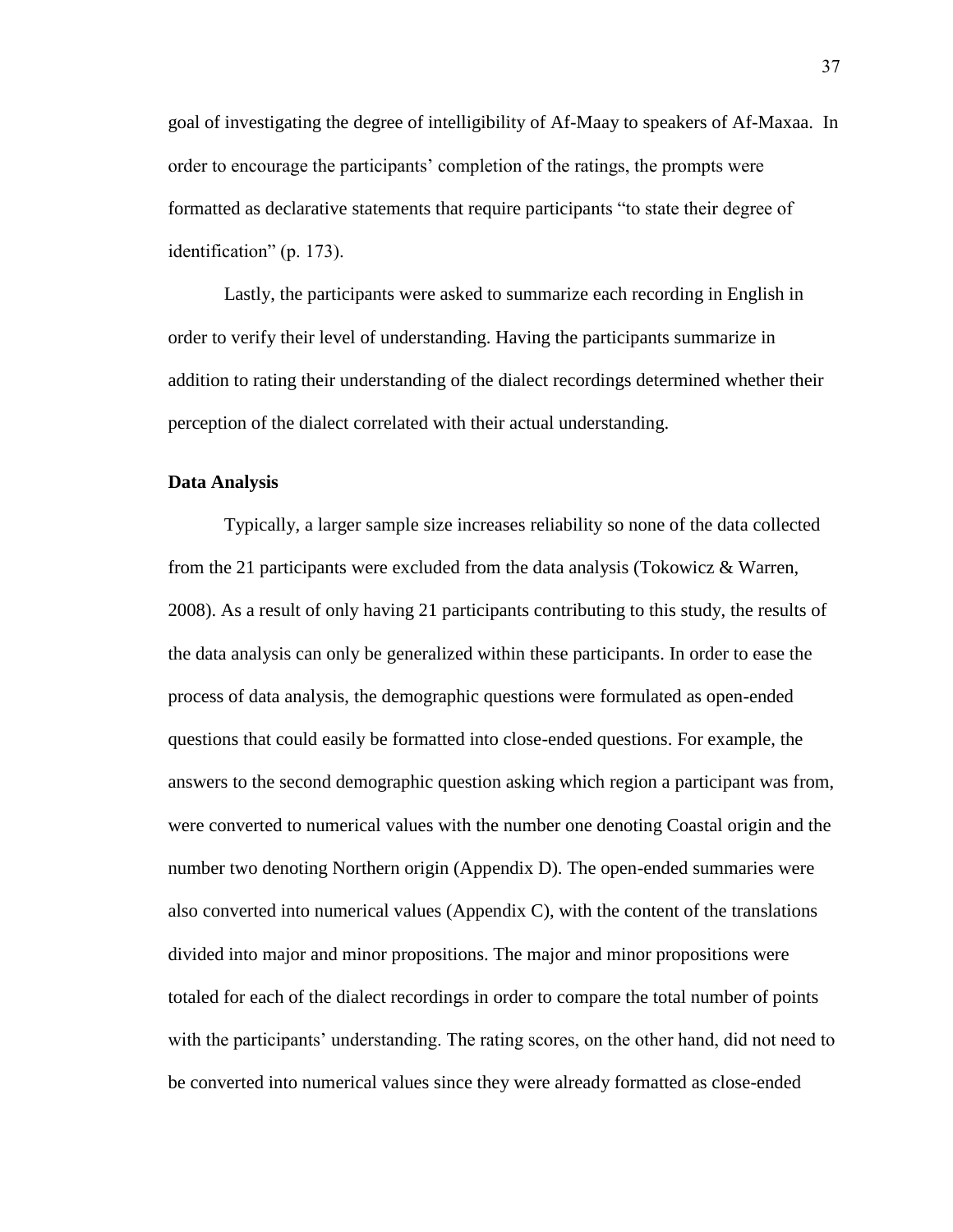questions. Both the rating scores and the summaries for each dialect were used in the data analysis in order increase reliability. Then the data from the survey was divided into two main categories: (1) whether the data variables qualified as non-linguistic or (2) linguistic factors. The linguistic and non-linguistic categories were further categorized as either being independent or dependent (See Figure 3.1).

*Figure 3.1*. Variable Classification.



A One-Sample Kolmogorove-Smirnov Test was performed to determine if the data were normally distributed (Larson-Hall, 2010). Finding out if the data were normally distributed is essential in that it would verify the use of suitable statistical tests and using the appropriate statistical technique increases the validity of a study (Moyer, 2008). The results of the One-Sample Kolmogorove-Smirnov Test validated the use of the following statistical procedures through the use of the Statistical Practices for the Social Sciences (SPSS) software: Pearson"s correlation coefficient, the paired samples t-test, and the onesample t-test. The Pearson"s correlation coefficient was used to determine the strength of the relationships between each variable, while the paired samples t-test were employed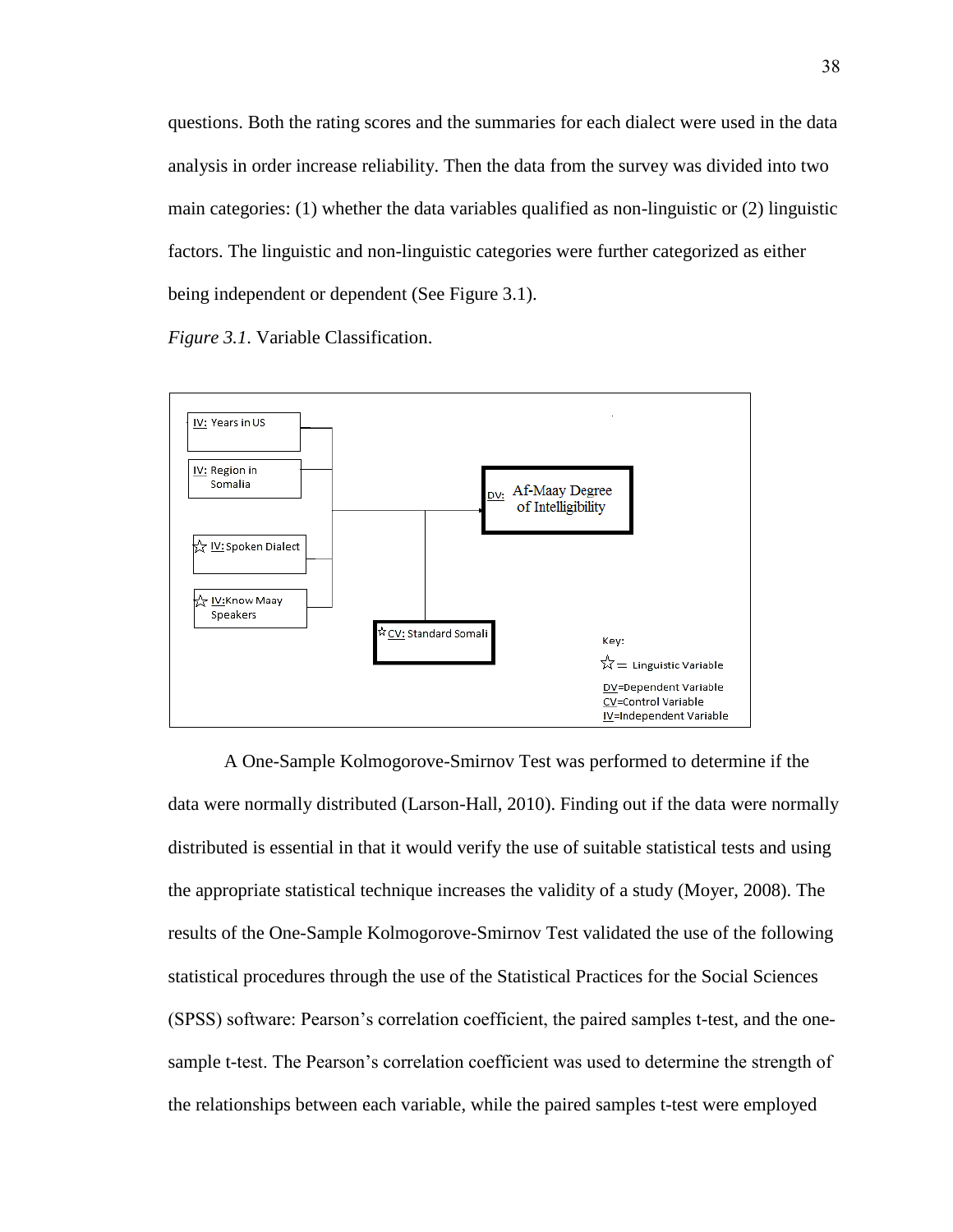for the variables that showed significant relationships in order to determine their statistically significant differences. In addition, the one-sample t-test was used in order to determine if the average intelligibility of Af-Maay was significantly different from zero, or having no understanding of Af-Maay. The next chapter shows the results of the statistical analysis and their possible explanations by comparing them to past intelligibility research.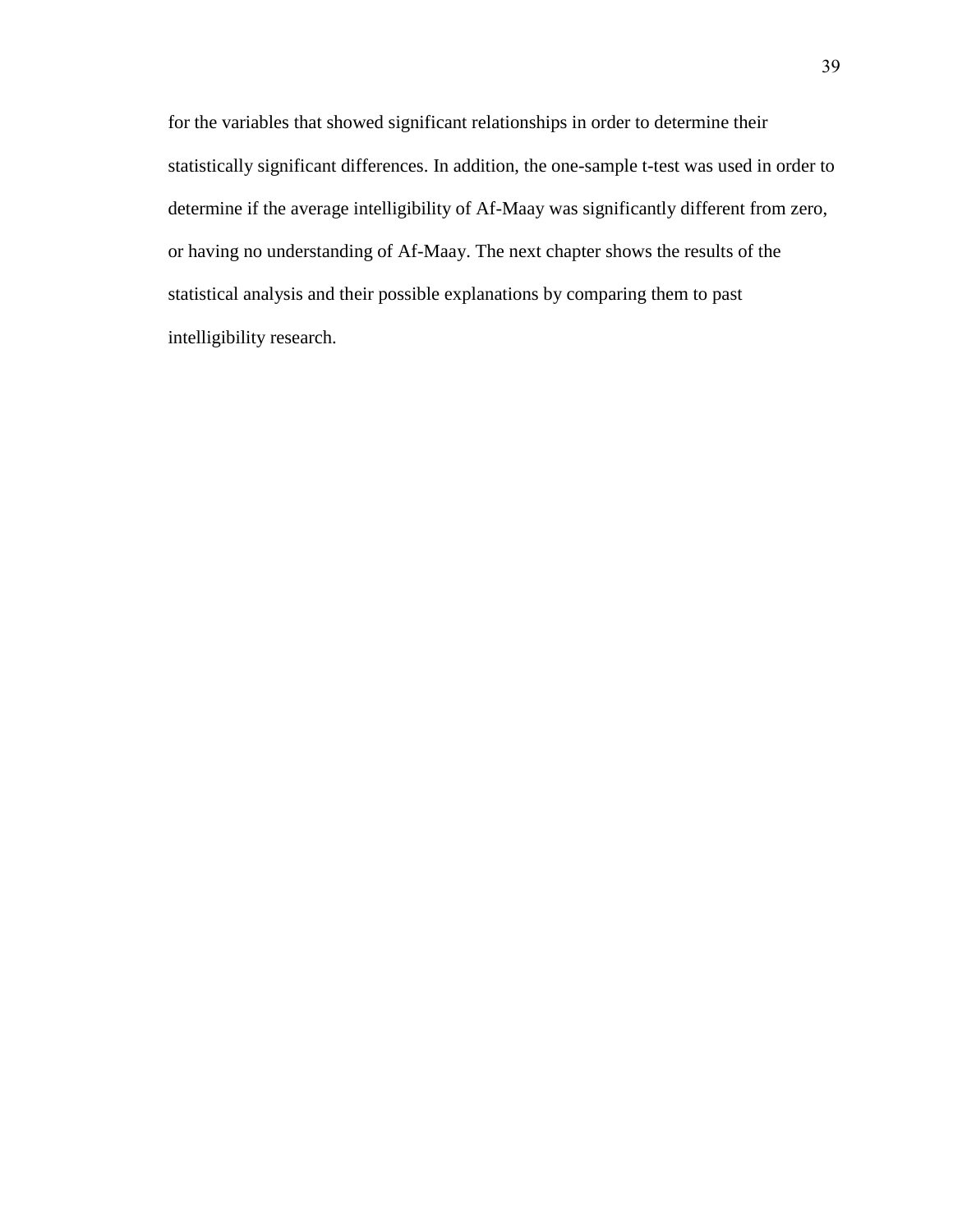#### **CHAPTER 4: RESULTS**

The rationale behind this study was to investigate the intelligibility of Af-Maay to speakers of Af-Maxaa by testing their perceptions. This chapter will be divided into three sections with the possible linguistic and non-linguistic factors involved in the intelligibility of these language varieties by (1) quantitatively by listing the analysis of the data from the appropriate conducted statistical procedure, and (2) qualitatively by investigating the reasons for the results through the analysis of the participants' answers from the online survey. The first section will be organized in terms of the conducted statistical procedure. The second section will be organized in terms of the research questions raised in this study. The third section will compare and contrast the quantitative and qualitative analysis of the data with previous mutual intelligibility research.

Table 4.1

|                | <b>Standard</b>      | <b>Standard Somali</b> | <b>Standard</b> |                    | <b>Maay</b>    |                 |
|----------------|----------------------|------------------------|-----------------|--------------------|----------------|-----------------|
| Participant    | <b>Somali Rating</b> | <b>Summary</b>         | Somali Avg      | <b>Maay Rating</b> | <b>Summary</b> | <b>Maay Avg</b> |
|                | 10                   | 9                      | 9.5             | 10                 | 6              | 8               |
| $\overline{2}$ | 10                   | 8                      | 9               | $\overline{2}$     |                | 1.5             |
| 3              | 9                    | 8                      | 8.5             | 1                  |                |                 |
| 4              | 5                    | 8                      | 6.5             | $\overline{0}$     | $\overline{0}$ | $\Omega$        |
| 5              | 10                   | 9                      | 9.5             |                    |                |                 |
| 6              | 9                    | 8                      | 8.5             |                    |                |                 |
| 7              | 10                   | 7                      | 8.5             | 3                  | $\overline{2}$ | 2.5             |
| 8              | 10                   | 7                      | 8.5             | 3                  | $\overline{c}$ | 2.5             |
| 9              | 10                   | 8                      | 9               | 1                  | $\Omega$       | 0.5             |
| 10             | 10                   | 8                      | 9               | 4                  | 3              | 3.5             |
| 11             | 10                   | 7                      | 8.5             |                    |                |                 |
| 12             | 6                    | 7                      | 6.5             |                    |                |                 |
| 13             | 10                   | 8                      | 9               | $\overline{c}$     | $\overline{2}$ | $\overline{c}$  |
| 14             | 10                   | 7                      | 8.5             | 3                  | 3              | 3               |
| 15             | 9                    | 8                      | 8.5             | $\overline{0}$     | $\mathbf{0}$   | $\Omega$        |
| 16             | 10                   | 7                      | 8.5             | $\overline{c}$     | 3              | 2.5             |
| 17             | 10                   | 11                     | 10.5            | $\overline{c}$     |                | 1.5             |
| 18             | 9                    | 8                      | 8.5             | 5                  | 3              | 4               |
| 19             | 10                   | 9                      | 9.5             | 7                  | 4              | 5.5             |
| 20             | 10                   | 9                      | 9.5             | 10                 | 6              | 8               |
| 21             | 8                    | 7                      | 7.5             | $\overline{0}$     | 1              | 0.5             |

### *Summary of Participant Dialect Intelligibility*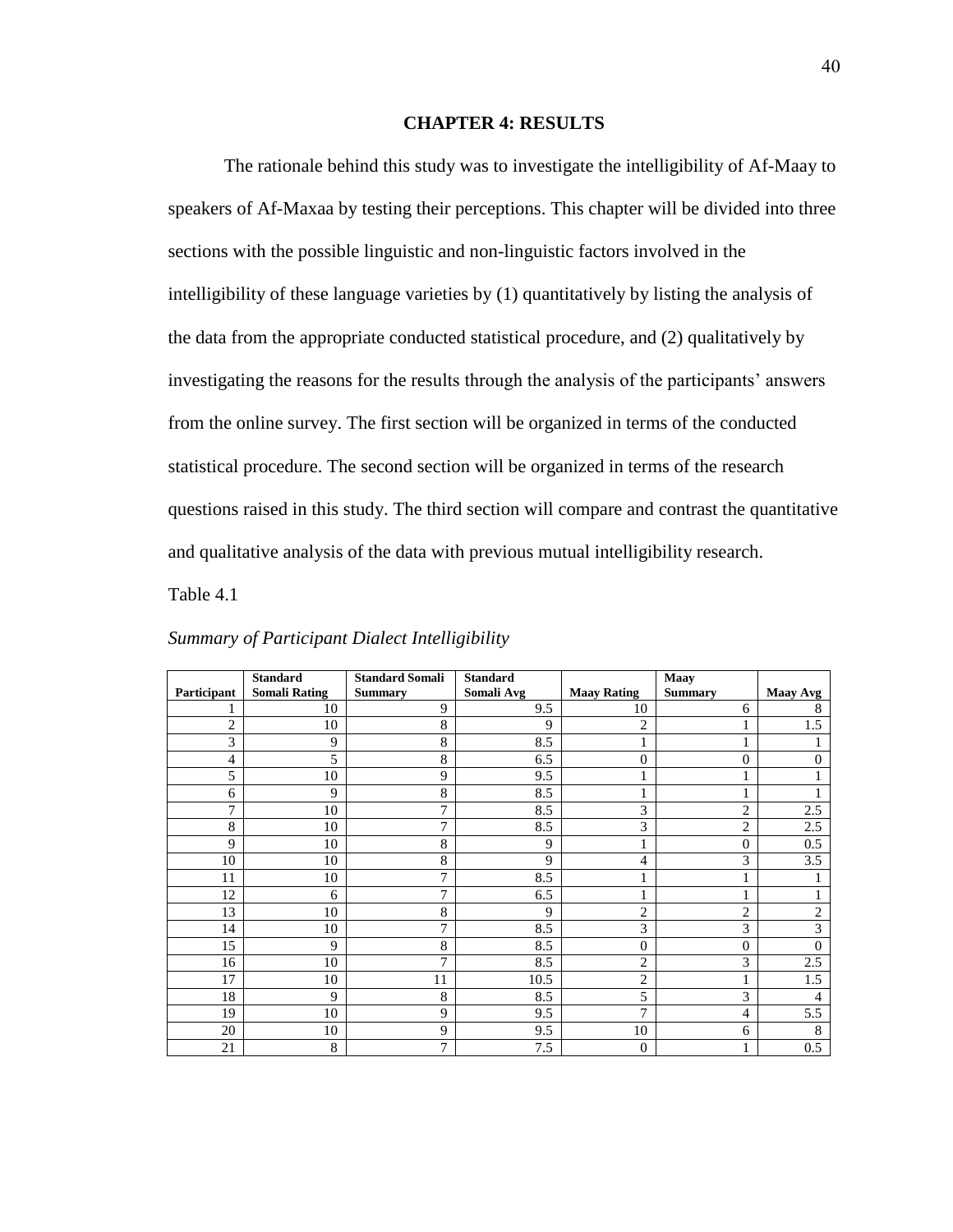Table 4.1 displays the participants understanding of Standard Somali and Af-Maay. Each participant's rating and summary for Standard Somali and Af-Maay were averaged by adding the numerical values for the rating and summary and then divided by two. For example, the first participant rated the Standard Somali recording a 10, and their summary for Standard Somali was given a score of 9, so their average Standard Somali intelligibility was 9.5. The total intelligibility average for the participants" Standard Somali and their Af-Maay were calculated by adding the ratings and the summaries separately and dividing by 21, the total number of participants. The averaged intelligibility of Standard Somali was calculated to be 8.64, and the average intelligibility of Af-Maay was 2.40. These values were used in the following statistical analysis.

### **Data assumption results**

Table 4.2

|  |  | One-Sample Kolmogorove-Smirnov Test Results |  |  |
|--|--|---------------------------------------------|--|--|
|--|--|---------------------------------------------|--|--|

| <b>One-Sample Kolmogorov-Smirnov Test</b> |                                 |         |         |           |         |         |                              |  |
|-------------------------------------------|---------------------------------|---------|---------|-----------|---------|---------|------------------------------|--|
|                                           |                                 | AvgSS   | AvgMaay | YearsinUS | Region  |         | SpokenDialect   MaaySpeakers |  |
| N                                         |                                 | 21      | 21      | 21        | 21      | 21      | 21                           |  |
| Normal Parameters <sup>a,b</sup>          | Mean                            | 13.2857 | 3.8095  | 15.43     | 1.52    | 1.76    | 1.43                         |  |
|                                           | Std.                            | 1.56980 | 3.77649 | 4.106     | .602    | .625    | .507                         |  |
|                                           | Deviation                       |         |         |           |         |         |                              |  |
| <b>Most Extreme</b>                       | Absolute                        | .285    | .194    | .173      | .332    | .315    | .372                         |  |
| <b>Differences</b>                        | Positive                        | .172    | .194    | .113      | .332    | .256    | .372                         |  |
|                                           | Negative                        | $-.285$ | $-.157$ | $-.173$   | $-.262$ | $-.315$ | $-.299$                      |  |
| Kolmogorov-Smirnov Z                      |                                 | 1.306   | .890    | .795      | 1.521   | 1.444   | 1.707                        |  |
| Asymp. Sig. (2-tailed) (P)                | .066                            | .407    | .552    | .020      | .031    | .006    |                              |  |
|                                           | a. Test distribution is Normal. |         |         |           |         |         |                              |  |
| b. Calculated from data.                  |                                 |         |         |           |         |         |                              |  |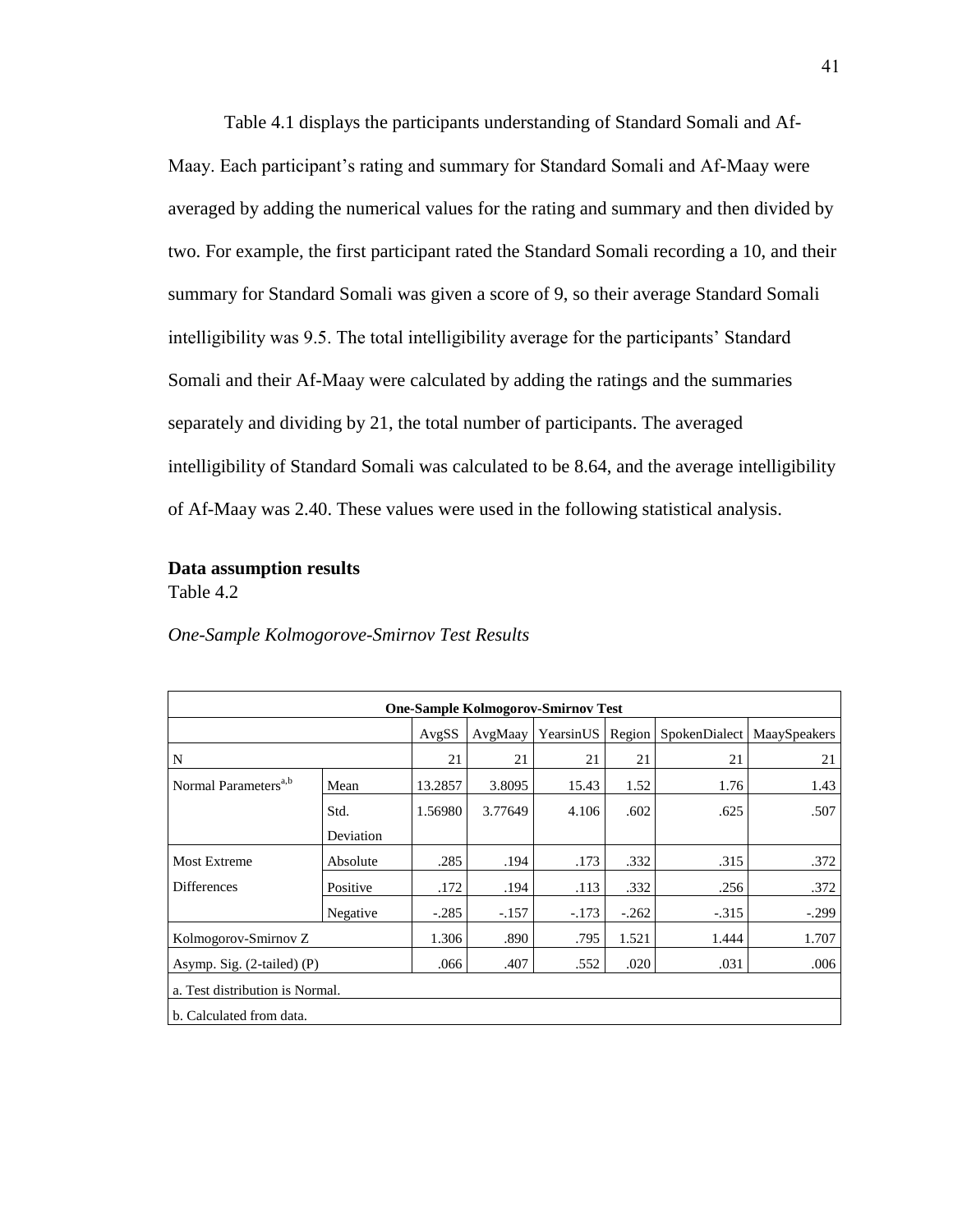As Table 4.2 shows, the One-Sample Kolmogorov-Smirnov Test was administered to determine if the distribution of the data was normal. Since all the pvalues were greater than 0.05, each variable in the data was normally distributed. That is, the data collected from the selected Somali university students portray much of the ones that could be collected from the Somali population as a whole. Due to the fact that this data did not violate the parametric assumption of normality, the following parametric statistical procedures were utilized: Pearson's correlation coefficient; the paired samples t-test; and the one-sample t-test.

The Pearson"s correlation coefficient shows the correlation strengths of variables (Larson-Hall, 2010). The results of the Pearson"s correlation coefficient are shown in Table 4.4; the strong correlations are shown with an asterisk by the value and can be negatively correlated as indicated by a negative sign or positively correlated. The strengths of the correlations range from -1 to 1, with 1 representing a perfectly positive correlation, -1 represents a perfectly negative correlations, and a value of 0 represents no correlation. There is no concrete way to interpret the values that fall within the correlation range of -1 to 1, but the layout in Table 4.3 was used for this study.

Table 4.3

| <b>Strength of Correlation</b> |                    |
|--------------------------------|--------------------|
| $.00 - .20$                    | Very Weak          |
| $.21 - .40$                    | Weak               |
| $.41 - .60$                    | <b>Moderate</b>    |
| $.61 - .80$                    | <b>Strong</b>      |
| $.81 - 1.00$                   | <b>Very Strong</b> |

 *Strength of Correlation Interpretation*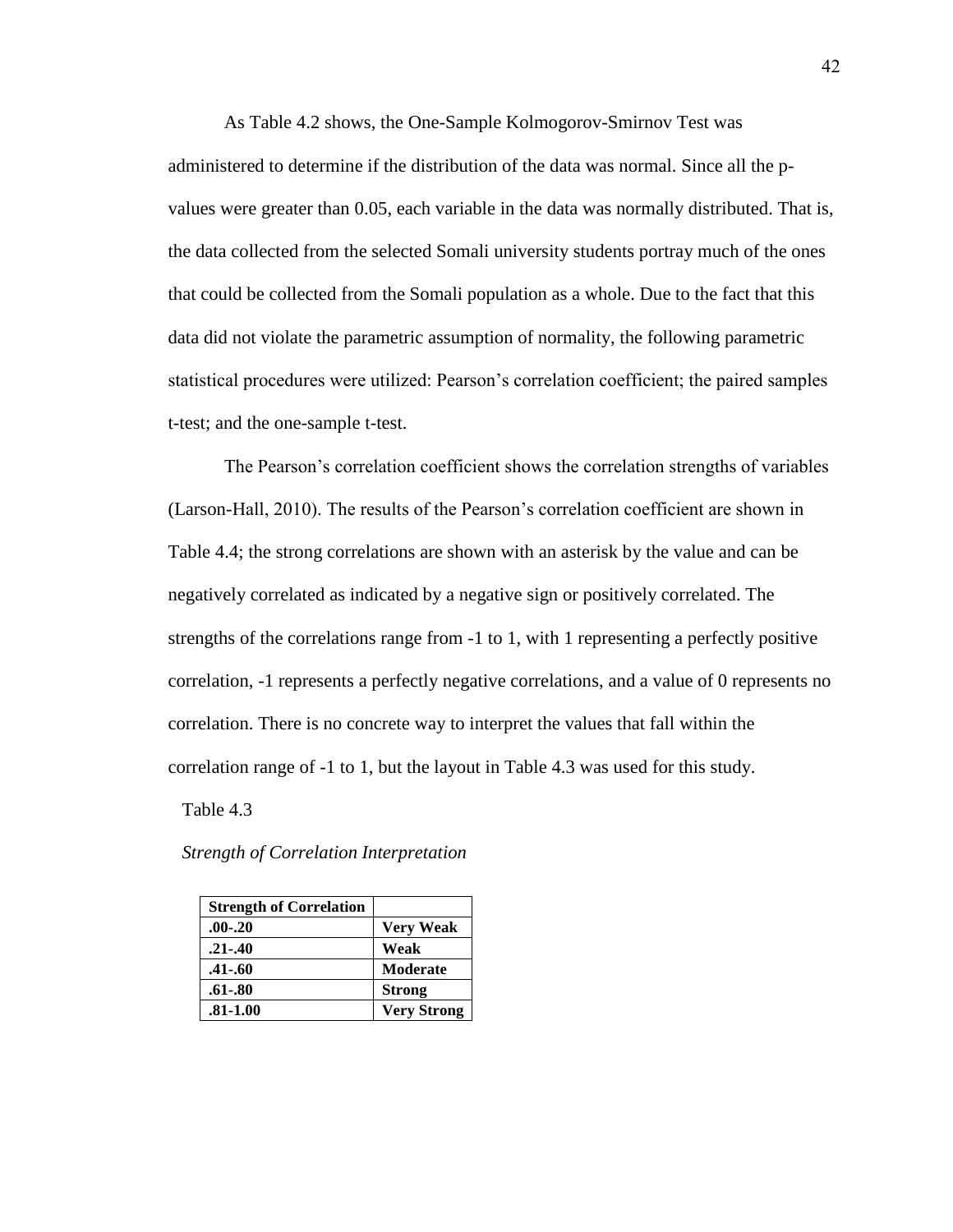There are three types of t-tests: independent-samples t-test, paired samples t-test, and one-sample t-test, but the purpose of all of them is to examine differences between the means of variables.

Therefore, the t-test determines if the differences between groups are small enough to attribute them to the random variation in scores that would happen each time we take a new sample of the same population, or whether the differences are large enough that the two groups can be said to belong to two different populations (Larson-Hall, 2010, p. 136).

In this study, the paired samples t-test and the one-sample t-test were used. The paired samples t-test was used because the same participants rated and summarized the Somali language varieties. That is, the results of the data are dependent and not independent so the independent-samples t-test could not be applied. The results of the paired samples ttest are shown in Table 4.5. The one-sample t-test was the second t-test used in order to determine if the intelligibility of Af-Maay equaled zero or if the null hypothesis was accepted. That is, if the participants did not understand Af-Maay at all. An examination of the one-sample t-test results revealed that the null hypothesis stating that the understanding of Af-Maay equaling zero as being rejected;  $t(21)=4.623$ ,  $p=.000$  (See Table 4.6). This suggests that the Af-Maxaa speakers have some understanding of Af-Maay.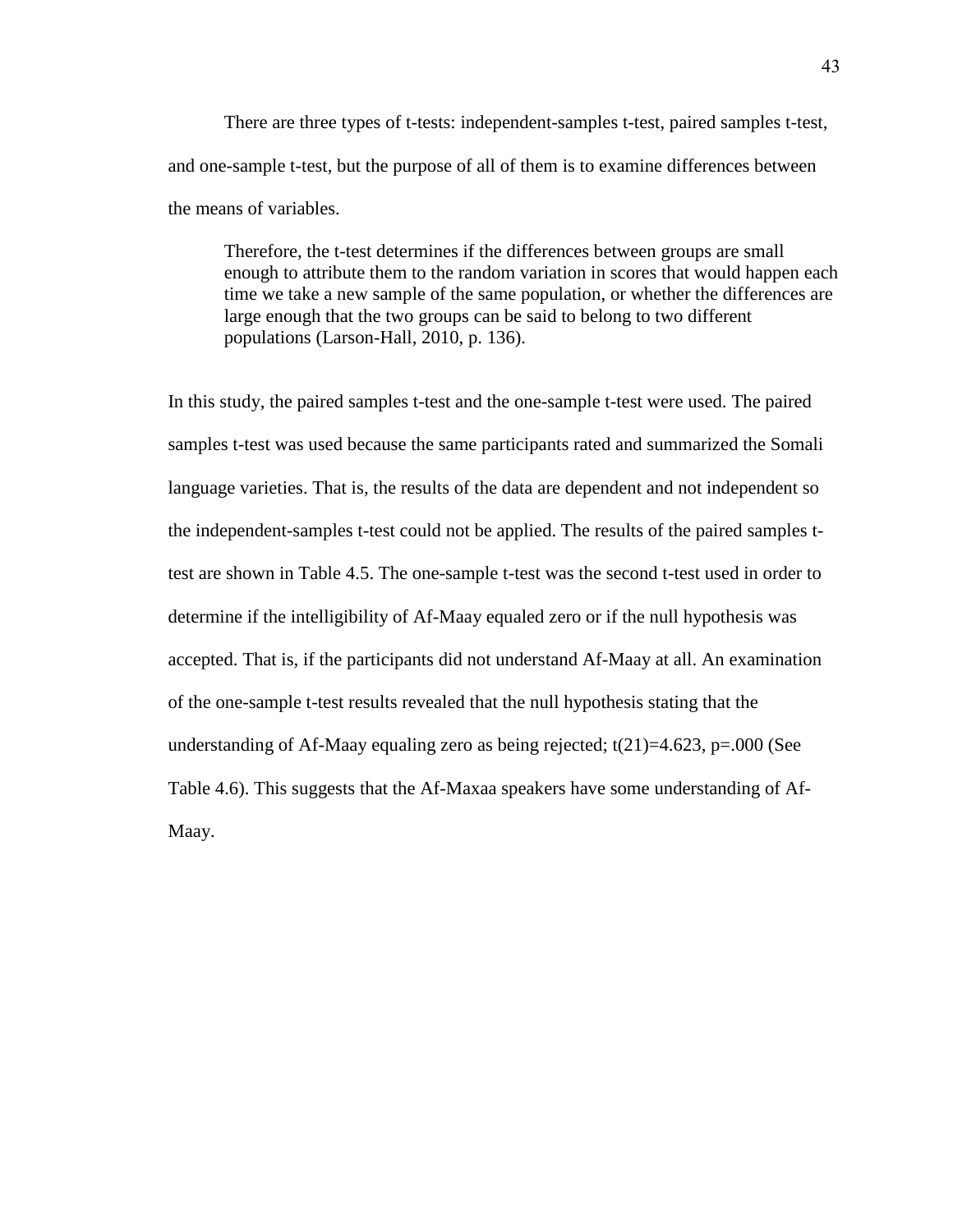| <b>Correlations</b> |                                                              |          |             |           |        |                                                   |                  |  |  |  |
|---------------------|--------------------------------------------------------------|----------|-------------|-----------|--------|---------------------------------------------------|------------------|--|--|--|
|                     |                                                              | AvgSS    | AvgMaay     |           |        | YearsinUS   Region   SpokenDialect   MaaySpeakers |                  |  |  |  |
| AvgSS               | Pearson Correlation                                          | 1        | $.446*$     | $-.509*$  | .247   | .274                                              | $.538^{\degree}$ |  |  |  |
|                     | Sig. (2-tailed)                                              |          | .043        | .019      | .281   | .229                                              | .012             |  |  |  |
|                     | $\mathbf N$                                                  | 21       | 21          | 21        | 21     | 21                                                | 21               |  |  |  |
| AvgMaay             | Pearson Correlation                                          | $.446*$  | 1           | $-.830**$ | .110   | .226                                              | $.660**$         |  |  |  |
|                     | Sig. (2-tailed)                                              | .043     |             | .000      | .635   | .325                                              | .001             |  |  |  |
|                     | N                                                            | 21       | 21          | 21        | 21     | 21                                                | 21               |  |  |  |
| YearsinUS           | <b>Pearson Correlation</b>                                   | $-.509*$ | $-.830**$   | 1         | $-189$ | $-.264$                                           | $-0.628$ **      |  |  |  |
|                     | Sig. (2-tailed)                                              | .019     | .000        |           | .413   | .248                                              | .002             |  |  |  |
|                     | N                                                            | 21       | 21          | 21        | 21     | 21                                                | 21               |  |  |  |
| Region              | <b>Pearson Correlation</b>                                   | .247     | .110        | $-.189$   | 1      | .332                                              | .167             |  |  |  |
|                     | Sig. (2-tailed)                                              | .281     | .635        | .413      |        | .142                                              | .470             |  |  |  |
|                     | N                                                            | 21       | 21          | 21        | 21     | 21                                                | 21               |  |  |  |
|                     | SpokenDialect   Pearson Correlation                          | .274     | .226        | $-.264$   | .332   | 1                                                 | .249             |  |  |  |
|                     | Sig. (2-tailed)                                              | .229     | .325        | .248      | .142   |                                                   | .277             |  |  |  |
|                     | $\mathbf N$                                                  | 21       | 21          | 21        | 21     | 21                                                | 21               |  |  |  |
| MaaySpeakers        | Pearson Correlation                                          | $.538*$  | $.660^{**}$ | $-.628**$ | .167   | .249                                              | 1                |  |  |  |
|                     | $Sig. (2-tailed)$                                            | .012     | .001        | .002      | .470   | .277                                              |                  |  |  |  |
|                     | $\mathbf N$                                                  | 21       | 21          | 21        | 21     | 21                                                | 21               |  |  |  |
|                     | *. Correlation is significant at the 0.05 level (2-tailed).  |          |             |           |        |                                                   |                  |  |  |  |
|                     | **. Correlation is significant at the 0.01 level (2-tailed). |          |             |           |        |                                                   |                  |  |  |  |

## *Pearson's Correlation Coefficient Results*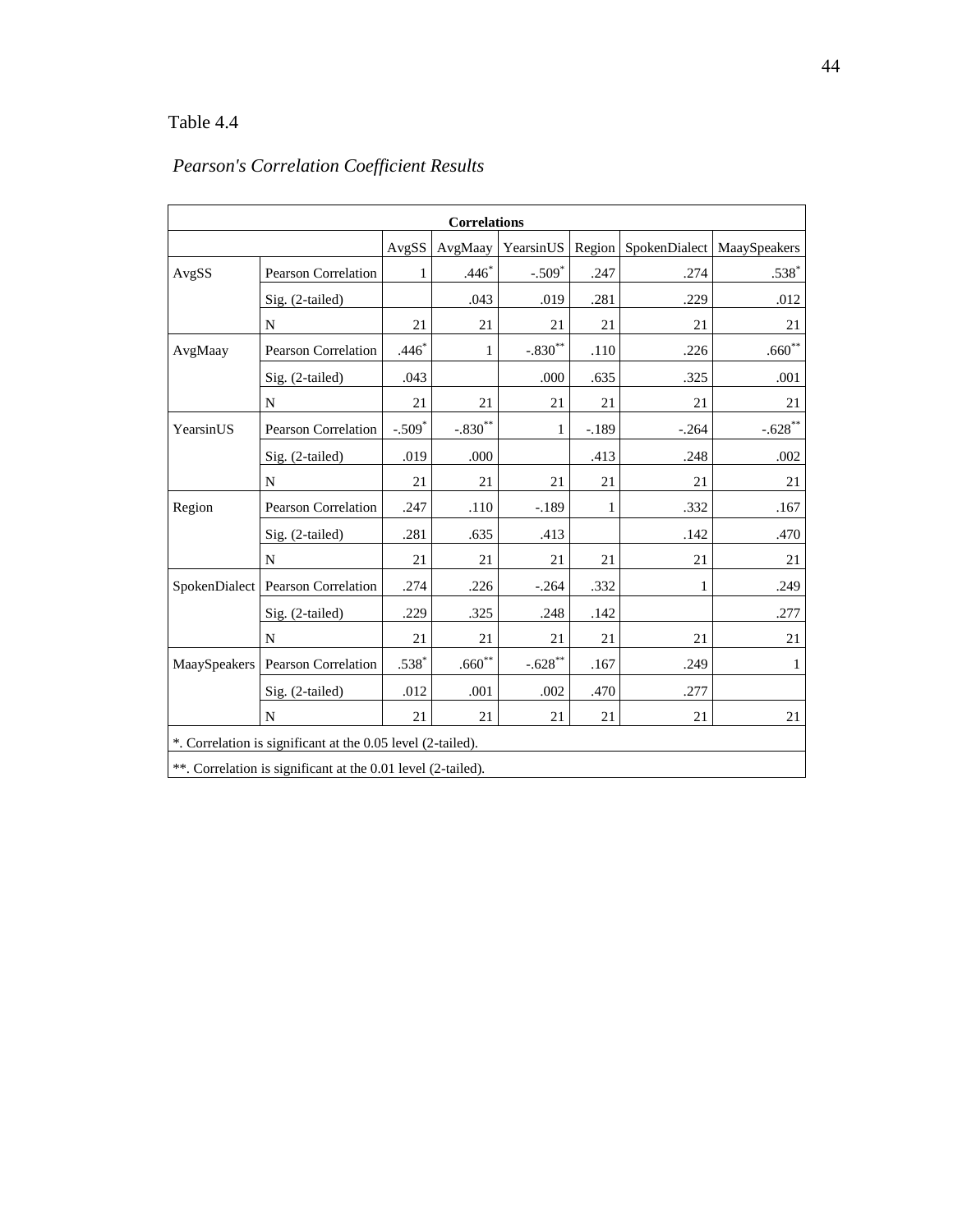# *Paired Samples Statistics T-Test Results*

| <b>Paired Samples Statistics</b> |               |         |    |                |                 |  |  |  |  |
|----------------------------------|---------------|---------|----|----------------|-----------------|--|--|--|--|
|                                  |               | Mean    | N  | Std. Deviation | Std. Error Mean |  |  |  |  |
| Pair 1                           | AvgMaay       | 3.8095  | 21 | 3.77649        | .82410          |  |  |  |  |
|                                  | AvgSS         | 13.2857 | 21 | 1.56980        | .34256          |  |  |  |  |
| Pair 2                           | AvgMaay       | 3.8095  | 21 | 3.77649        | .82410          |  |  |  |  |
|                                  | YearsinUS     | 15.43   | 21 | 4.106          | .896            |  |  |  |  |
| Pair 3                           | AvgMaay       | 3.8095  | 21 | 3.77649        | .82410          |  |  |  |  |
|                                  | Region        | 1.43    | 21 | .507           | .111            |  |  |  |  |
| Pair 4                           | AvgMaay       | 3.8095  | 21 | 3.77649        | .82410          |  |  |  |  |
|                                  | SpokenDialect | 1.52    | 21 | .680           | .148            |  |  |  |  |
| Pair 5                           | AvgMaay       | 3.8095  | 21 | 3.77649        | .82410          |  |  |  |  |
|                                  | MaaySpeakers  | 1.57    | 21 | .507           | .111            |  |  |  |  |
| Pair 6                           | AvgSS         | 13.2857 | 21 | 1.56980        | .34256          |  |  |  |  |
|                                  | YearsinUS     | 15.43   | 21 | 4.106          | .896            |  |  |  |  |
| Pair 7                           | AvgSS         | 13.2857 | 21 | 1.56980        | .34256          |  |  |  |  |
|                                  | Region        | 1.43    | 21 | .507           | .111            |  |  |  |  |
| Pair 8                           | AvgSS         | 13.2857 | 21 | 1.56980        | .34256          |  |  |  |  |
|                                  | SpokenDialect | 1.52    | 21 | .680           | .148            |  |  |  |  |
| Pair 9                           | AvgSS         | 13.2857 | 21 | 1.56980        | .34256          |  |  |  |  |
|                                  | MaaySpeakers  | 1.57    | 21 | .507           | .111            |  |  |  |  |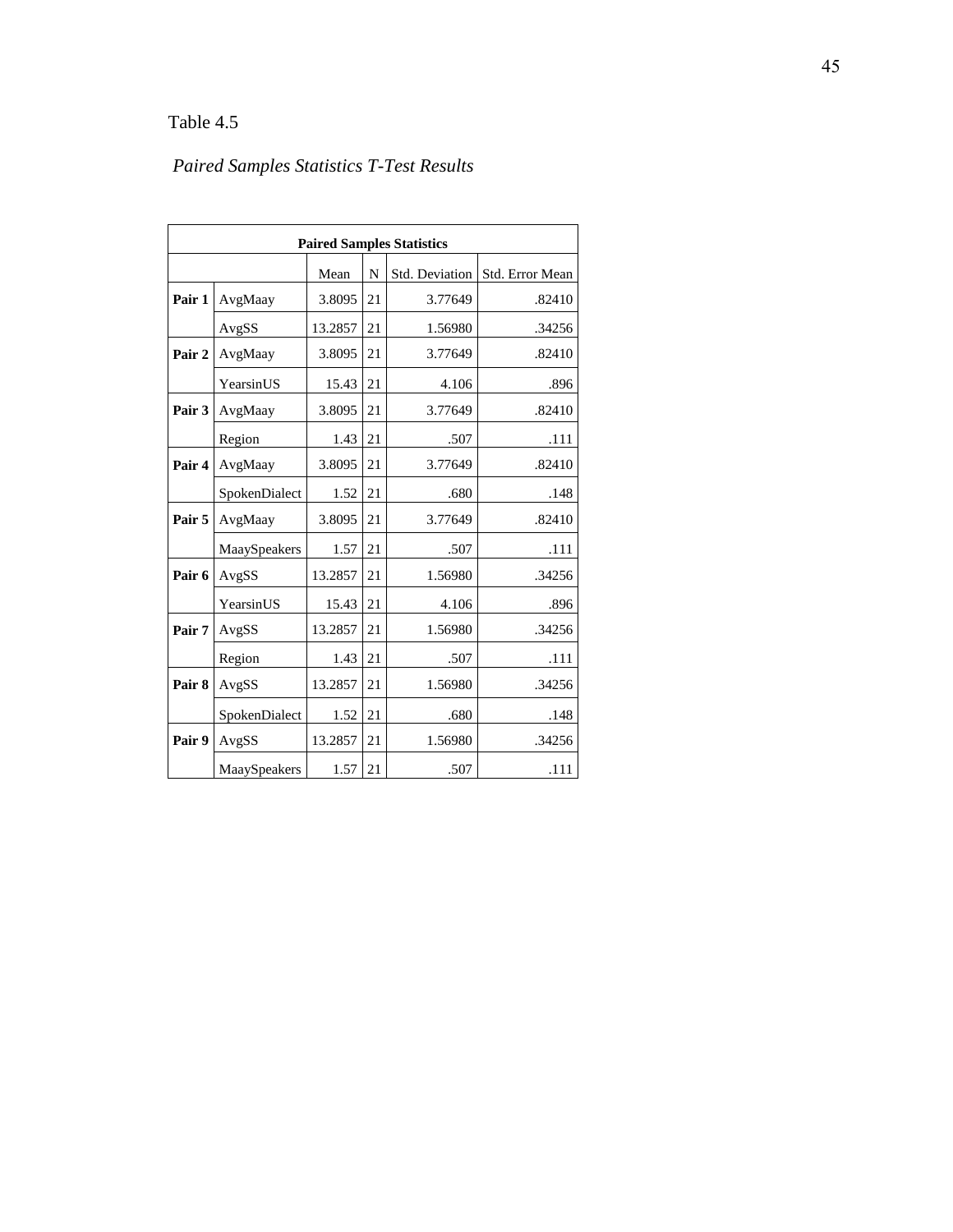# *Paired Differences T-Test Results*

|                         |             | t         | df      | Sig. $(2-$      |            |           |    |         |
|-------------------------|-------------|-----------|---------|-----------------|------------|-----------|----|---------|
|                         | Mean        | Std.      | Std.    | 95% Confidence  |            |           |    | tailed) |
|                         |             | Deviation | Error   | Interval of the |            |           |    |         |
|                         |             |           | Mean    | Difference      |            |           |    |         |
|                         |             |           |         |                 |            |           |    |         |
|                         |             |           |         | Lower           | Upper      |           |    |         |
| Pair                    | $-9.47619$  | 3.38185   | .73798  | $-11.01559$     | $-7.93679$ | $-12.841$ | 20 | .000    |
| $\mathbf{1}$            |             |           |         |                 |            |           |    |         |
| Pair                    | $-11.61905$ | 7.53974   | 1.64531 | $-15.05109$     | $-8.18700$ | $-7.062$  | 20 | .000    |
| $\overline{2}$          |             |           |         |                 |            |           |    |         |
| Pair                    | 2.38095     | 3.75468   | .81934  | .67184          | 4.09006    | 2.906     | 20 | .009    |
| 3                       |             |           |         |                 |            |           |    |         |
| Pair                    | 2.28571     | 3.68297   | .80369  | .60925          | 3.96218    | 2.844     | 20 | .010    |
| $\overline{\mathbf{4}}$ |             |           |         |                 |            |           |    |         |
|                         |             |           |         |                 |            |           |    |         |
| Pair                    | 2.23810     | 3.46273   | .75563  | .66188          | 3.81431    | 2.962     | 20 | .008    |
| 5                       |             |           |         |                 |            |           |    |         |
| Pair                    | $-2.14286$  | 5.08710   | 1.11010 | $-4.45848$      | .17276     | $-1.930$  | 20 | .068    |
| 6                       |             |           |         |                 |            |           |    |         |
| Pair                    | 11.85714    | 1.52597   | .33299  | 11.16253        | 12.55175   | 35.608    | 20 | .000    |
| 7                       |             |           |         |                 |            |           |    |         |
| Pair                    | 11.76190    | 1.52986   | .33384  | 11.06552        | 12.45829   | 35.232    | 20 | .000    |
| 8                       |             |           |         |                 |            |           |    |         |
|                         |             |           |         |                 |            |           |    |         |
| Pair                    | 11.71429    | 1.36539   | .29795  | 11.09277        | 12.33580   | 39.316    | 20 | .000    |
| 9                       |             |           |         |                 |            |           |    |         |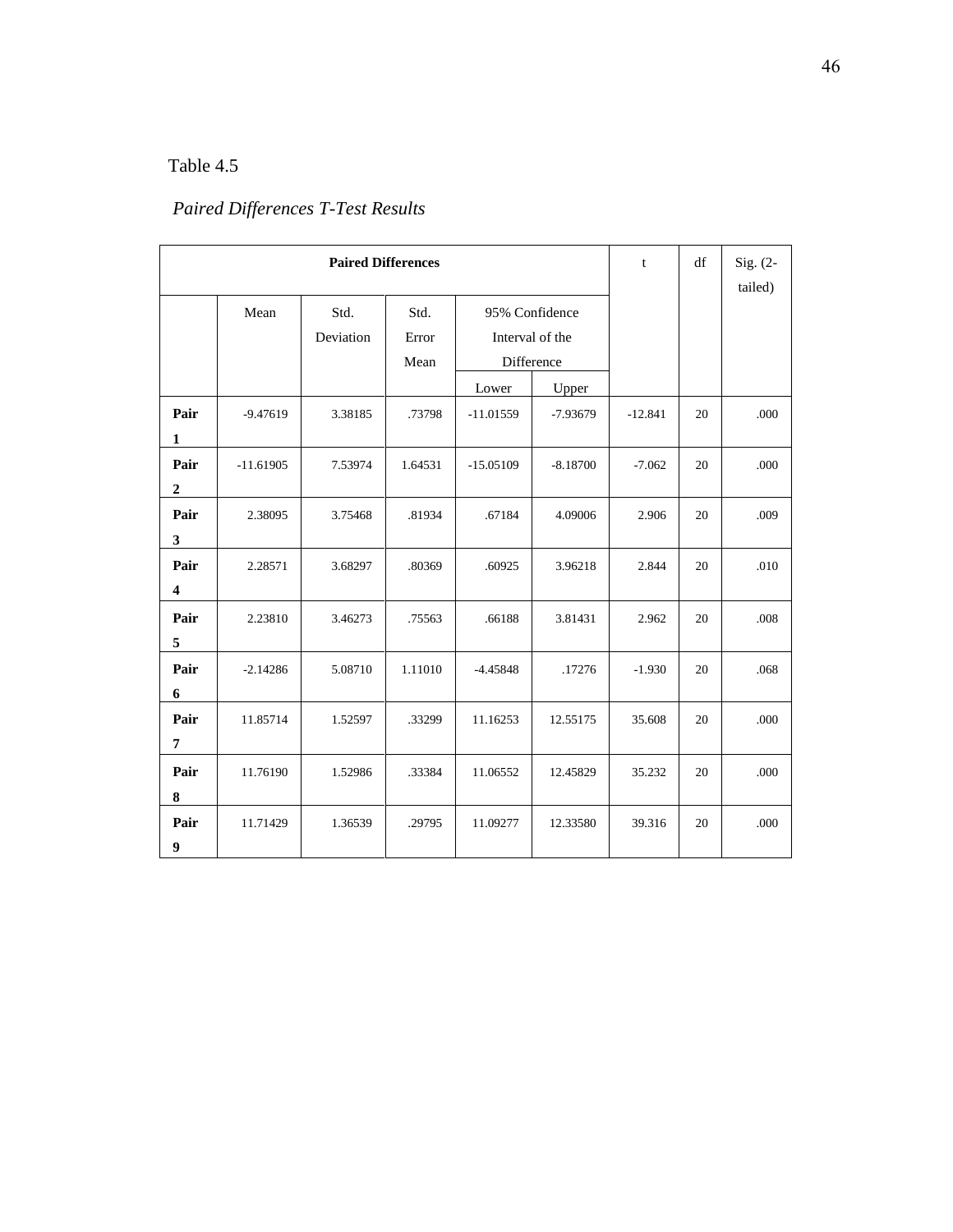*One-Sample T-Test Results*

| <b>One-Sample Statistics</b> |  |  |         |                                       |  |  |  |
|------------------------------|--|--|---------|---------------------------------------|--|--|--|
|                              |  |  |         | N Mean Std. Deviation Std. Error Mean |  |  |  |
| AvgMaay 21 3.8095            |  |  | 3.77649 | .82410                                |  |  |  |

| <b>One-Sample Test</b> |                  |    |      |                                 |                                           |        |  |  |  |  |
|------------------------|------------------|----|------|---------------------------------|-------------------------------------------|--------|--|--|--|--|
|                        | Test Value $= 0$ |    |      |                                 |                                           |        |  |  |  |  |
|                        |                  |    |      |                                 | 95% Confidence Interval of the Difference |        |  |  |  |  |
|                        |                  |    |      | Sig. (2-tailed) Mean Difference | Lower                                     | Upper  |  |  |  |  |
| AvgMaay                |                  | 20 | .000 | 3.80952                         | 2.0905                                    | 5.5286 |  |  |  |  |

#### **The effects of mutual intelligibility in Standard Somali**

There was a moderate, positive correlation between the average intelligibility of Af-Maay and the average intelligibility of Standard Somali,  $r = .446$ ,  $n = 21$ ,  $p = .043$ . These results suggest that understanding Standard Somali increases the chances of understanding Af-Maay. This correlation also displayed a statistically significant difference between the mean scores of the average intelligibility of Standard Somali  $(M=13.3, SD= 1.6)$  and the average intelligibility of Af-Maay  $(M=3.8, SD= 3.8)$ ;  $t(20)=12.84$ , p=.000.

## **The effects of region in Somali and years spent in the United States**

The region of Somalia where the speakers were born did not have a significant relationship with either the average intelligibility of Standard Somali, or the average intelligibility of Af-Maay. However, the number of years spent in the US exhibited a moderate, negative correlation with the control, intelligibility of Standard Somali,  $r = -$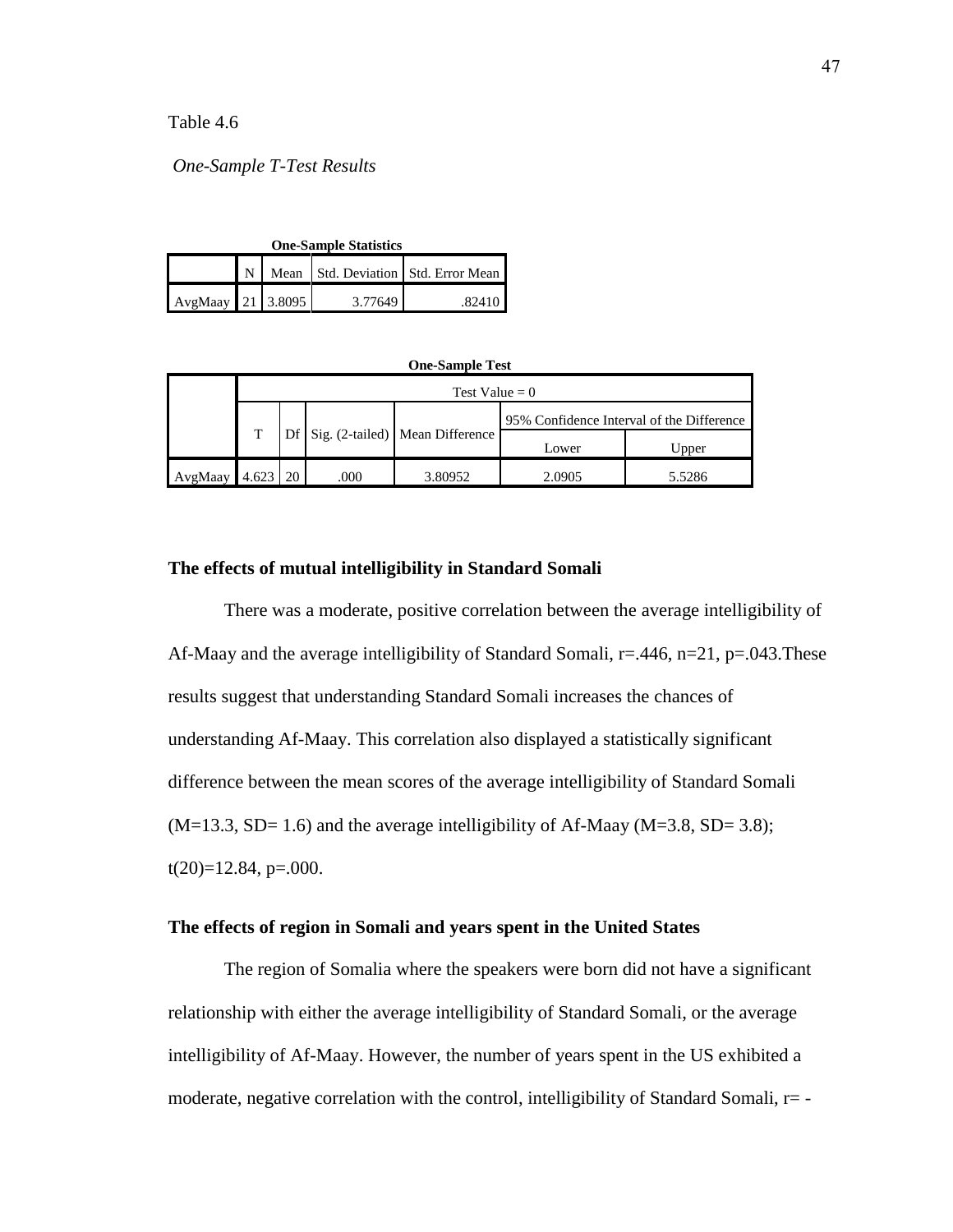.509, n=21, p=.019; with a statistically significant difference in the mean scores of the intelligibility of Standard Somali ( $M=13.3$ , SD=1.6) and the years spent in the US  $(M=15.43, SD=4.11)$ ; t(20) = -1.930, p= .068. These results suggest that as the length of time spent in the US increases, the intelligibility of Standard Somali decreases.

Moreover, there was a very strong, negative correlation between the average intelligibility of Af-Maay and the years spent in the US,  $r = -.830$ ,  $n=21$ ,  $p = .000$ ; with a statistically significant difference in the mean scores of the average intelligibility of Af-Maay (M= 3.81, SD= 3.78) and the years spent in the US (M=15.43, SD=4.11); t(20)= -7.06, p= .000. These results appear to suggest that as the number of years spent in the US increases, the intelligibility of Af-Maay strongly decreases.

#### **The effects of spoken dialect and language contact with Af-Maay speakers**

The independent linguistic variable of spoken dialect did not have a significant correlation with either the control intelligibility of Standard Somali, nor with the average intelligibility of Af-Maay.

However, the independent linguistic variable knowledge of Af-Maay speakers had a strong, positive correlation with the average intelligibility of Af-Maay;  $r = .660$ ,  $n = 21$ , p=.001. In addition, the paired samples t-test showed that there was a significant difference in their mean scores;  $t(20)=39.316$ ,  $p=.000$ . These results suggest that language contact with Af-Maay speakers correlating with increased intelligibility of Af-Maay is not due to chance.

#### **Summary**

The average of each participant's rating and summary indicated that the participants understood Standard Somali more than they understood Af-Maay, averaging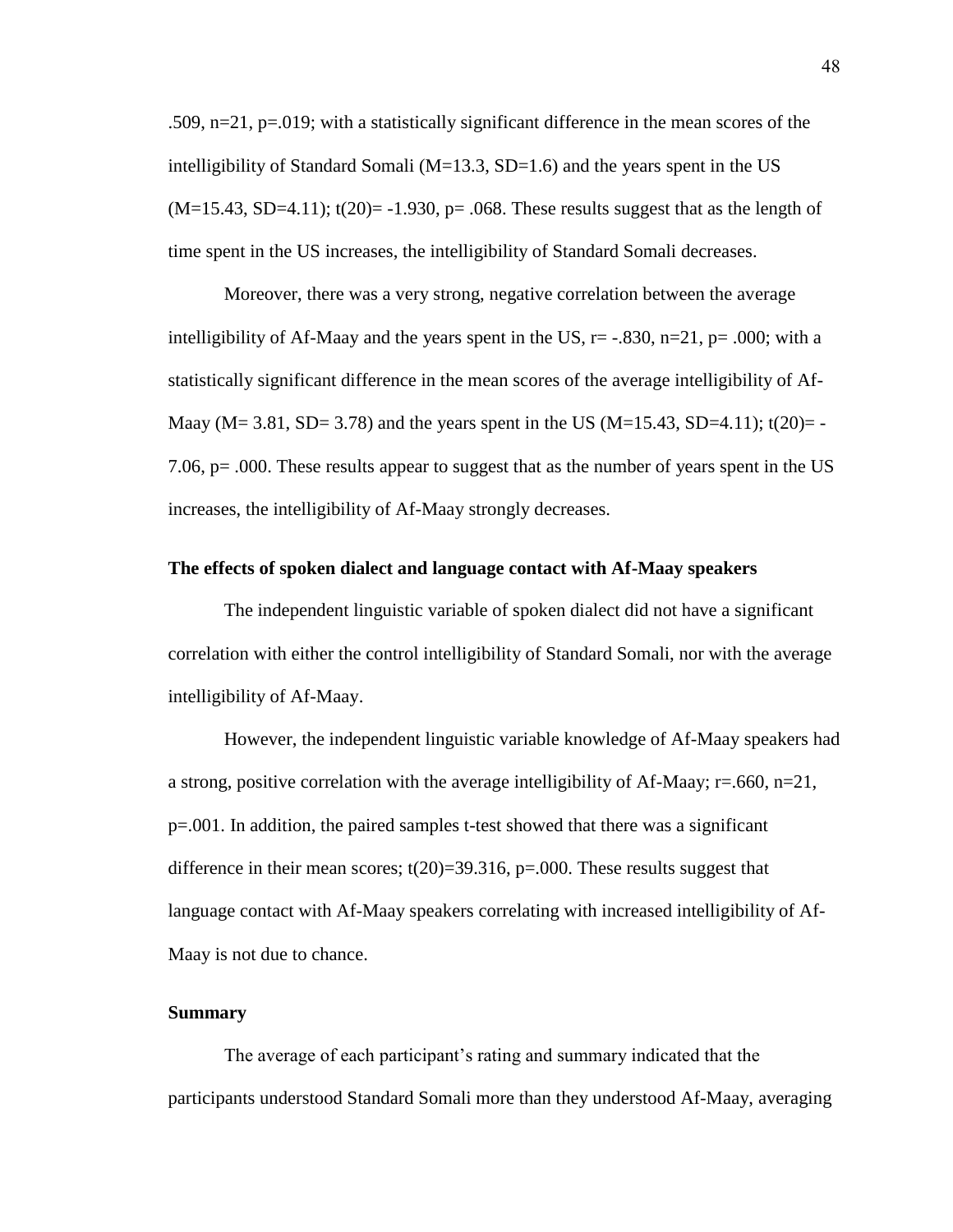8.64 out of 11.5 and 2.4 out of 10.5, respectively. These averages were used for the following statistical analyses: Pearson's correlation, the paired-samples t-test and the one-sample t-test.

The Pearson's correlation coefficient analysis revealed the following: (1) that the intelligibility of Standard Somali and intelligibility of Af-Maay had a moderate, positive correlation; (2) there was a strong, negative correlation between the years spent in the United States and the intelligibility of Af-Maay; and (3) a strong, positive relationship between the intelligibility of Af-Maay and language contact with Af-Maay speakers. The paired samples t-test showed that the correlation between intelligibility of Af-Maay and the following variables to not be due to chance: the intelligibility of Standard Somali, language contact with Af-Maay speakers, and the number of years spent in the United States. Finally, the one-sample t-test revealed that the Somali university students partially understood Af-Maay.

#### **DISCUSSION**

The results of this study show that Af-Maay is minimally understood by college students living in the U.S. whose first language was Af-Maxaa or Standard Somali. The longer the person had lived in the U.S. the less comprehensible Af-Maay was to them; however, language contact with Af-Maay speakers resulted in more Af-Maay comprehensibility. The particular spoken Somali dialect and the region in Somalia the person emigrated from did not appear to influence their ability to understand Af-Maay.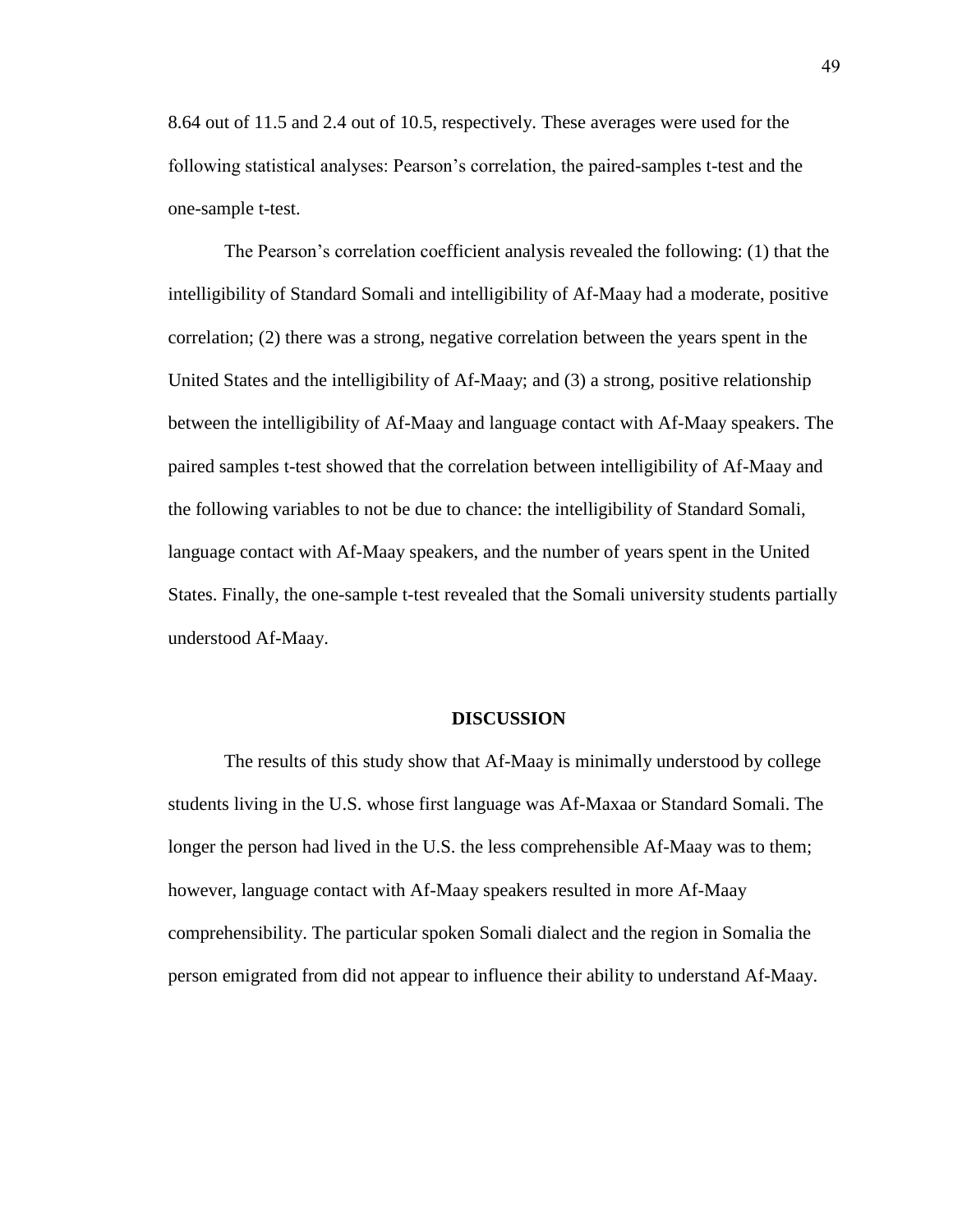# **How intelligible is Af-Maay to Somali university student speakers of Af-Maxaa living in the United States?**

Since the intelligibility of Af-Maay to speakers of Standard Somali was shown to average 2.40 out of 10.5, it appears that Af-Maay is partially intelligible to speakers of Standard Somali. The Pearson"s correlation coefficient analysis showed that a participant"s understanding of Standard Somali and Af-Maay had a moderate, positive correlation, and the paired samples t-test showed that the correlation was statistically significant. This implies that increased understanding of Standard Somali increases the chances of understanding Af-Maay. The Pearson"s correlation coefficient also showed that there was a strong, negative correlation between the number of years spent in the United States and the intelligibility of Af-Maay. This suggests that as the number of years spent in the U.S. increases, the chances of understanding Af-Maay decreases. It would stand to reason that a longer amount of time spent away from Somalia and in the US would result in decreasing the chances of understanding Af-Maay since English would dominate in the environment of these speakers, namely at U.S institutions of higher education.

Being acquainted with speakers of Af-Maay was shown to have a strong, positive relationship with the participants' understanding of Af-Maay, which implies that knowing more Af-Maay speakers results in increasing the participant"s understanding of Af-Maay; furthermore, the paired-samples t-test showed that these results were likely not to be due to chance. These results not being due to chance correspond with the data in that most of the participants who knew Af-Maay speakers demonstrated the highest averages for understanding Af-Maay. For example, participant number 1 and 20 had the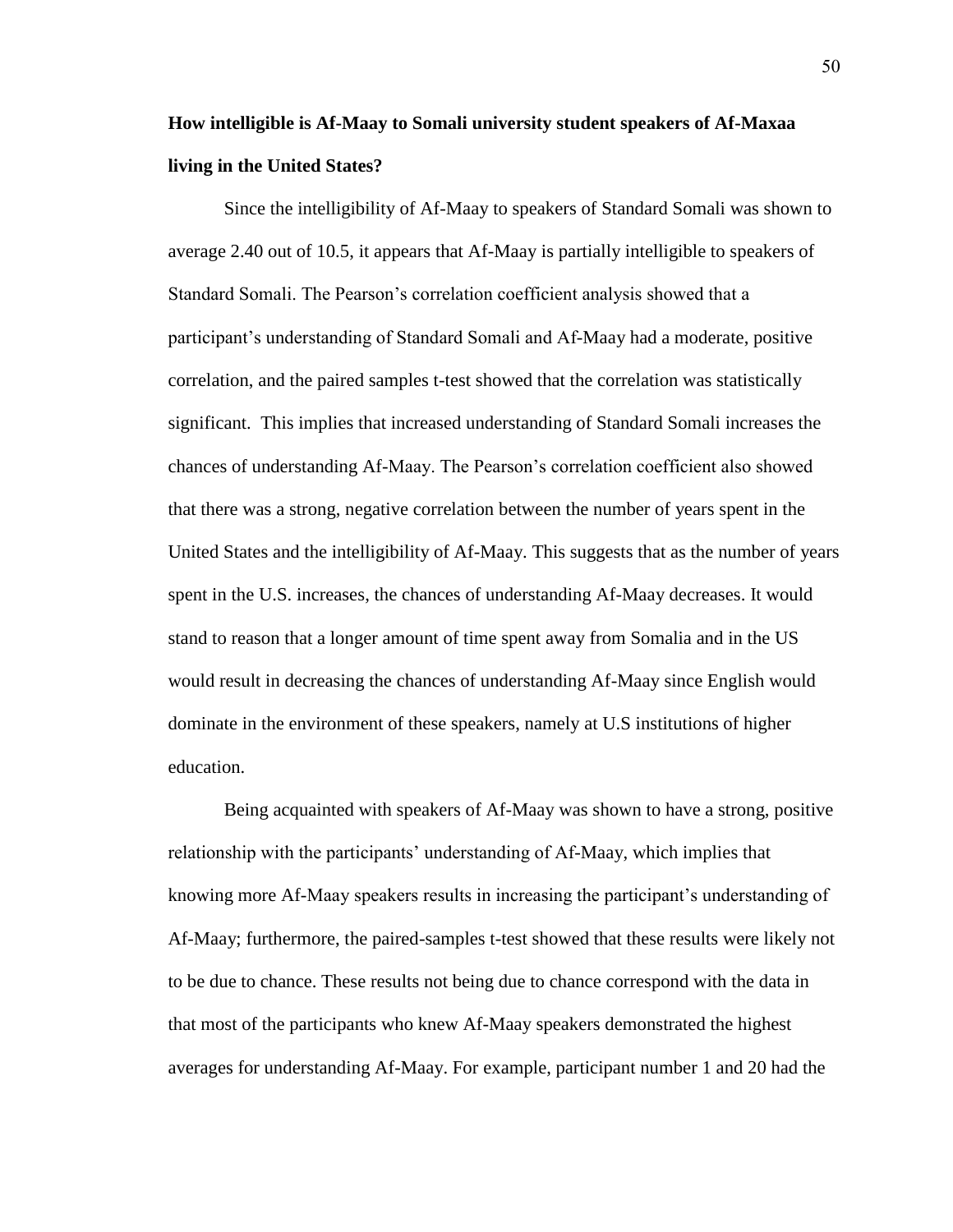highest degree of Af-Maay understanding with a score of 8. In addition, the participants that have been in the U.S. the longest (14-24 years) have had no contact with Af-Maay speakers, while those who do know Af-Maay speakers have only been in the U.S. between 6-17 years. These results could be explained by the fact that the Somali Bantu, the second largest population of Af-Maay speakers next to the Digil and Rahanweyn tribes, have only recently been resettled in the U.S. beginning in 2003 (Barnett, 2003). So it would be reasonable to assume that participants that stayed in the U.S. longer were less likely to have language contact with Af-Maay speakers.

There were not any significant relationships between the mutual intelligibility of Af-Maay and either the native spoken dialect, or the region of Somalia the participant was from, which suggests that there might not be a geographic dialect continuum or "a chain of mutual intelligibility" (Chambers & Trudgill, 1998, p. 5) between them.

#### **What type of language-dialect relationship does Af-Maay have with Af-Maxaa?**

According solely to Stewart"s non-linguistic classification of language types, Af-Maay is a dialect, and not a standard, classical, artificial, vernacular, Creole or pidgin (Rubdy, 2001). Af-Maay is a dialect for the following reasons: (1) it has only been recently codified, and is not widely in use (The Culture Orientation Project, 2004); (2) Af-Maay speakers exhibit historicity or a shared linguistic identity (Wardhaugh, 2009) that stemmed from a shared marginalization history due to their agricultural mode of life rather than the dominant nomadic pastoralist mode of life and their slavery origins (Lehman & Eno, 2003; Laitin, 1977); (3) they also exhibit vitality in that a community of speakers still exits and uses the language variety; and (4) the autonomy or the feelings the speakers have towards Af-Maay (Wardhaugh, 2009) can only be speculated about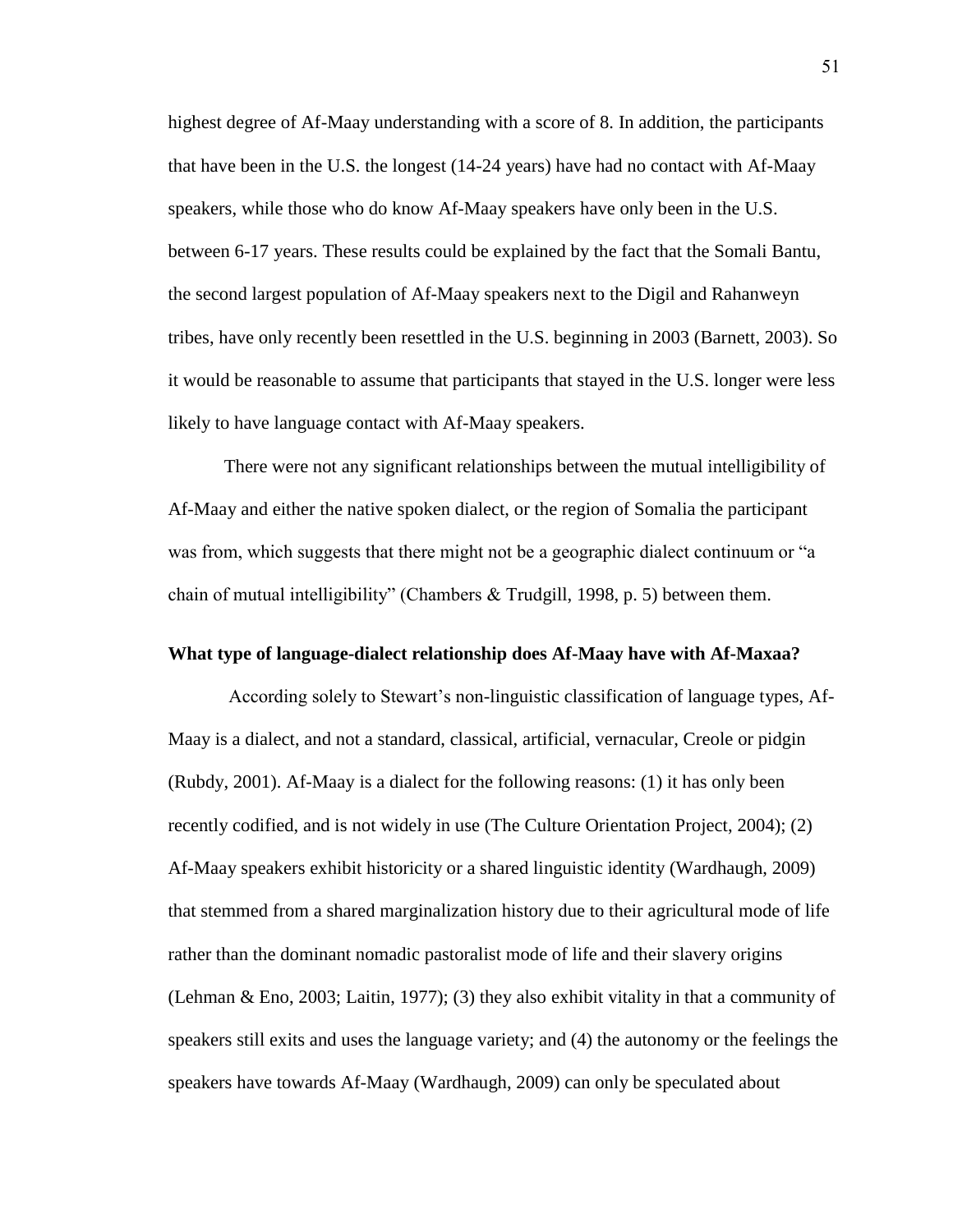(Johnson, 2006; Lehman & Eno, 2003). This non-linguistic classification may explain the results of the data suggesting a partial mutual intelligibility in that both speech communities share an overlapping cultural history, yet various social and political reasons have kept the speakers of Af-Maay and Af-Maxaa and therefore, the mutual intelligibility of the language varieties may have diverged. Moreover, this overlapping cultural history along with Af-Maay being partially intelligible to speakers of Af-Maxaa classifies it as having a Type 5 language-dialect relationship (Crystal, 1987), similar to that of Uzbek and Turkish. .

# **Is the degree of intelligibility of Af-Maay to speakers of Af-Maxaa due solely to linguistic factors, non-linguistic factors, or a combination of both?**

The results of the data analysis suggest that both non-linguistic and linguistic factors are involved in the mutual intelligibility of Af-Maay to speakers of Standard Somali. For instance, the linguistic variable knowledge Af-Maay speakers and the nonlinguistic variable of years spent in the United States both displayed a statistically significant relationship with the mutual intelligibility of Af-Maay. Linguistic and nonlinguistic factors being involved in mutual intelligibility is in accordance with past research (Chambers & Trudgill, 1998; Wardhaugh, 2009; Wolf, 1959). If the distinction between language varieties was solely based on linguistic factors, the Scandinavian languages would be classified into only two groups (insular and continental), rather than the six (Danish, Swedish, Icelandic, Faroese, and two standard varieties of Norwegian) they are presently classified as (Crystal, 1987). The difference lies within the incorporation of non-linguistic factors, and the data analysis suggests that the separation of Af-Maxaa and Af-Maay may have stemmed from taking into account non-linguistic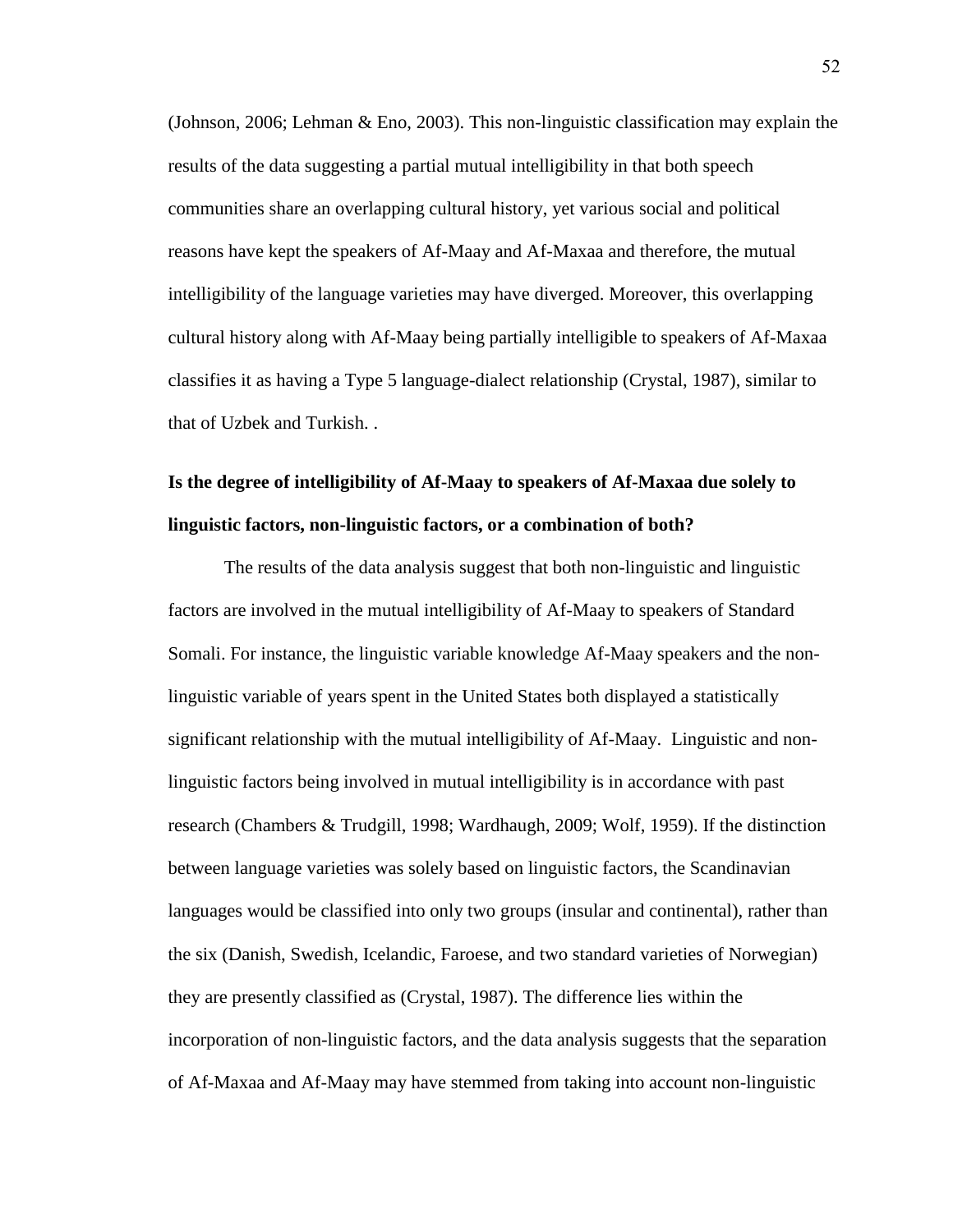factors (i.e. politics) over linguistic factors (i.e. intelligibility) when it was classified as a dialect of Somali. However, more research that closely examines both linguistic and nonlinguistic factors needs to be conducted before this data analysis can be considered conclusive.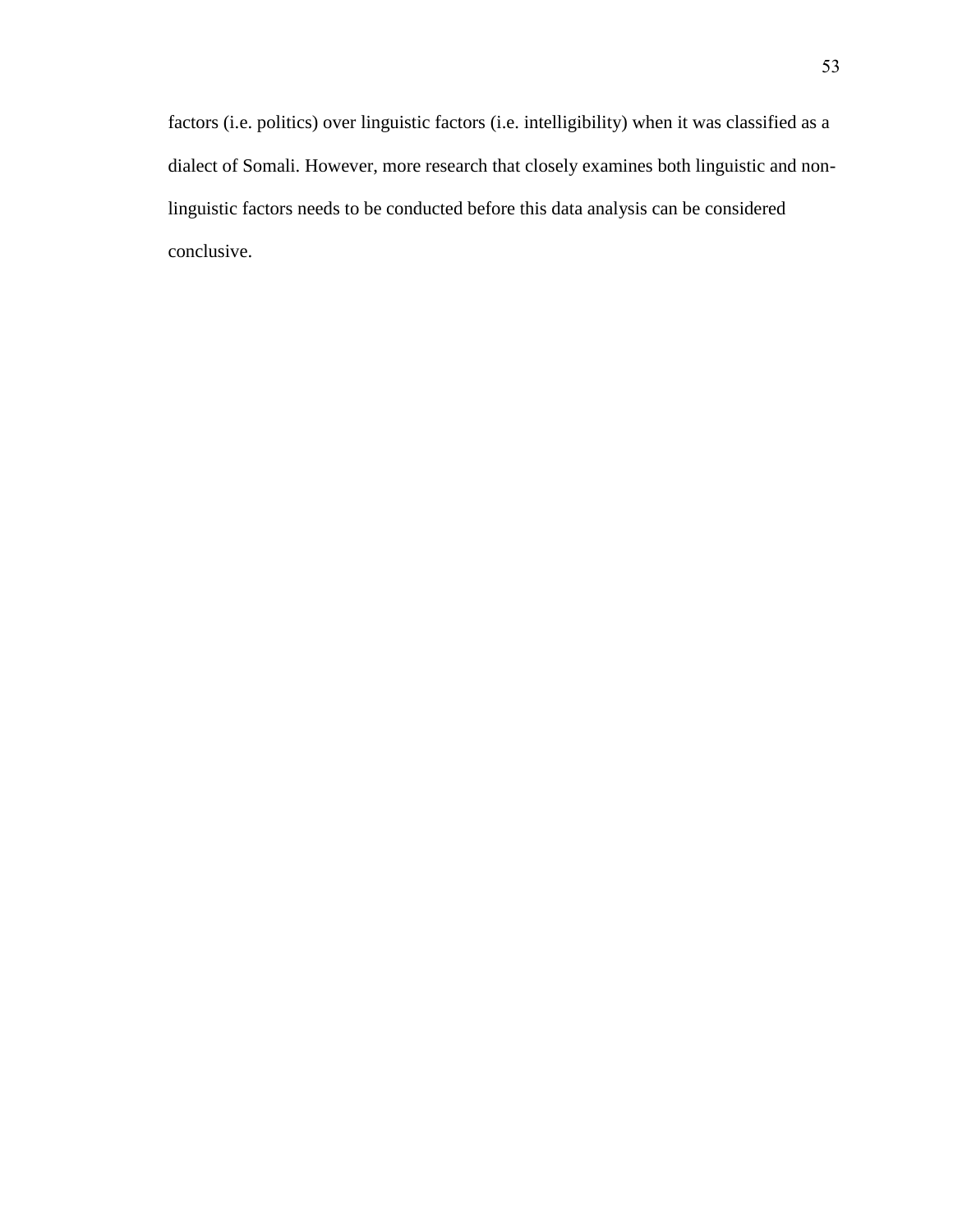#### **CHAPTER 5: CONCLUSION**

The separation of a language and a dialect is a complicated task in that linguistic factors as well as non-linguistic factors are involved (Chambers & Trudgill, 1998; Romaine, 2000; Wardhaugh, 2009; Wolf, 1959). In 1972, the government of Somalia considering mainly non-linguistic factors (i.e. politics) rather than linguistic factors (i.e. intelligibility), standardized Somali by deriving it from Af-Maxaa, thereby giving overt prestige to its speakers and lowering the status of Af-Maay speakers in the process (Laitin, 1977; Lehman & Eno, 2003; Wolfram, 1997).

Linguistically, Af-Maay has been suggested to be as different from Af-Maxaa as Spanish is from Portuguese; however, the degree of intelligibility is unknown (Lewis, 2002). Therefore, the rationale behind this study was to investigate the degree of intelligibility of Af-Maay to speakers of Af-Maxaa using the linguistic criterion, as well as taking into consideration the possible ramifications non-linguistic factors will have on the results of the intelligibility test. The opinion or perceived judgment mutual intelligibility test was administered to 21 Somali university students that spoke Af-Maxaa through an online survey in order to answer the following questions: (1) "How intelligible is Af-Maay to Somali university student speakers of Af-Maxaa living in the United States?" (2) "What type of language-dialect relationship does Af-Maay have with Af-Maxaa?" (3) "Is the degree of intelligibility of Af-Maay to speakers of Af-Maxaa due solely to linguistic factors, non-linguistic factors, or a combination of both?"

The data analyses appear to imply that Af-Maay is somewhat intelligible to speakers of Af-Maxaa. This partial intelligibility seems to agree with the language-dialect relationship of Type 5 (Crystal, 1987), since speakers of both Af-Maay and Af-Maxaa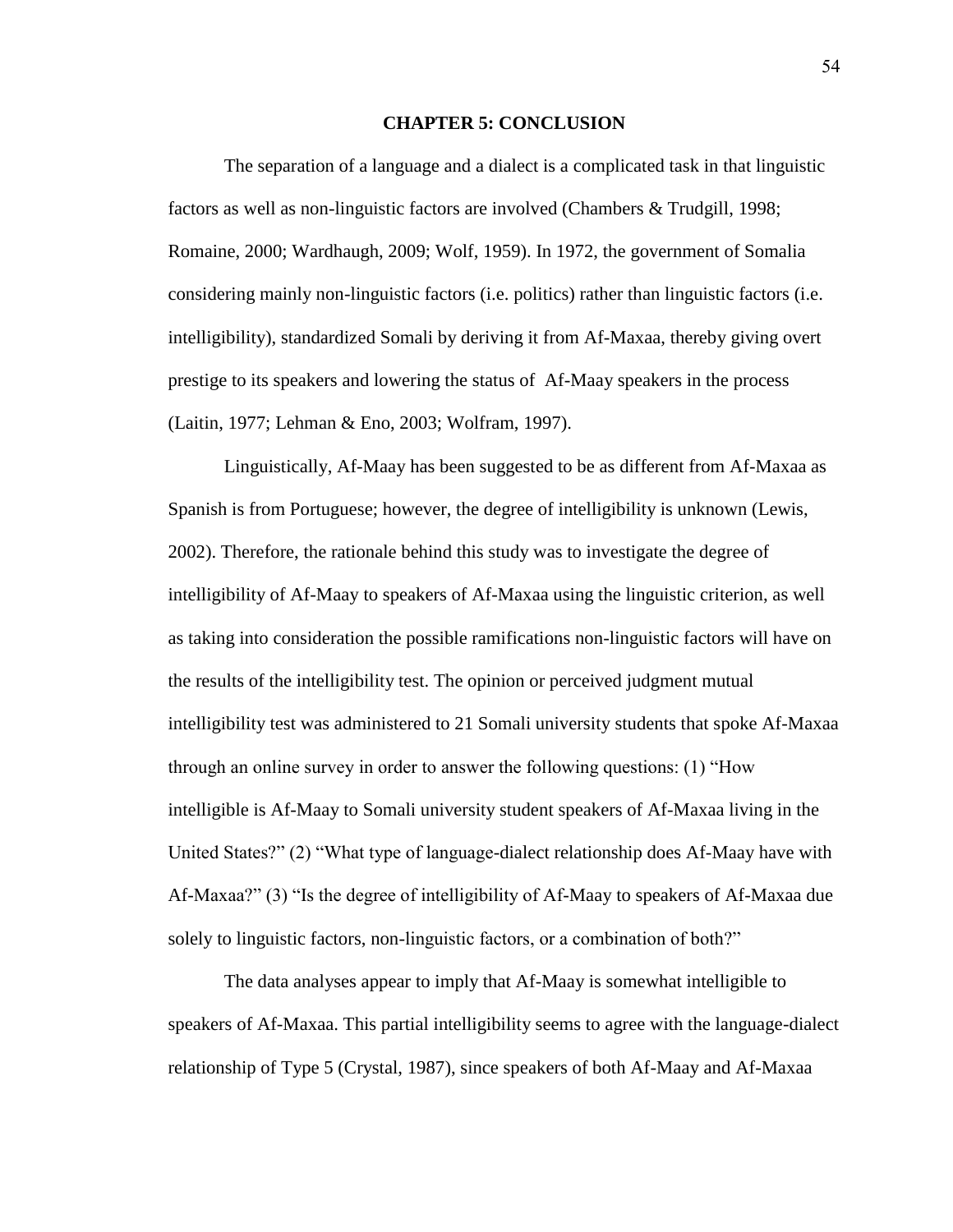share an overlapping history. This language-dialect relationship is contingent on a combination of linguistic and non-linguistic factors. For instance, the linguistic factor that had the most statistically significant impact on the intelligibility of Af-Maay appears to be having a solid understanding of Standard Somali; increased understanding of Standard Somali increased the understanding of Af-Maay. Moreover, as the non-linguistic factor number of years spent in the United States increased, the intelligibility of Af-Maay decreased.

#### **Limitations of the study and implications for future research**

There were limitations in this study, which may have impacted and possibly skewed the results of the data. Firstly, the recordings utilized for the mutual intelligibility test were universal stories; specifically, the Standard Somali recording described the Biblical story of Noah, while the Af-Maay described the Biblical creation story. It is unknown if the participants recognized specific words or names, such as Noah, and relied on their memories of the stories to facilitate their understanding. However, by rating and summarizing each recording, it was hoped that this problem could be circumvented. The average rating and summary of each recording was used to analyze the data in order to not only increase its reliability, but to also not allow participants past knowledge of these common stories to have too great an effect.

Secondly, the administered opinion/perceived mutual intelligibility could have been affected by the attitudes of the participants. As Wolf (1959) noted, a participant with positive preconceived notions about a language variety may rate their understanding much higher than one with negative preconceived notions. If this is the case, participant attitudes could have only affected the ratings and not the summaries of the recordings;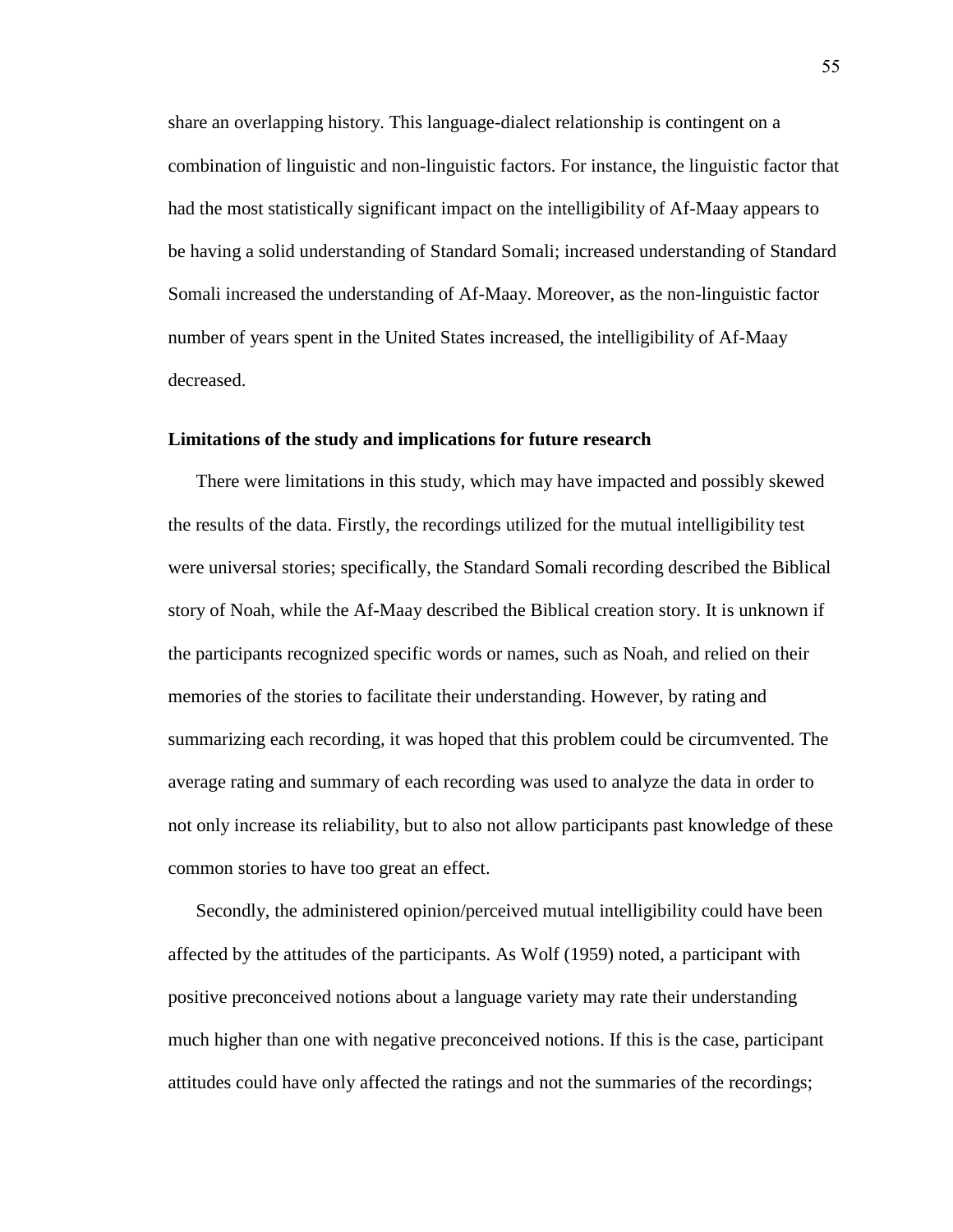since the summaries were objectively assigned points rather than solely relying on the subjective ratings of the participants. In addition, Gooskens and Van Bezooijen (2006) found a minimal relationship between the attitude a participant has towards a language variety and their mutual intelligibility scores.

Furthermore, the perceived/opinion mutual intelligibility test tested for the understanding of the spoken form of Af-Maay and Af-Maxaa and not their written form. Therefore, testing the intelligibility through written language could also yield different results, especially since it has been demonstrated that there are more similarities between their written forms than in their spoken forms (Gillette et. al, 2006). In future research, it would be beneficial to use the functional mutual intelligibility test to determine the exact reasons for the partial intelligibility of spoken Af-Maay, as well as to test its written form by specifically employing word and sentence written testing (Chaoju & Van Heuven, 2008). Besides, the scores from word and sentence functional intelligibility testing have been shown not to be significantly affected by the attitudes of the participants, so utilizing them would make the collected data more reliable and garner a more decisive conclusion about the relationship between the language varieties (Gooskens, 2007).

Thirdly, the data was collected from a selective group, that of Somali university students, which limited the scope of the study. In future research it would be useful to collect data from a more diverse, larger Somali population, because a more diverse, larger population increases the reliability of the results of the data (Codo, 2008). Lastly, collecting data through an online survey could have also skewed the results given that the online format does not make certain that each participant takes the survey without any outside help. Therefore, employing a data collection procedure that would assure the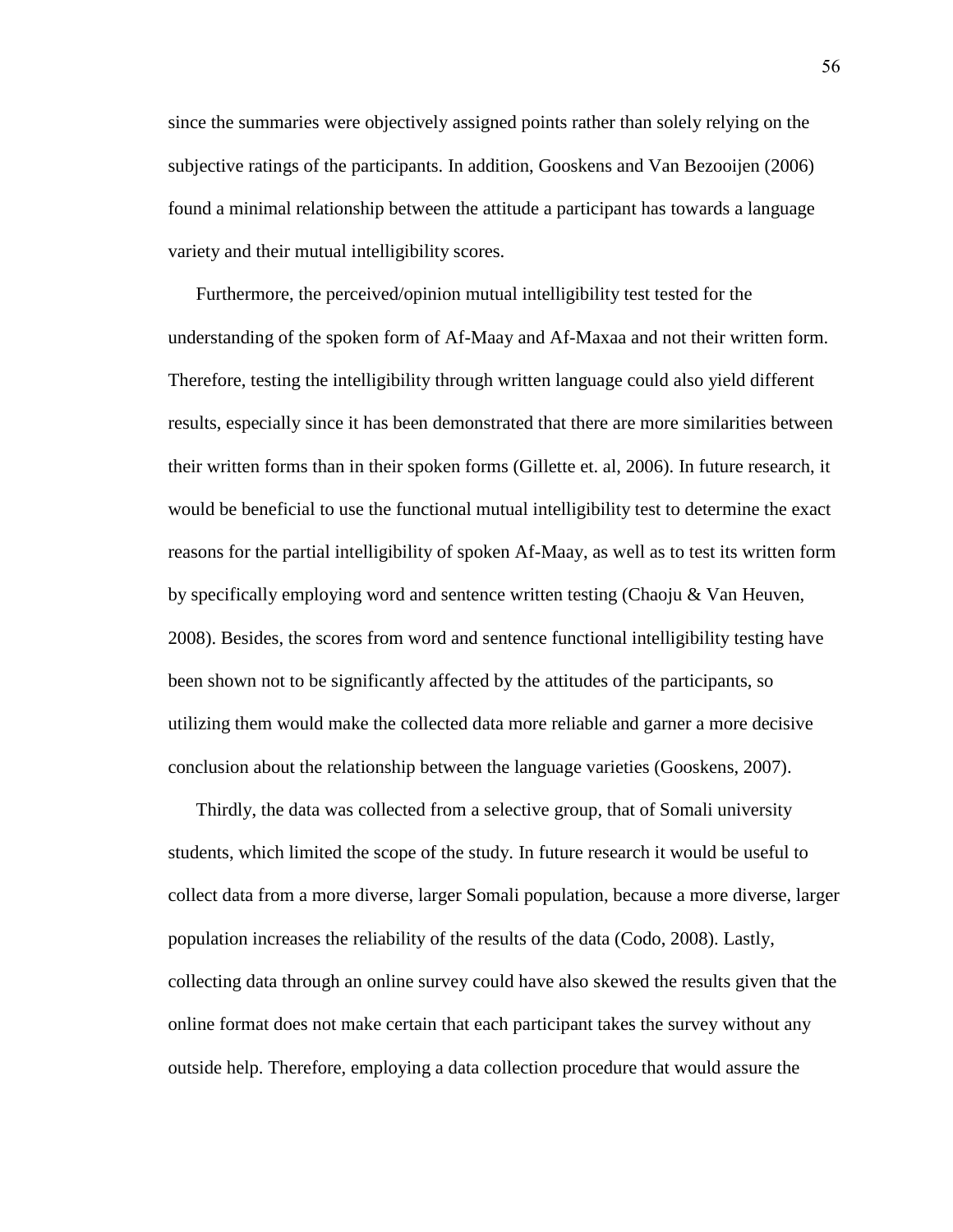participants are not receiving any help in their mutual intelligibility tests would be advantageous for future research. Moreover, another advantageous future research addition would be to interview participants concerning their attitudes in addition to the online survey. By interviewing the participants, their attitudes can be used to examine the non-linguistic criteria as they could only be speculated on in this study.

## **Implications**

This study has implications for both historical linguistics and English teaching. Finding out any details about the Somali language is important to its history since Somalia has had a rich, oral society for eons (Ali, 1983; Johnson, 2006); as a result its history is hard to prove or disprove without any written history to supplement it. Ali (1983) effectively utilized linguistic tracing by collecting vocabulary terms from the Benaadir, Northern and Maay dialect groups, and got a general idea of their separation overtime. Therefore, tracing Somali history through language is efficient and especially pertinent in this context. So even though there are still many pieces left in the puzzle of how these language varieties are related, one piece has somewhat been made clearer.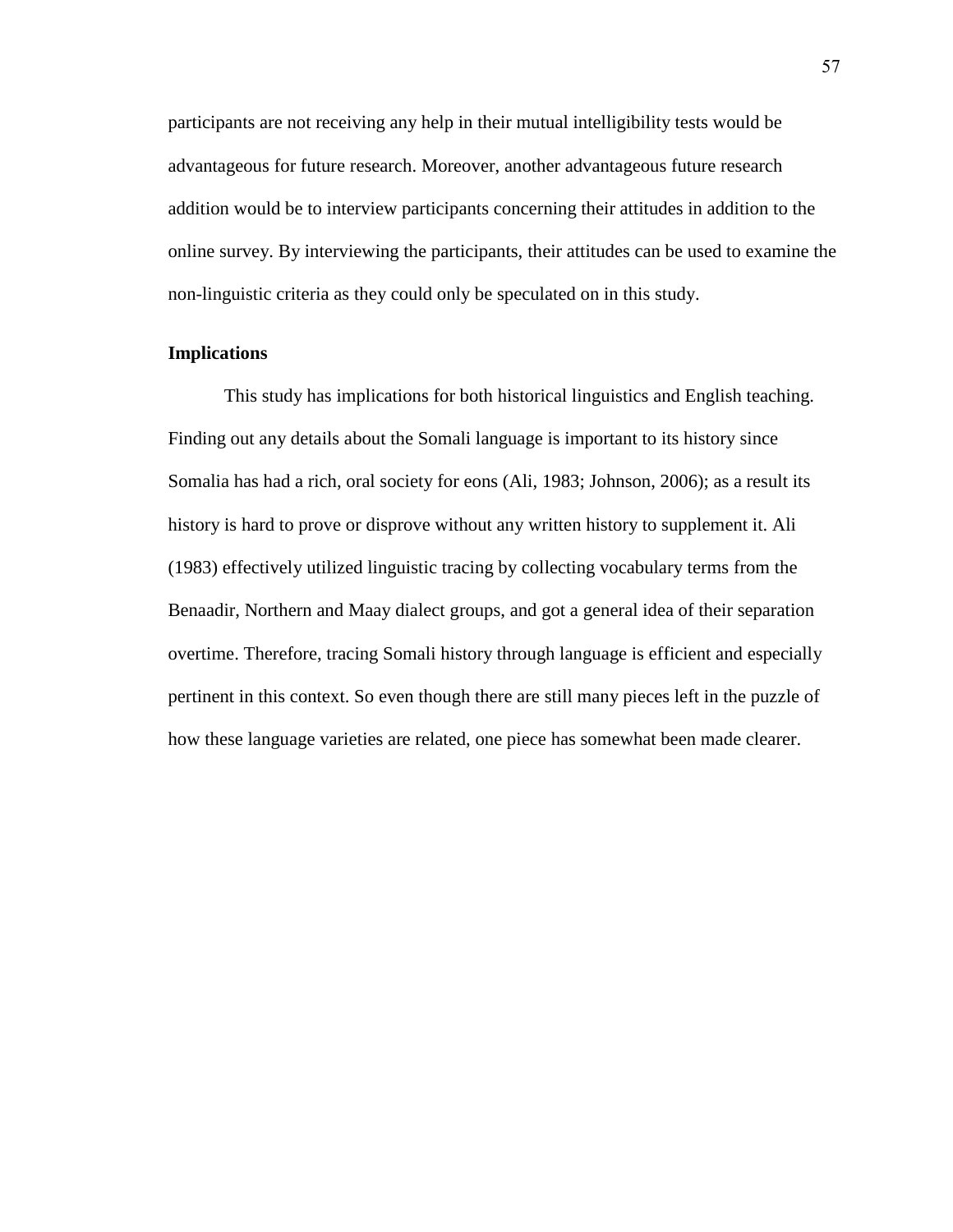#### **APPENDICES**

## **Appendix A: Online Consent Form**

You are invited to take part in a study of Somali dialects, specifically the comparison of Maay and Standard Somali. You are a potential participant because you are a Somali immigrant. The research is being conducted by Dr. Karen Lybeck and Deqa Hassan. We ask that you read this form before agreeing to be in the research. This survey should take about 10 minutes to complete.

Participation in this research is completely voluntary, will have no affect on your current or future relations with Minnesota State University, Mankato and will be kept anonymous. However, whenever one works with email/the internet there is always the risk of compromising privacy, confidentiality, and/or anonymity. Despite this possibility, the risks to your physical, emotional, social, professional, or financial well-being are considered to be 'less than minimal'. Submission of the completed survey will be interpreted as your informed consent to participate and that you affirm that you are at least 18 years of age.

If you have any questions about the study, you may contact the researchers at the University via email at [karen.lybeck@mnsu.edu](mailto:karen.lybeck@mnsu.edu) or [deqa.hassan@mnsu.edu](mailto:deqa.hassan@mnsu.edu) . If you have questions about the treatment of human subjects, contact Dr. Anne Blackhurst, IRB Administrator, at [anne.blackhurst@mnsu.edu.](mailto:anne.blackhurst@mnsu.edu) If you would like more information about the specific privacy and anonymity risks posed by online surveys, please contact the Minnesota State University, Mankato Information and Technology Services Help Desk (507-389-6654) and ask to speak to the Information Security Manager.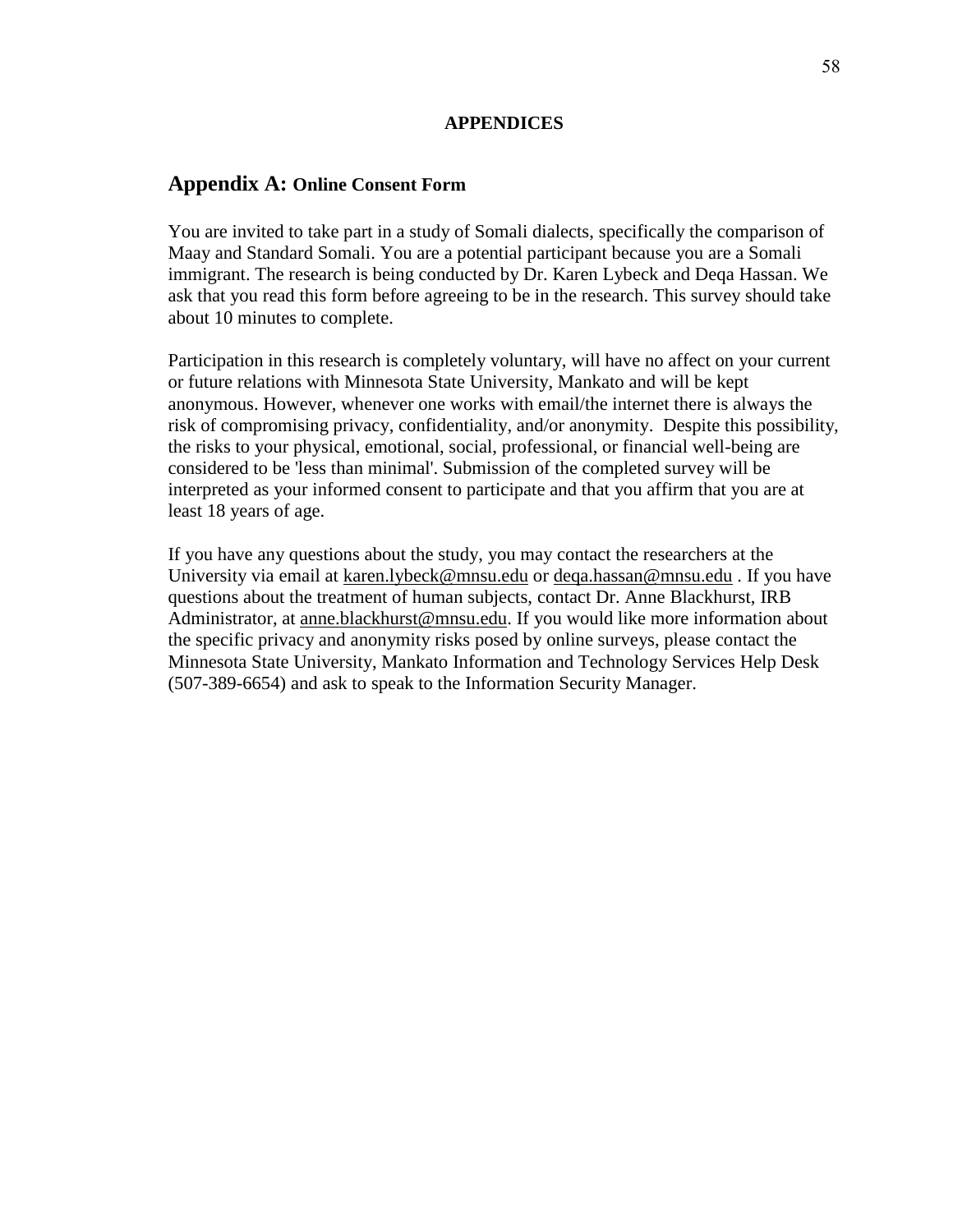## **Appendix B: Online Survey Questions**

#### **Please answer the following questions:**

- 1. How long have you lived in the United States?
- 2. Which region of Somalia are you from?
- 3. Which Somali dialect do you speak (Northern, Benaadir or Maay)?
- 4. If Maay is not your native dialect, do you know any Maay speakers?

Listen to each of the recordings of Maay and Standard Somali.

After you have listened, rate your understanding of the recording on a scale of 0-10. A score of **0** indicates **no understanding** at all, 5 indicates **some understanding** and a score of **10** indicates **complete understanding**.

Then in the space provided, write in English as much as you have understood and can recall from the recordings.

### **Scale:**



## **Recording of Standard Somali Summary:**

## **Recording of Maay Summary:**

**Thank you!**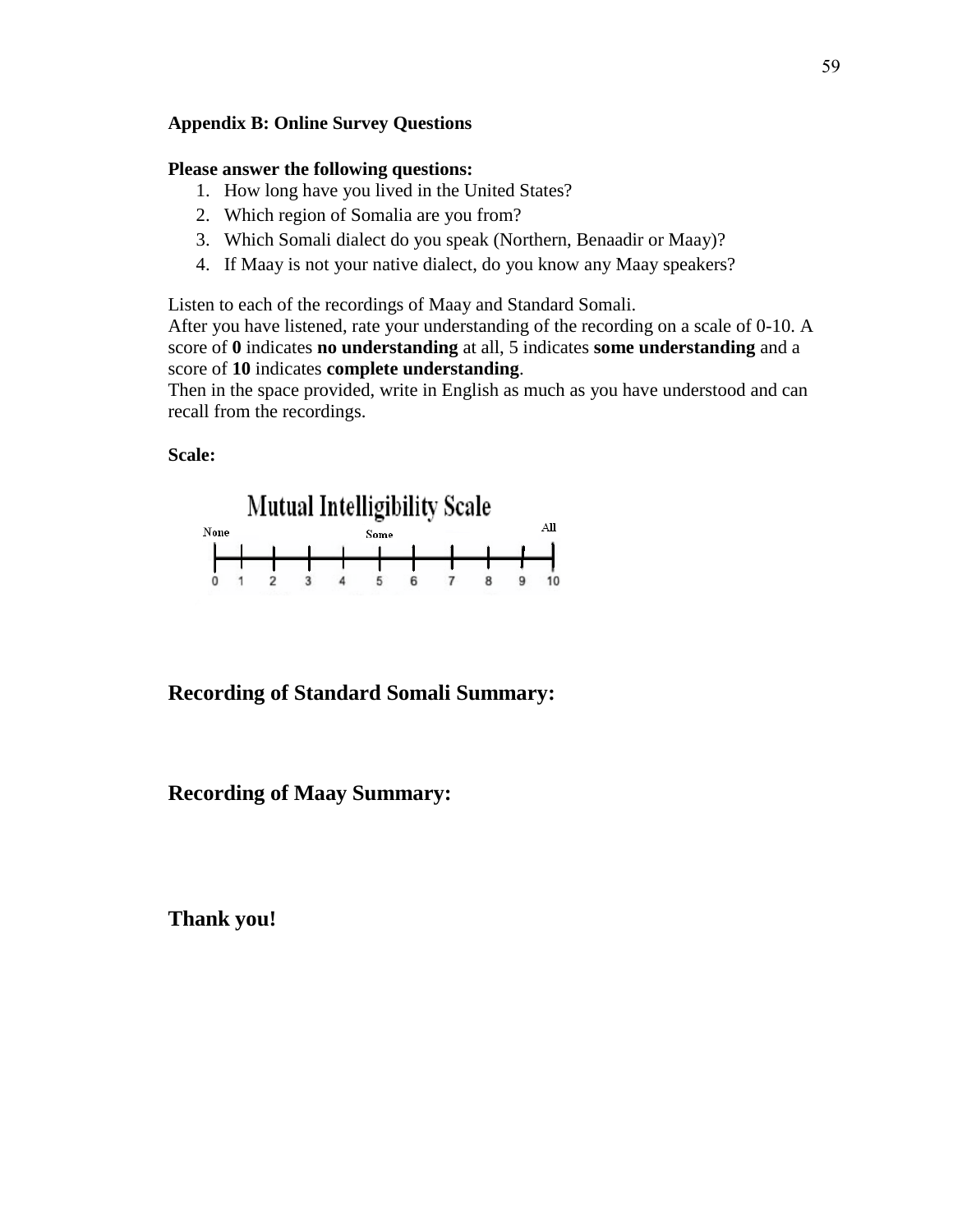#### **Appendix C: English Translation/Numerical Points**

Af Maay Recording English Translation: Creation. Genesis 1:1-25. Picture 3. **1)** God created everything. **2)** He said, "Let it be!" and it was He said. **a)** He made the sky. **b**) He made the sea. **c)** He spoke, and land was formed. **3)** Then He created all living things: **d)** the **fish** in the water, **e)** the birds in the air, **f)** and all the animals. In this way God created everything. **4)** God was pleased with all the He made. **5)** Everything that God made was very good! (Bridge music) **Major Propositions: 5 Details: 6 Total: 11**

Standard Somali Recording Translation:

Noah and the Great Boat. Genesis 6:1-22 Picture 5.

- **1)** The people who descended from Adam
- **2)** followed the ways of Satan.
- **3)** Only one man tried to please God.

**a)** His name was Noah.

- **4)** God said to Noah,
- **5)** "I have decided to destroy all mankind because the Earth is full of their evil deeds.
- **6)** Build a boat for yourself.
- **7)** I am going to send a flood on the Earth to destroy every living thing.
	- **b)** Go into the boat with your wife and
	- **c)** your sons and
	- **d)** their wives.
	- **e**) Take into the boat with you <u>a male and a female of every kind of animal</u> and bird, in order to keep them alive."
- **8)** Noah did everything that God commanded. (Signal)

**Major Propositions: 8 Details: 5 Total: 13**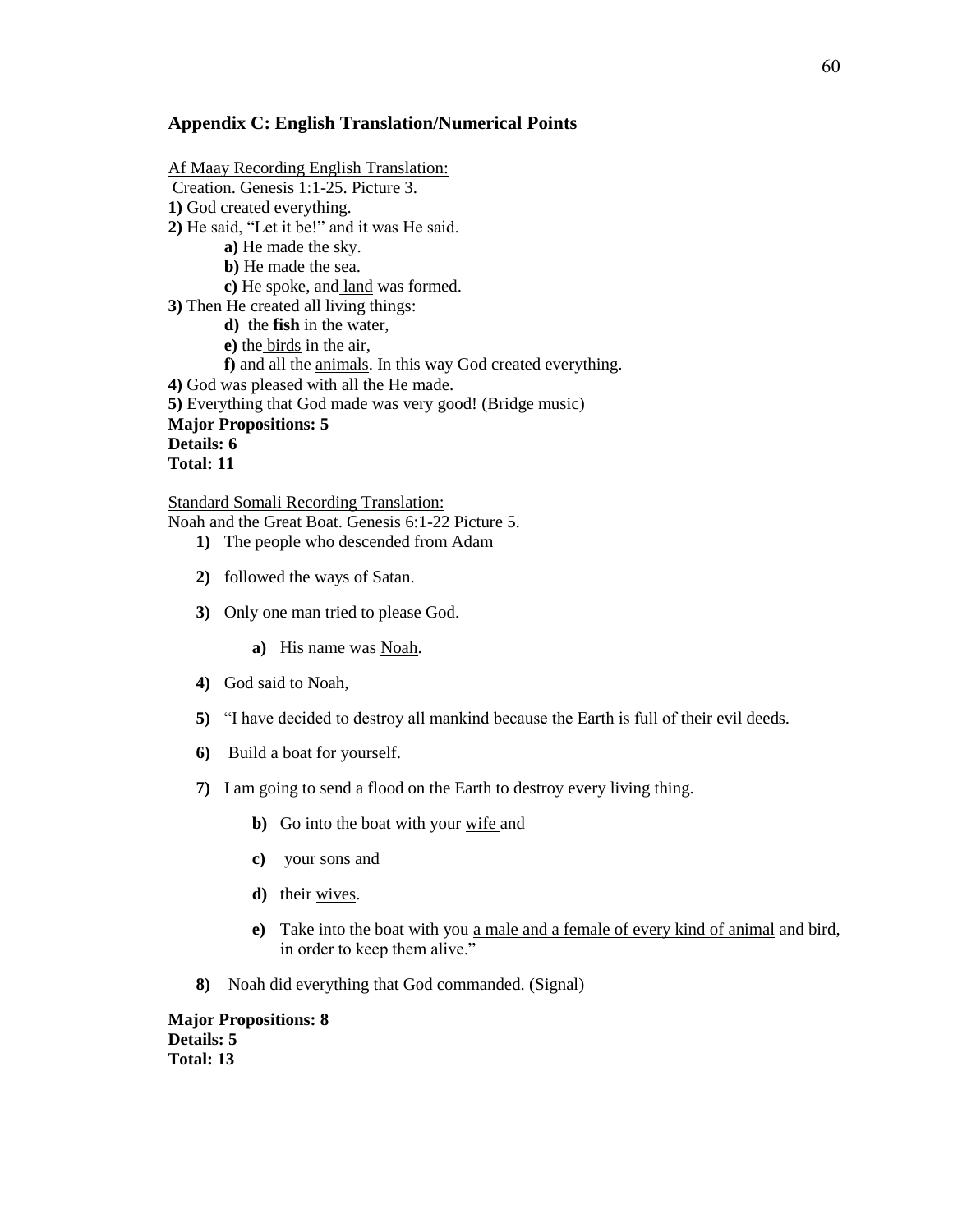|                    | <b>Years in US</b> | <b>Region of</b> | <b>Spoken Dialect</b> | <b>Know Maay</b> |
|--------------------|--------------------|------------------|-----------------------|------------------|
| <b>Participant</b> |                    | Somalia          |                       | <b>Speakers</b>  |
| 1                  | 6                  | 1                | 3                     | $\overline{2}$   |
| $\overline{2}$     | 17                 | $\mathbf 1$      | 3                     | $\overline{2}$   |
| 3                  | 19                 | $\mathbf{1}$     | $\mathbf{1}$          | 1                |
| $\overline{4}$     | 20                 | 1                | $\mathbf{1}$          |                  |
| 5                  | 14                 | $\overline{2}$   | $\overline{2}$        | 1                |
| 6                  | 18                 | $\overline{2}$   | $\overline{2}$        | 1                |
| $\overline{7}$     | 15                 | $\overline{2}$   | $\overline{2}$        | $\overline{2}$   |
| 8                  | 10                 | $\mathbf 1$      | $\mathbf{1}$          | $\overline{2}$   |
| 9                  | 17                 | $\overline{2}$   | $\overline{2}$        | $\mathbf{1}$     |
| 10                 | 15                 | $\mathbf 1$      | 1                     | $\overline{2}$   |
| 11                 | 17                 | $\mathbf{1}$     | $\mathbf{1}$          | 1                |
| 12                 | 20                 | $\mathbf{1}$     | $\mathbf{1}$          | 1                |
| 13                 | 14                 | $\overline{2}$   | $\mathbf{1}$          | $\overline{2}$   |
| 14                 | 15                 | $\overline{2}$   | $\overline{2}$        | $\overline{2}$   |
| 15                 | 24                 | 1                | $\mathbf{1}$          |                  |
| 16                 | 14                 | $\overline{2}$   | $\overline{2}$        | $\overline{2}$   |
| 17                 | 17                 | $\mathbf{1}$     | $\mathbf{1}$          | $\overline{2}$   |
| 18                 | 16                 | $\overline{2}$   | $\overline{2}$        | $\overline{2}$   |
| 19                 | 12                 | $\mathbf 1$      | $\mathbf{1}$          | $\overline{2}$   |
| 20                 | 8                  | $\overline{2}$   | $\mathbf{1}$          | $\overline{2}$   |
| 21                 | 16                 | $\mathbf 1$      | $\mathbf{1}$          | 1                |

# **Appendix D: Quantified Demographic Answers**

**Key:** Coast: 1 Benaadir: 1

**Region Spoken Dialect: Know Maay Speakers: Region Speakers: Region Speakers: No:** 1 North: 2 Yes: 2 Northern & Benaadir: 3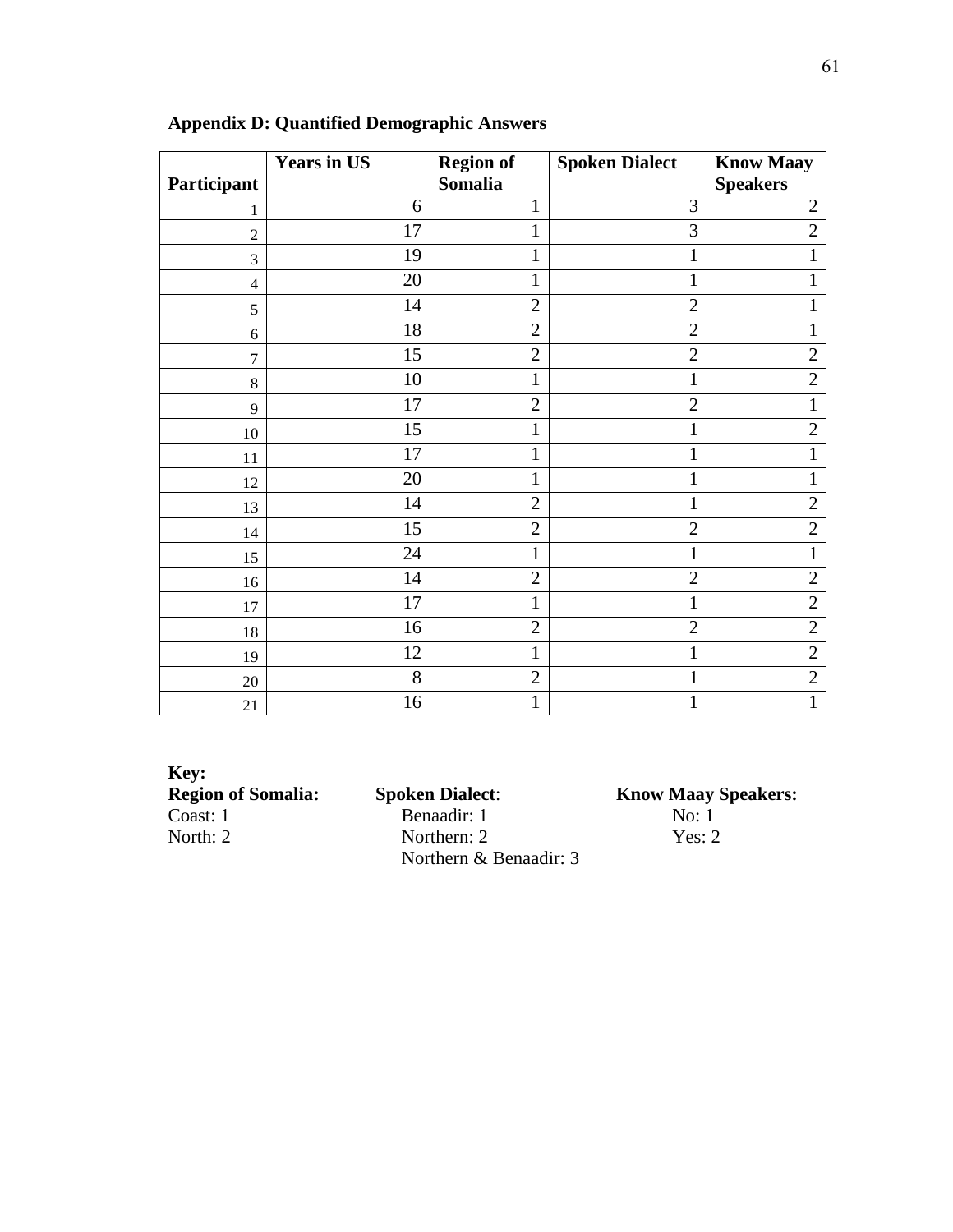#### **REFERENCES**

- Ager, S. (1998-2001). Somali (af Soomali). Retrieved March, 2011, from http://omniglot.com/writing/somali.htm
- Ali, M. (1983). A linguistic outline of early Somali history. Ufahamu: Journal of the African Activist Association, 12(3), 234-242.
- Baumann, R., Yates, L.A., Washington, V.F. (2004). "My clan against the world." US and coalition forces in Somalia (1992-1994). Fort Leavenworth, Kansas: Combat Institute Press.
- Barnett, D. (2003). Out of Africa: Somali Bantu and the paradigm shift in refugee resettlement. Retrieved April 2011, from http://www.cis.org/SomaliBantuRefugees
- Besteman, C. (1996). Representing Violence and "Othering" Somalia. Cultural Anthropology, 11(1), 120-133.
- Beijering, K., Gooskens, C. and Heeringa, W. (2008). Predicting intelligibility and perceived linguistic distance by means of the Levenshtein algorithm. Linguistics in the Netherlands, 25(1), 13-24.
- Bhola, H.S. (1982). The theory of the mass literacy campaign. Non-Journal. Retrieved April 2011, from www.eric.ed.gov/ERICWebPortal/recordDetail?accno=ED211687
- Biber, D. (2008). In Somali. Oxford International Encyclopedia of Linguistics. Retrieved February 2011, from [http://www.mywire.com/a/Intl-Enc-](http://www.mywire.com/a/Intl-Enc-Linguistics/Somali/9461156/)

[Linguistics/Somali/9461156/](http://www.mywire.com/a/Intl-Enc-Linguistics/Somali/9461156/)

Biber, D., & Saeed, J. (2003). Somali. In W.J. Frawley ( $2<sup>nd</sup> Ed$ .), International encyclopedia of linguistics (pp. 106-108). University of California, LA: Emeritus.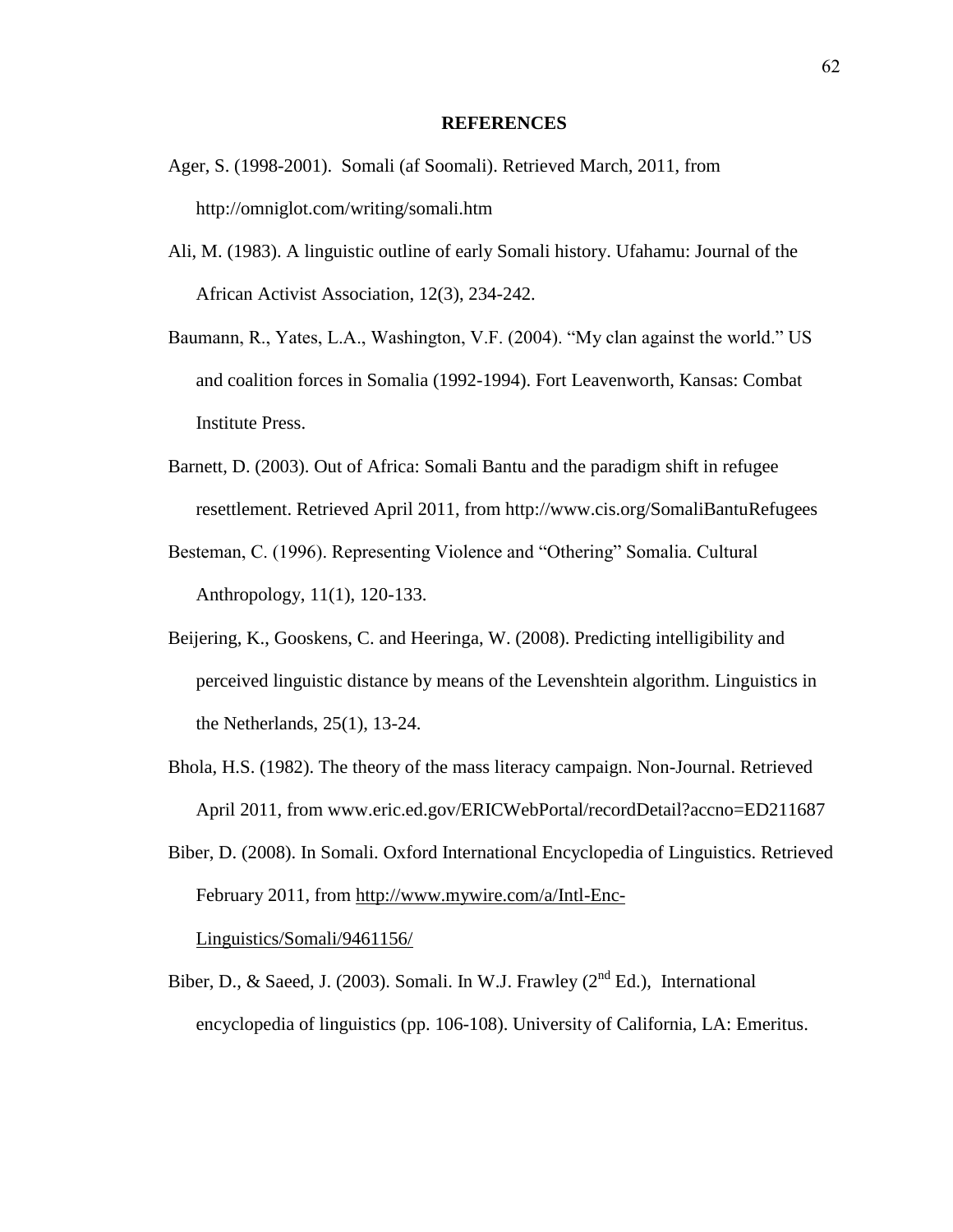- Bigelow, M. (2011). (Con)Texts for cultural and linguistic hybridity among Somali diaspora youth. The New Educator, 7(1), 27-43.
- Chaoju, T., & Van Heuven, V. (2009). Mutual intelligibility of Chinese dialects experimentally tested. Lingua, 119(5), 709-732.
- Chaoju, T., & Van Heuven, V. (2008). Mutual Intelligibility of Chinese dialects tested functionally. Linguistics in the Netherlands, 25, 145-156.
- Chambers, J.K., & Trudgill, P. (1998). Dialectology. Cambridge: Cambridge University Press.
- Cheng, C.C. (1997). Measuring relationship among dialects: DOC and related resources. Computational Linguistics & Chinese Language Processing, 2(1), 41-72.
- Codo, E. (2008). Interviews and questionnaires. In L. Wei & M. Goyer (Eds.), The Blackwell guide to research methods in bilingualism and multilingualism (pp. 158- 176). Malden, MA: Blackwell Publishing.
- Crystal, D. (1987). The Cambridge Encyclopedia of Language. Cambridge University Press. New York, NY: Wiley.
- Dornyei, Z. (2003). Questionnaires in Second Language Research: Construction, administration and processing. Mahwah, NJ: Lawrence Erlbaum.
- Findlay, M.S. (1998) Language and Communication: A cross-cultural encyclopedia. Santa Barbara: CA: CLIO Inc.
- Gillette, G., Tracy, R., Anderson, J., & Tomorowitz, G. (2006). On speaking and cultural terms: Somalia. Retrieved April 2011, from http://www.neable.org/wpcontent/uploads/files/OnSpeakingandCulturalTermsComplete.pdf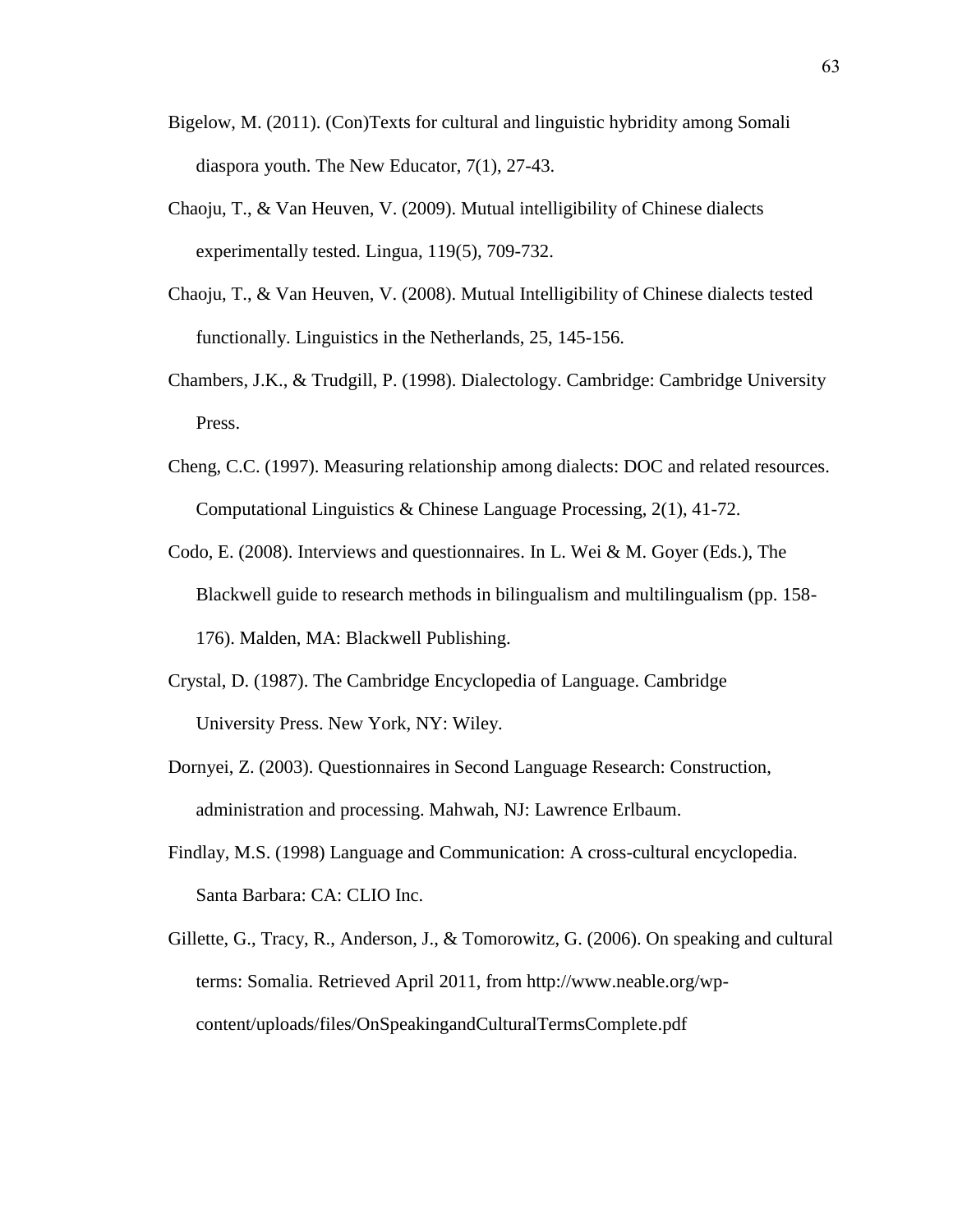- Gooskens, C. (2007). The contribution of linguistic factors to the intelligibility of closely related languages. Journal of Multilingual and Multicultural Development, 28(6), 445-467.
- Hammarstrom, H. (2008). Counting languages in dialect continua using the criterion of mutual intelligibility. Journal of Quantitative Linguistics, 15(1), 34-45.
- Landinfo. (2006). Rapport Somaliske dialekter. Retrieved October 2010, from www.landinfo.no/asset/520/1/520\_1.pdf
- Lehman, V.D., & Eno, O. (2003). The Somali Bantu: Their History and Culture. Center for Applied Linguistics in cooperation with Bureau of Population, Refugees, and Migration at the U.S. Department of State. Retrieved October 2010, from <http://www.cal.org/co/bantu/sbtoc.html>
- Menkhaus, K. (2003). Bantu ethnic identities in Somalia. Annales d"Ethiopie, 19(1), 323- 339.
- Nomad. 2011. In Merriam-Webster Online Dictionary. Retrieved April 2011, from http://www.merriam-webster.com/dictionary/nomad?show=0&t=1303681206
- Romaine, S. (2000). Language in Society: An introduction to sociolinguistics ( $2^{nd}$  ed.) Oxford, New York: Oxford University Press.
- Johnson, J.W. (2006). Orality, literacy, and Somali oral poetry. Journal of African Cultural Studies, 18(1), 119-136.
- Laitin, D. (1977). Politics, language, and thought: The Somali experience. Chicago/London: University Chicago Press.
- Larson-Hall, J. (2010). A guide to doing statistics in Second Language Research using SPSS. New York/London*:* Routledge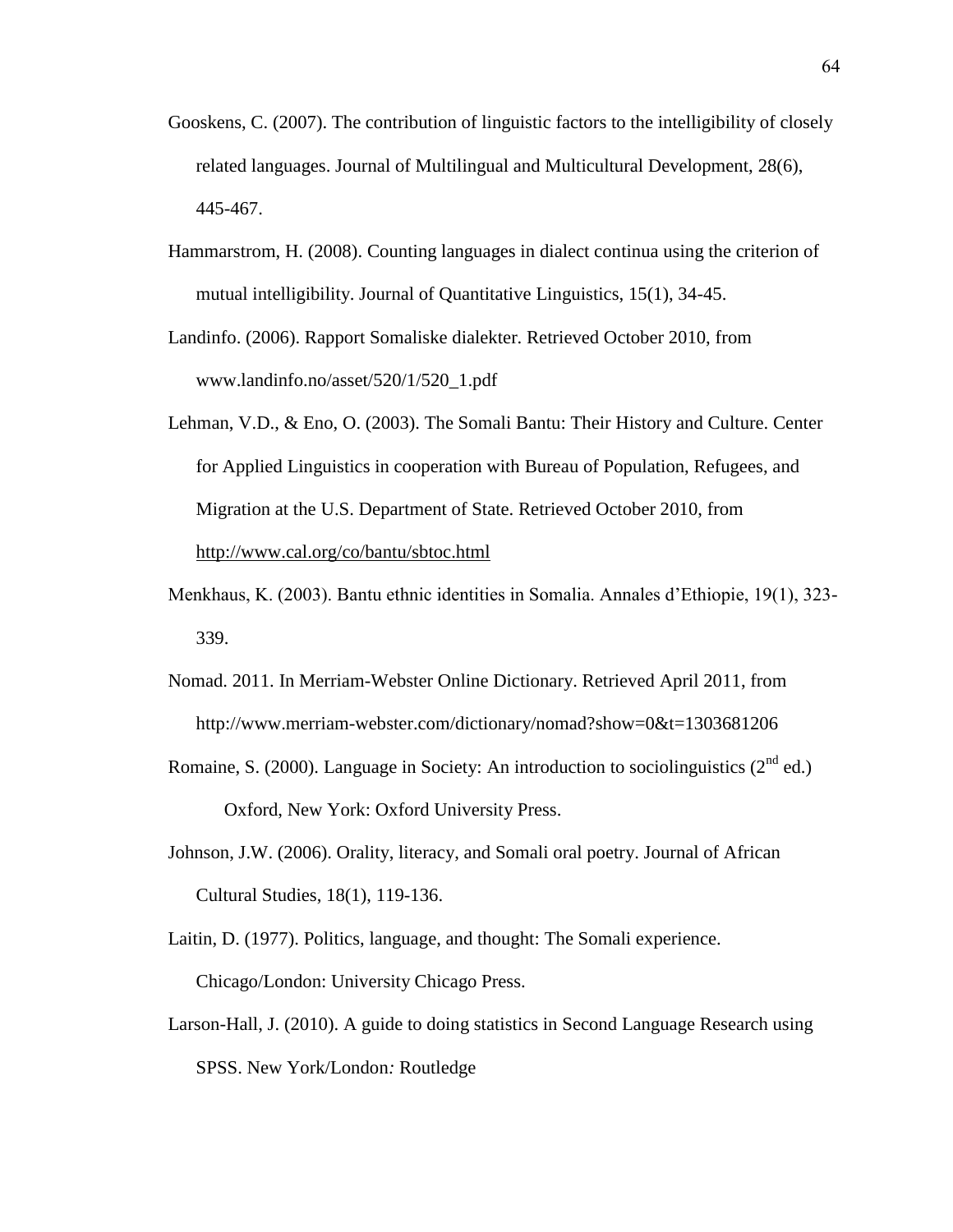- Lewis, M. Paul  $(16<sup>th</sup>$  ed.), 2009. Ethnologue: Languages of the World. Dallas, Texas: SIL International. Retrieved April 2011, from http://www.ethnologue.com/ethno\_docs/distribution.asp?by=country
- Lewis, I.M. (2002). The modern history of Somaliland: From nation to state. Athens, Ohio: Ohio University Press.
- Lewis, I.M. (2008). Understanding Somali and Somaliland: Culture, History, Society. India: Columbia University Press.
- MTN (Minneapolis Television Network). (n.d.) Retrieved April 2011, from http://www.mtn.org/Video/news/somalistory.html
- O"Grady, W., Dobrovolsky, M., & Aronoff, M. (1997). Contemporary linguistics: An introduction. New York, NY: St. Martin"s Press, Inc.
- Paster, M. (2007). Aspects of Maay phonology and morphology. Studies in African Linguistics, 35(1), 73-120.
- Ricento, T. (2006). An introduction to language policy: Theory and method (language and social change). Malden, MA: Wiley-Blackwell Publishing.
- Rubdy, R. (2001). EL1102 Lecture No. 8: Standardisation and language planning. Retrieved March 2011, from http://courses.nus.edu.sg/course/elltankw/EL1102 wk9.htm
- Saeed, J. (1982). Central Somali-A grammatical outline. Afroasiatic Linguistics, 8(2), 1- 43.
- Saeed, J. (2007). Somali morphology. In A.S. Kaye (Ed.), Morphologies of Asia and Africa (pp. 547-586. United States of America: Eisenbrauns.